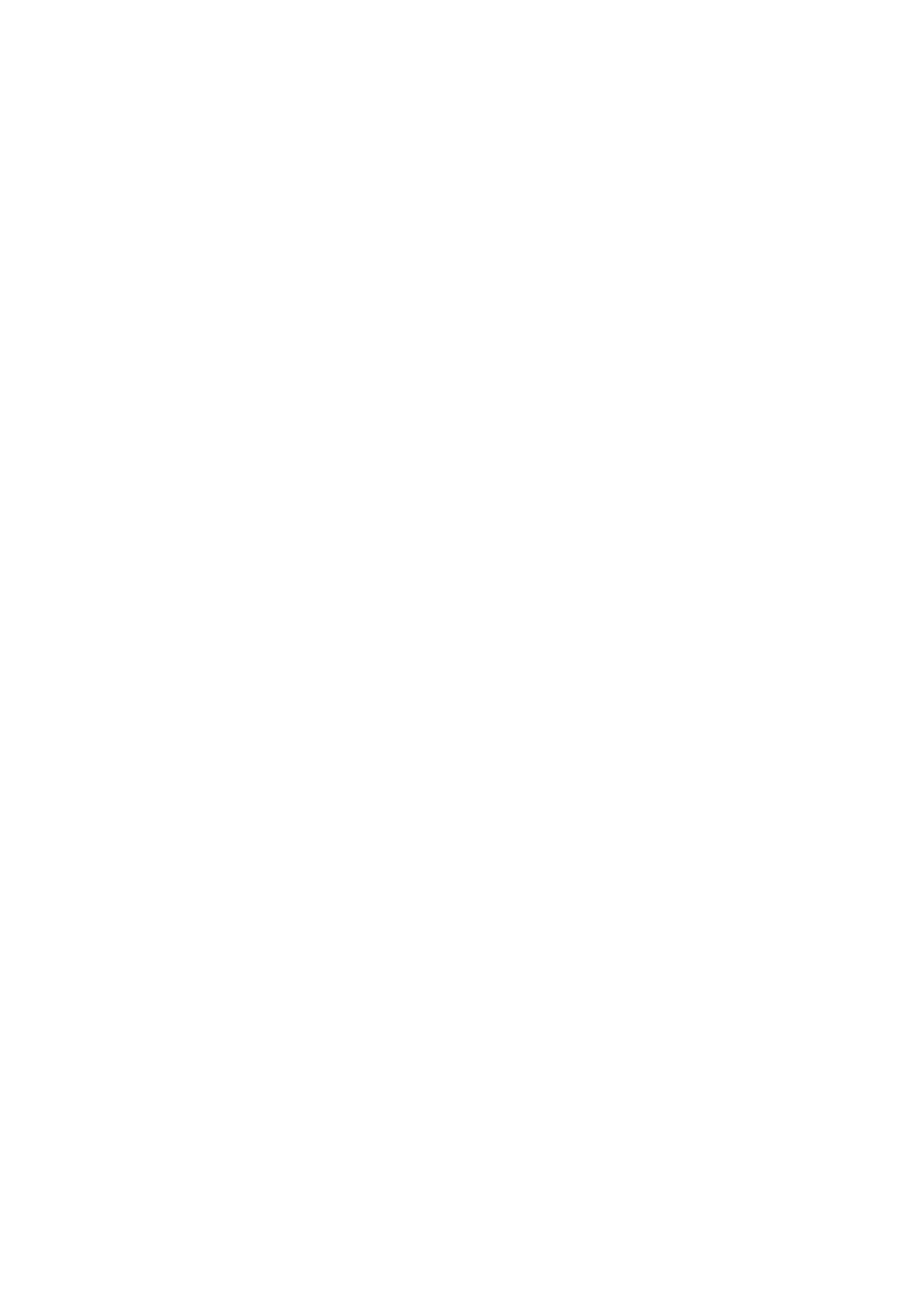## **E** CEDEFOP

# The development of ECVET in Europe

Luxembourg: Publications Office of the European Union, 2010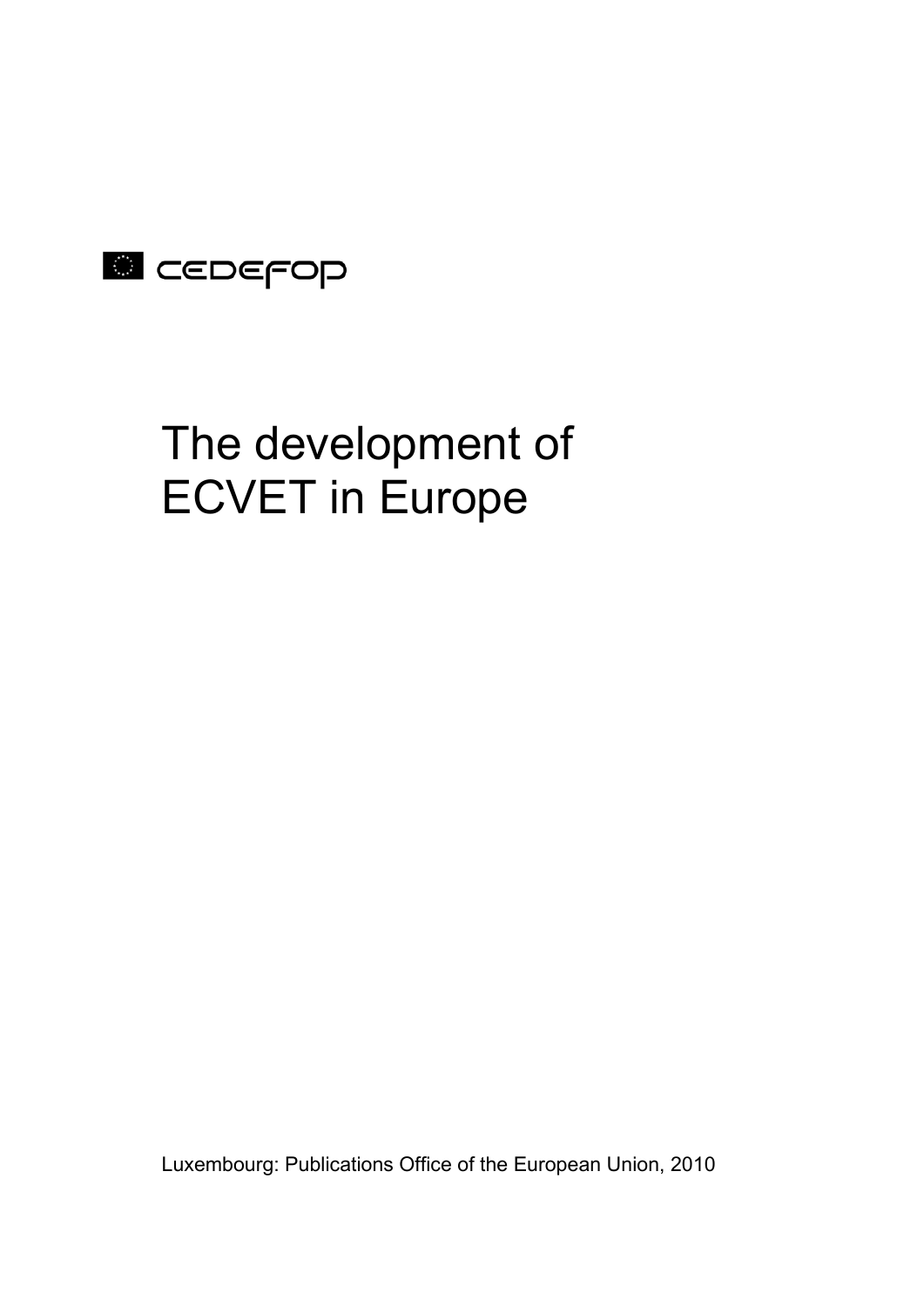A great deal of additional information on the European Union is available on the Internet.

It can be accessed through the Europa server (http://europa.eu).

Cataloguing data can be found at the end of this publication.

Luxembourg: Publications Office of the European Union, 2010

ISBN 978-92-896-0682-0 ISSN 1831-2403 doi:10.2801/ 38157

Copyright © European Centre for the Development of Vocational Training (Cedefop), 2010 All rights reserved.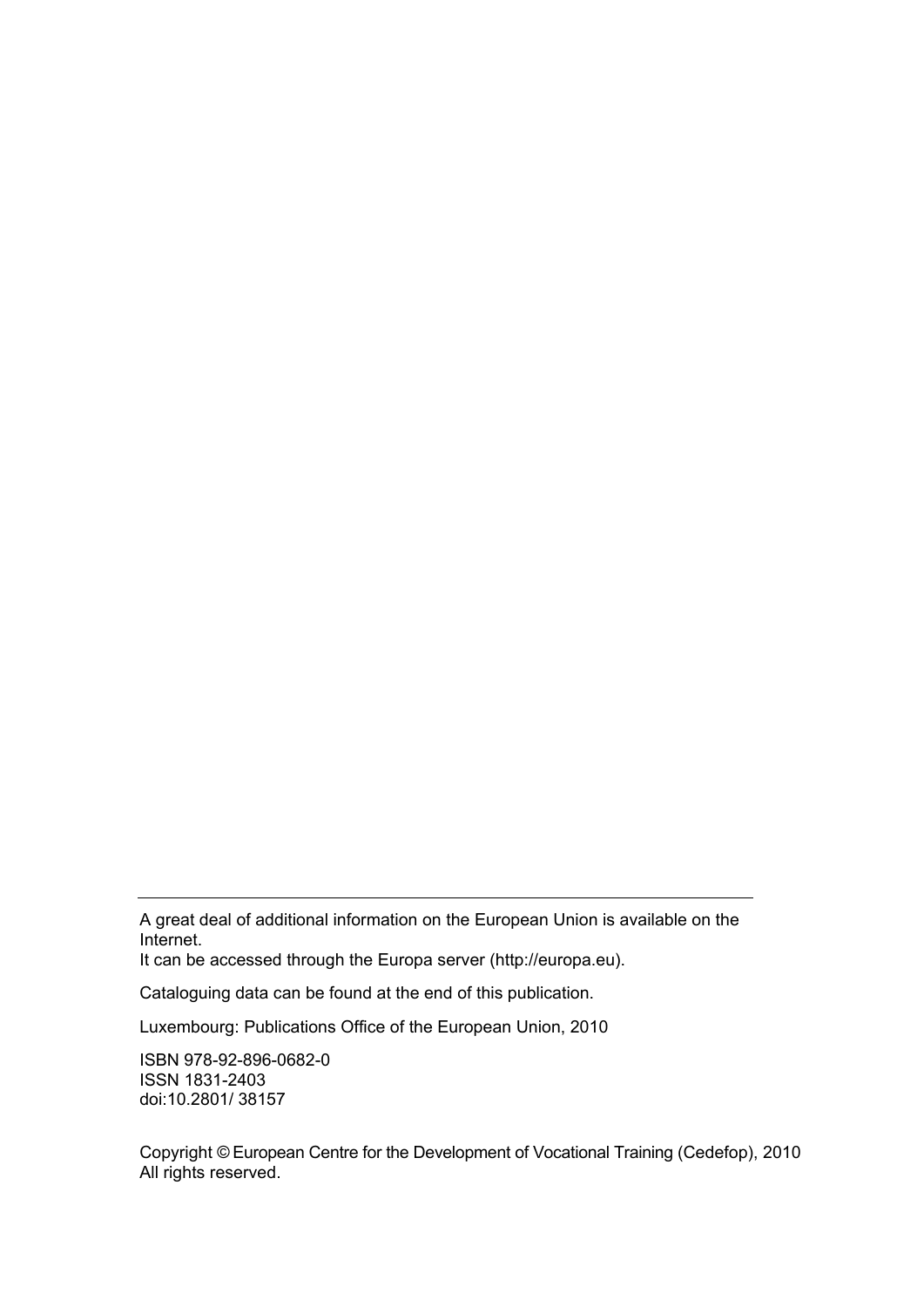The **European Centre for the Development** 

**of Vocational Training** (Cedefop) is the European Union's reference centre for vocational education and training. We provide information on and analyses of vocational education and training systems, policies, research and practice. Cedefop was established in 1975 by Council Regulation (EEC) No 337/75.

> Europe 123, 570 01 Thessaloniki (Pylea), GREECE PO Box 22427, 551 02 Thessaloniki, GREECE Tel. +30 2310490111, Fax +30 2310490020 E-mail: info@cedefop.europa.eu **www.cedefop.europa.eu**

> > Christian F. Lettmayr, *Acting Director*  Tarja Riihimäki, *Chair of the Governing Board*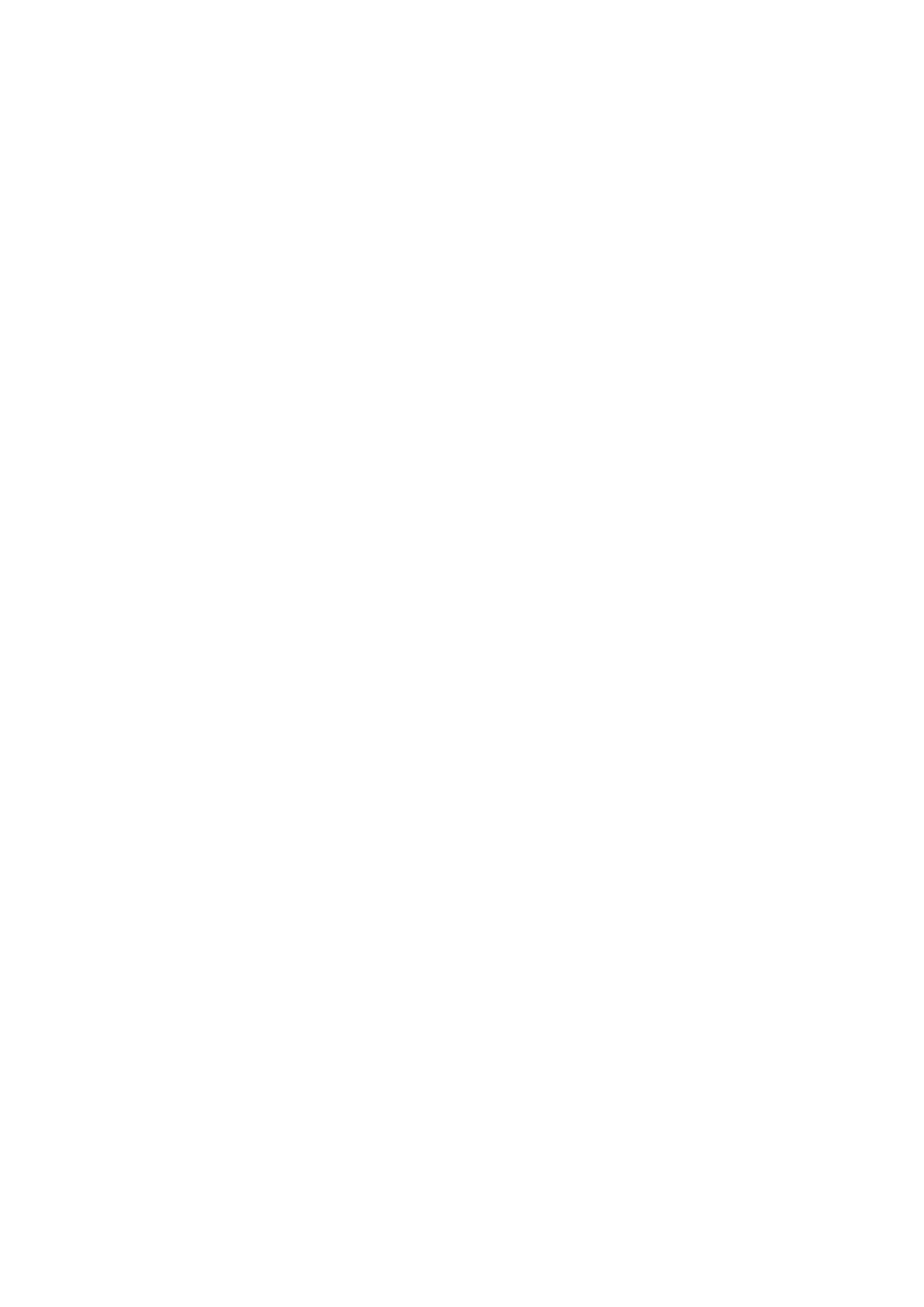## <span id="page-6-0"></span>Foreword

This Cedefop working paper focuses on strategies for the European credit system for vocational education and training (ECVET) (European Parliament and Council of the European Union, 2009b). It monitors and analyses the progress made – up to mid-2010 – in the Member States of the European Union and Norway in preparing for ECVET, the strategies planned and the questions raised by the role of credit systems in education and training at national or regional levels. It contributes to the preparation for application of ECVET to VET qualifications at all levels of the European qualifications framework (EQF), for which the European Recommendation has set the deadline of 2012.

ECVET is intrinsically linked to national education and training systems and to European tools for mobility and transparency such as the European qualifications framework (EQF). This analysis shows increased uptake of ECVET to support learner mobility and recognition of learning outcomes in different fields of Europe education and training (from construction building to winemaking), at different qualifications levels of the EQF, and for various target groups from youngsters to adults. It also demonstrates that there is still much to be done on the contents and regulations for qualifications, and on mobility schemes for ECVET to be reality outside the many testing initiatives. This report casts light on the role of national and European testing projects and initiatives in the expected strong push effect on education and training policy-making. This may see ECVET covering new ground.

The conclusions drawn from this report are based on analysis and interpretation at Cedefop and do not reflect the points of view of those who have shared their knowledge and expertise with us. As developments in this field are constant and rapid, Cedefop will continue to publish regular monitoring of ECVET developments, in cooperation with the European Commission.

With this working paper, Cedefop supports exchanges of experiences and opinions and contributes to introducing ECVET. It is conceived as part of the evaluation of ECVET towards the 2014 deadline of the ECVET Recommendation (in 2014, the ECVET implementation shall be analysed for possible revision of the European Recommendation).

> Christian F. Lettmayr *Acting Director*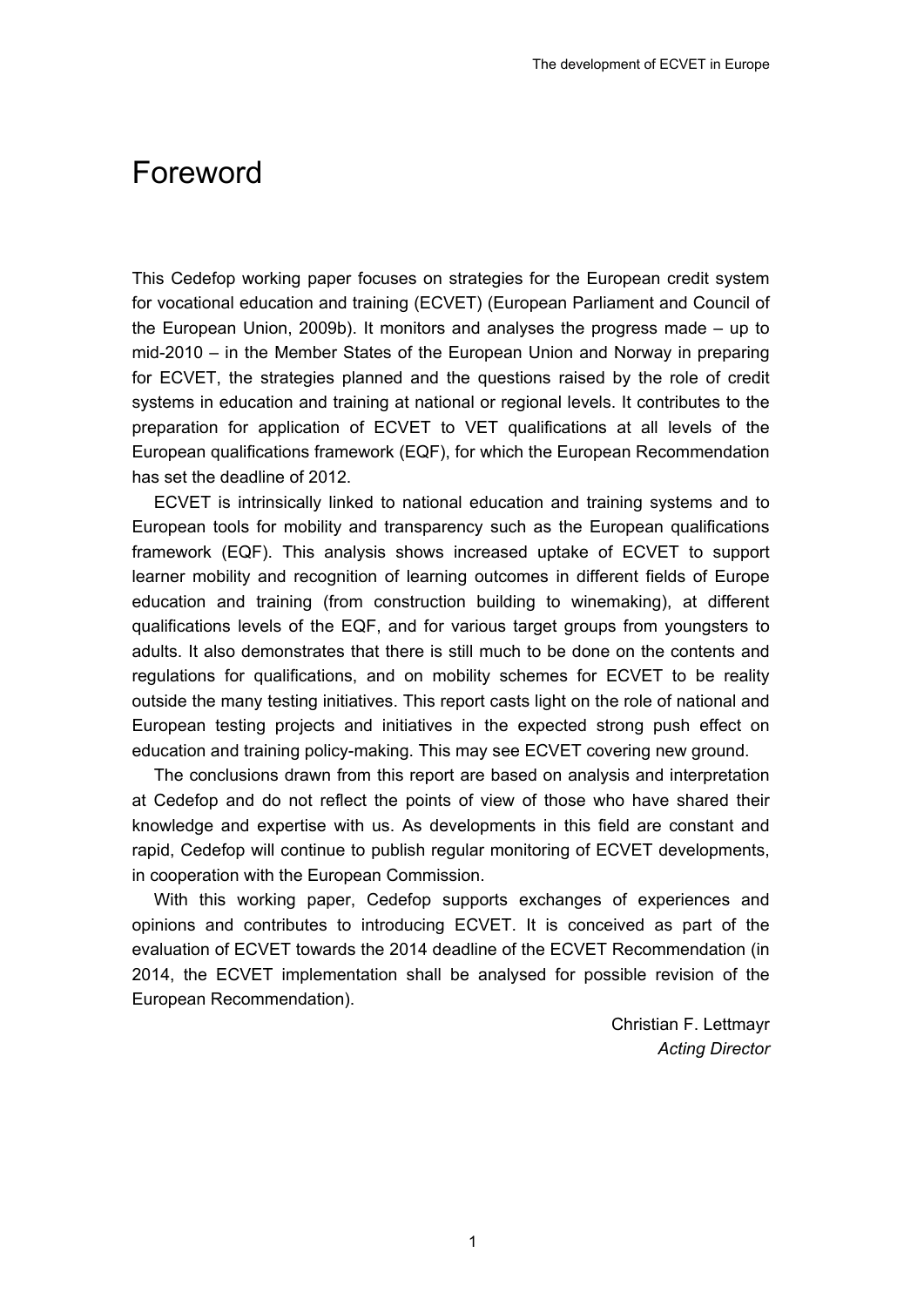#### **Acknowledgements**

<span id="page-7-0"></span>This working paper has been conceived and written by Isabelle Le Mouillour, Cedefop's expert responsible for ECVET, following analysis of documents on ECVET development (research publications, ReferNet country reports from the years 2008, 2009 and 2010, policy documents, and national and European consultation results).

This document benefited from the support from the Commission and the European ECVET steering committee. Cedefop wishes to thank for their valuable comments the Spanish Deputy Directorate General for Guidance and VET, Ms Marlene Lohkamp-Himmighofen from Germany, Ms Karin Luomi-Messerer and Ms Sabine Tritscher-Archan from Austria.

Ms Maria Todorova (Cedefop) provided internal review to the script. Ms Aina Damkute supported the data collection during her traineeship at Cedefop. Finally, thanks are due to Mrs Yvonne Noutsia for her technical support in preparing this publication.

This report is part of Cedefop's monitoring of ECVET developments. It provides the basis for future peer learning and networking activities. It will be regularly updated to include different initiatives and to reflect on upcoming European deadlines for evaluating the implementation of ECVET in Europe. This work is undertaken in cooperation with the European Commission.

2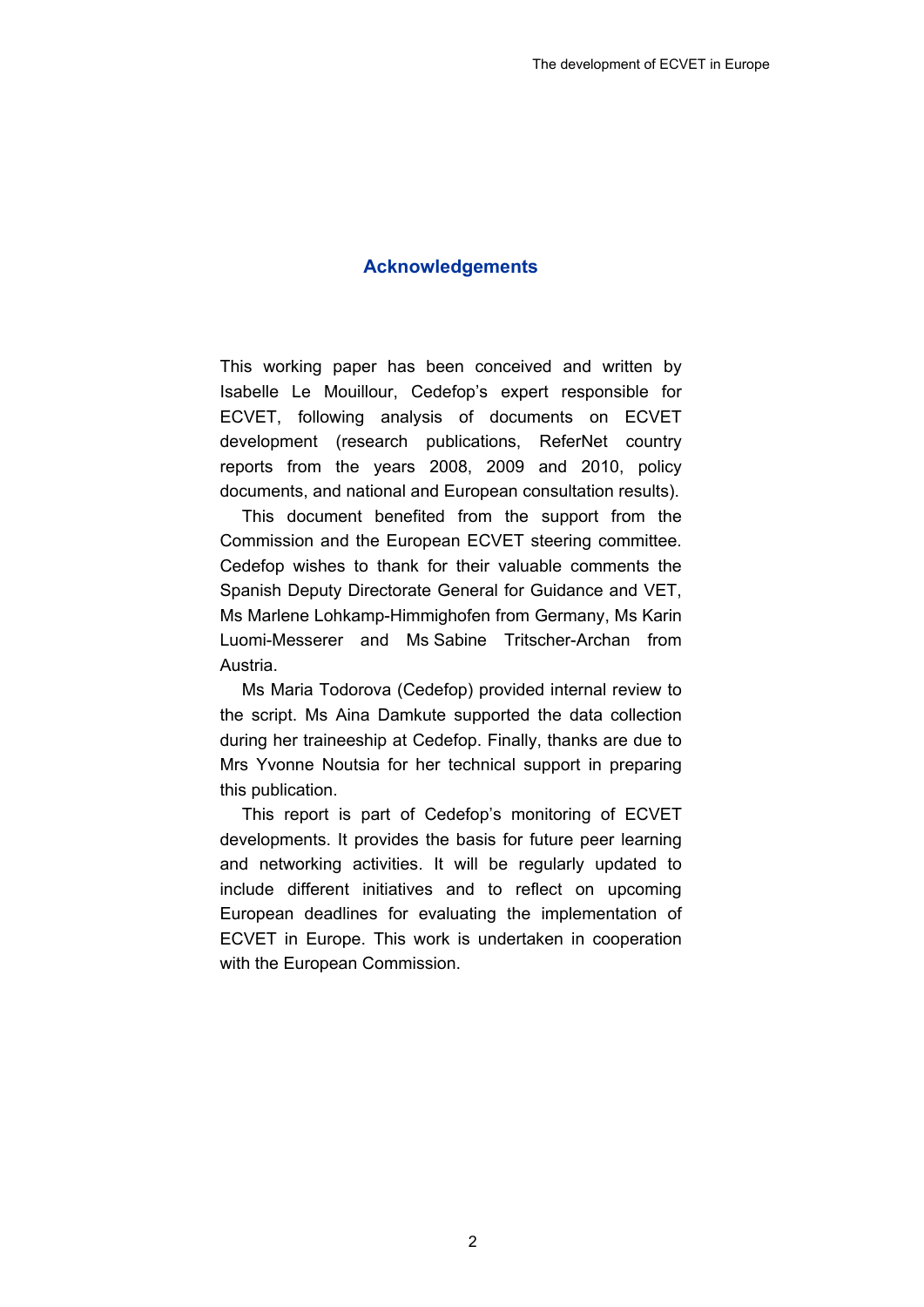## Table of contents

| 1.      |                                                                      |  |
|---------|----------------------------------------------------------------------|--|
| $2_{-}$ |                                                                      |  |
|         |                                                                      |  |
|         |                                                                      |  |
|         |                                                                      |  |
|         |                                                                      |  |
|         |                                                                      |  |
|         | 2.4.2. ECVET as a learning outcomes-based credit system 14           |  |
| 3.      |                                                                      |  |
|         |                                                                      |  |
|         |                                                                      |  |
|         |                                                                      |  |
|         |                                                                      |  |
|         |                                                                      |  |
|         |                                                                      |  |
|         |                                                                      |  |
|         | 3.3.2. Piloting ECVET for international mobility (Finland)  29       |  |
|         | 3.3.3. Analysing ECVET feasibility in national context (Austria)  31 |  |
|         |                                                                      |  |
|         |                                                                      |  |
|         |                                                                      |  |
|         |                                                                      |  |
|         |                                                                      |  |
|         |                                                                      |  |
| 4.      |                                                                      |  |
|         |                                                                      |  |
|         |                                                                      |  |
|         |                                                                      |  |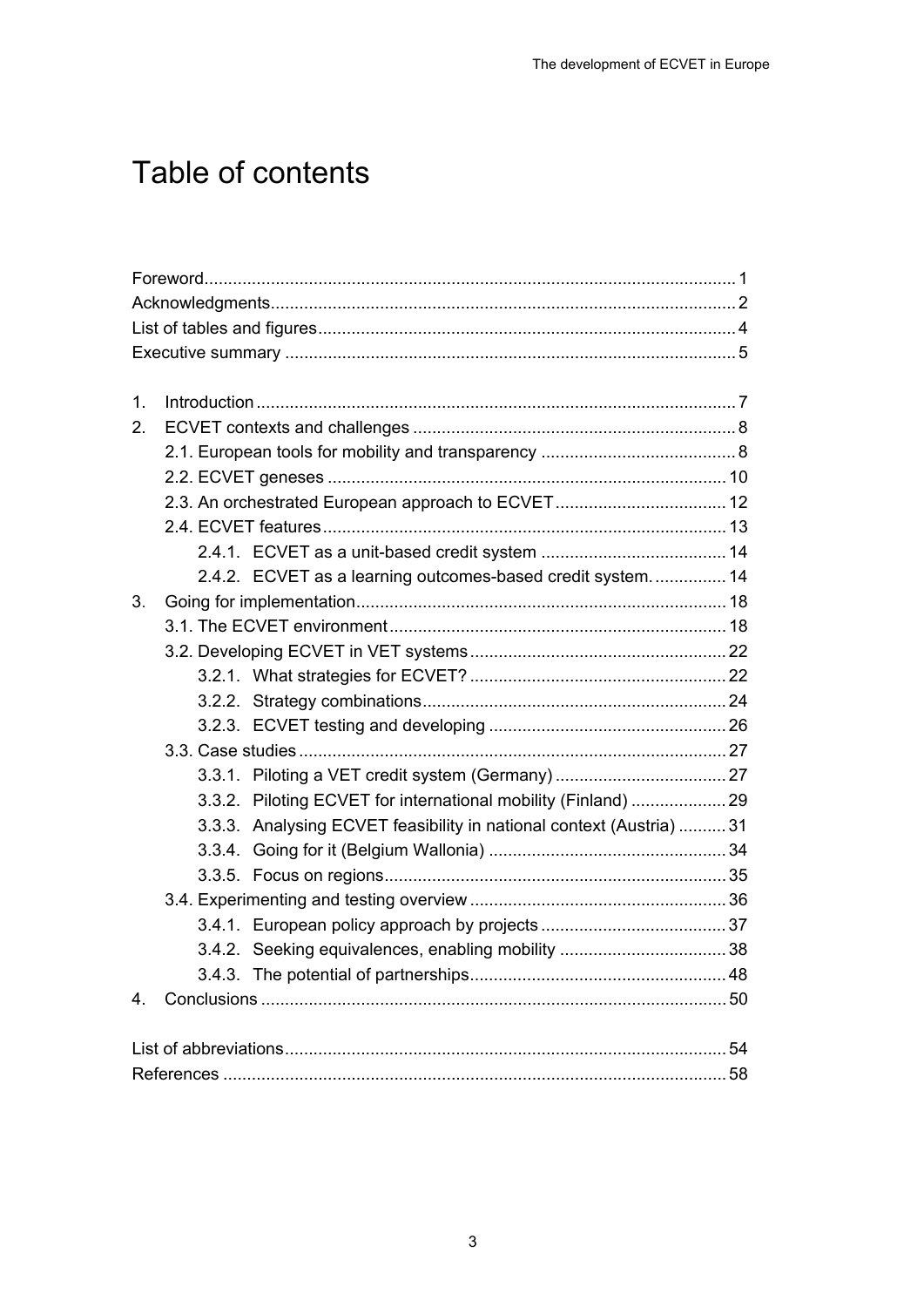## <span id="page-9-0"></span>List of tables and figures

### **Tables**

| Table 1.  |                                                            | 20 |
|-----------|------------------------------------------------------------|----|
| Table 2.  |                                                            |    |
| Table 3.  |                                                            |    |
| Table 4.  |                                                            |    |
| Table 5.  |                                                            |    |
| Table 6.  |                                                            |    |
| Table 7.  |                                                            |    |
| Table 8.  |                                                            |    |
| Table 9.  |                                                            |    |
| Table 10. |                                                            |    |
| Table 11. |                                                            |    |
| Table 12. | Example of task and related expected competence levels  43 |    |
| Table 13. |                                                            |    |
| Table 14. |                                                            |    |
| Table 15. |                                                            |    |
|           |                                                            |    |

## **Figures**

| Figure 2. ECVET scheme: transfer and accumulation of learning outcomes 15 |  |
|---------------------------------------------------------------------------|--|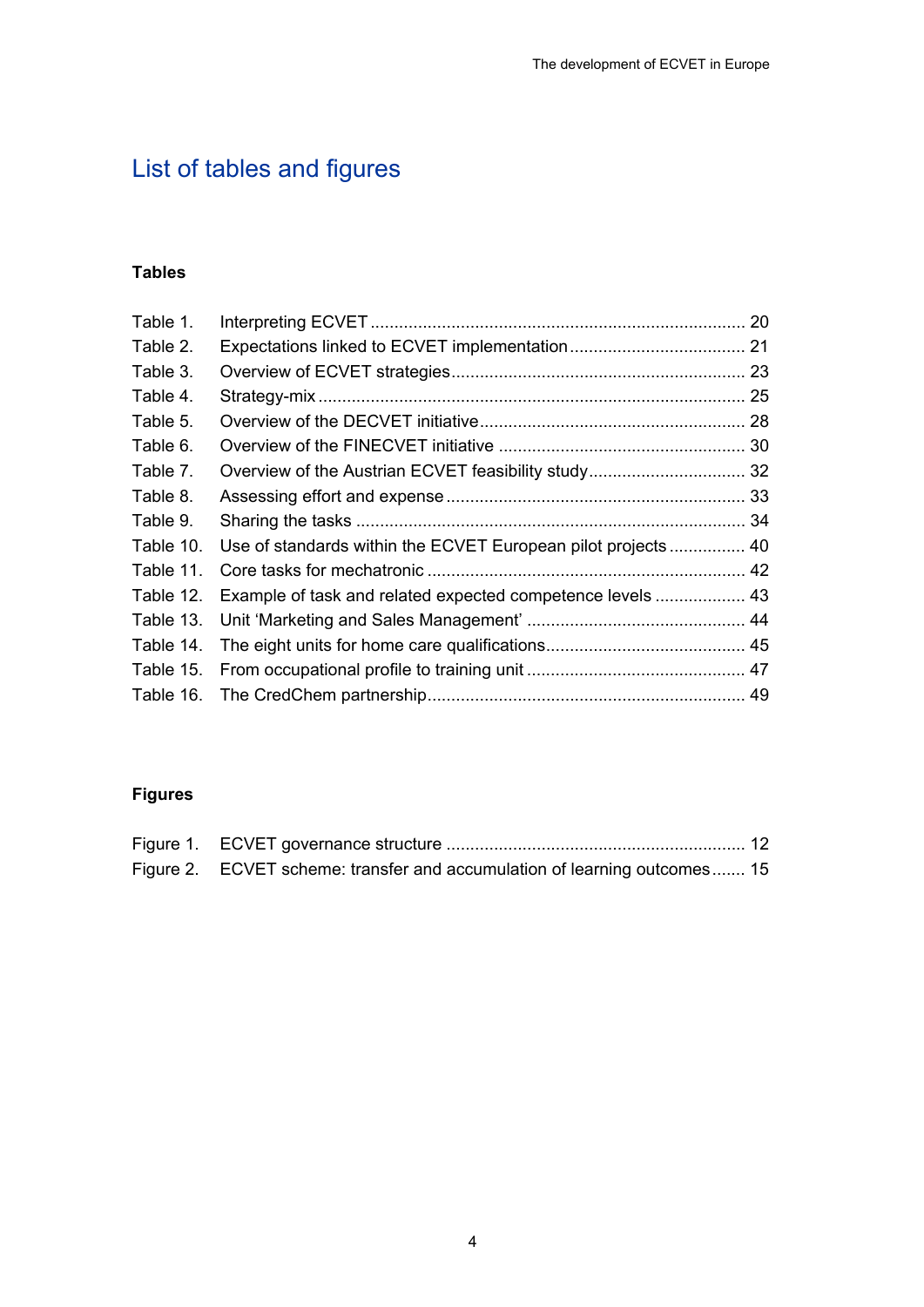## <span id="page-10-0"></span>Executive summary

The European Recommendation on the European credit system for vocational education and training (ECVET) in June 2009 encouraged the start of ECVET tests and experimentation. Most countries have started work, among them, Belgium (Wallonia), Germany, Austria and Finland have developed national initiatives which illustrate the diversity of approaches. They are considering ECVET either for enabling learning and aiding mobility or for supporting permeability within VET; they are carrying out feasibility or impact studies and, as in Belgium (Wallonia), the development of ECVET is nurtured by the developments and results of European ECVET projects. Two further elements are worth noticing in these examples: the involvement of a large range of stakeholders and the regional dimension as support for mobility.

Preparing for ECVET encompasses activities ranging from legal and regulatory updates to broad range test initiatives; the country cases are illustrative of the eight main strategies for ECVET implementation, as identified in the Cedefop analysis:

- (a) setting up broad range testing initiatives at national level;
- (b) measuring impact (theoretical and methodological approaches);
- (c) updating VET legislations and regulations;
- (d) adapting qualifications systems;
- (e) a 'wait and see' strategy;
- (f) combining ECVET with NQF development;
- (g) learning by working in ECVET European projects;
- (h) marketing ECVET to the stakeholders.

Of these eight strategies, 'learning by working in projects', which denotes the involvement of stakeholders, is most widespread, followed by updating and adapting legislation, regulations and qualifications systems. The key role given to projects and project partnerships includes expected spill-over in practices and regulations. Projects are analysing the ECVET features (learning outcomes approach, design of units of learning outcomes, memorandum of understanding and learning agreements), elaborating solutions, and communicating on their difficulties and solutions. It appears that setting up common references or qualifications for mobility and transparency is not easy and requires adapting the European definitions as in the recommendations for the European qualifications framework (EQF) and ECVET to national, regional and sectoral settings. A major further challenge is to ensure feed-back from the projects to the national and European policy-makers.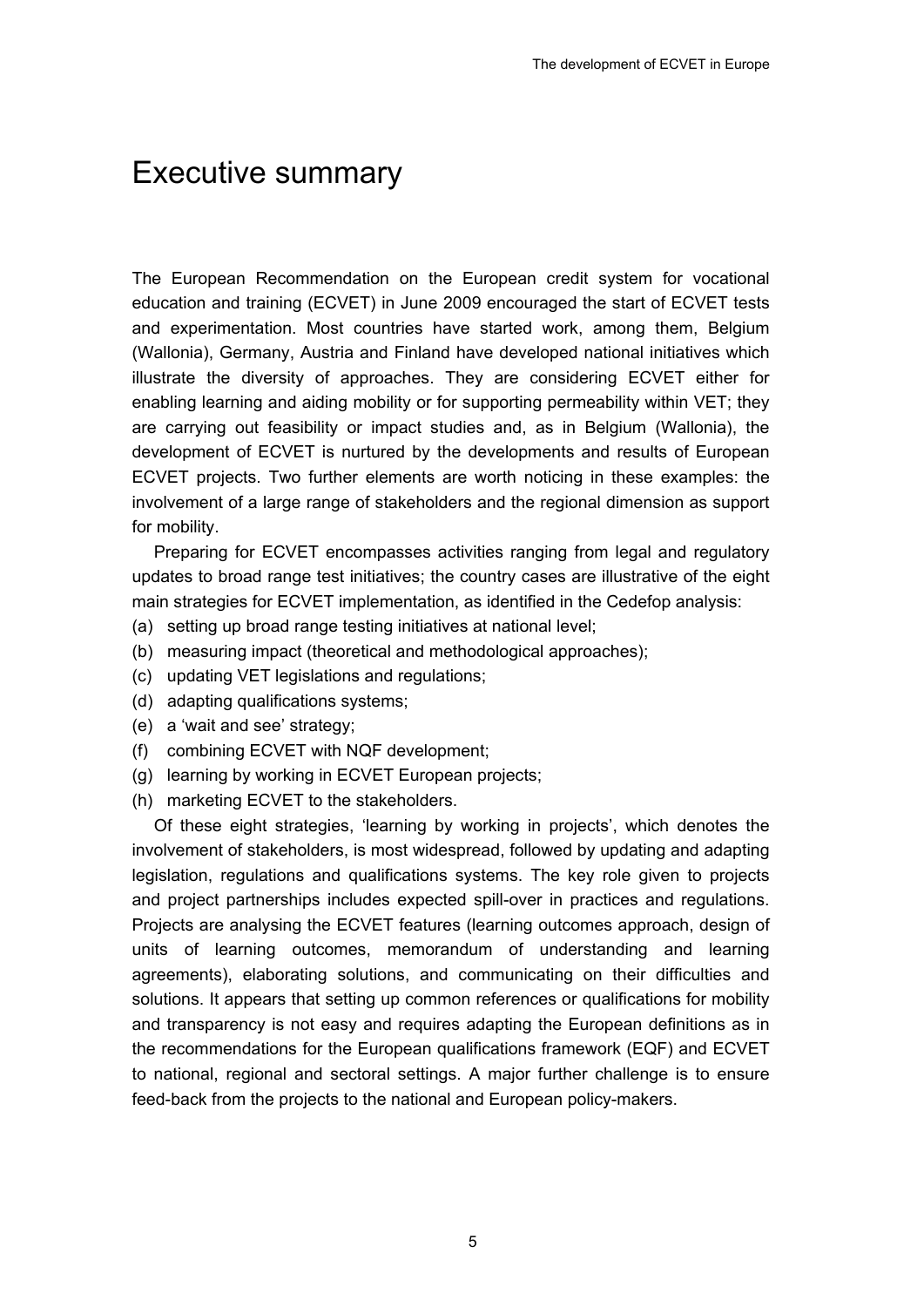ECVET is being developed for qualifications located at EQF levels 3 to 6 in different activities such as construction and building, health care, and transport and logistics. This is happening not only nationally but also at regional and local levels as ECVET deals with the larger issue of geographic, educational and professional mobility in VET. Triggered by developments in qualifications frameworks and validation mechanisms, ECVET is gaining wider support, as in the setting up of European ECVET governance and corresponding arrangements within the Member States. Some countries have already established national coordination points or working groups for ECVET. Some combine their ECVET mandate with mandates for qualifications frameworks and recognition of qualifications.

At this stage of development, there is no single best way to take ECVET forward but a bundle of more or less tightly coordinated strategies. These pay attention to the characteristics and traditions of VET systems but also identify areas for change: ECVET is closely related to the need for increased permeability in education and training, for more recognition of prior learning, and for 'Europeanisation' of learning paths.

ECVET European and national governance mechanisms will have to take an active role, without excessive or duplicate administrative layers. A diversity of implementation strategies results from the fact that ECVET touches on many aspects of VET systems and asks the question of 'ECVET identity' (what is ECVET? what is not ECVET?). Increasingly, ECVET requires communication to VET providers and learners, and to the wider public to support involvement and ownership by the stakeholders.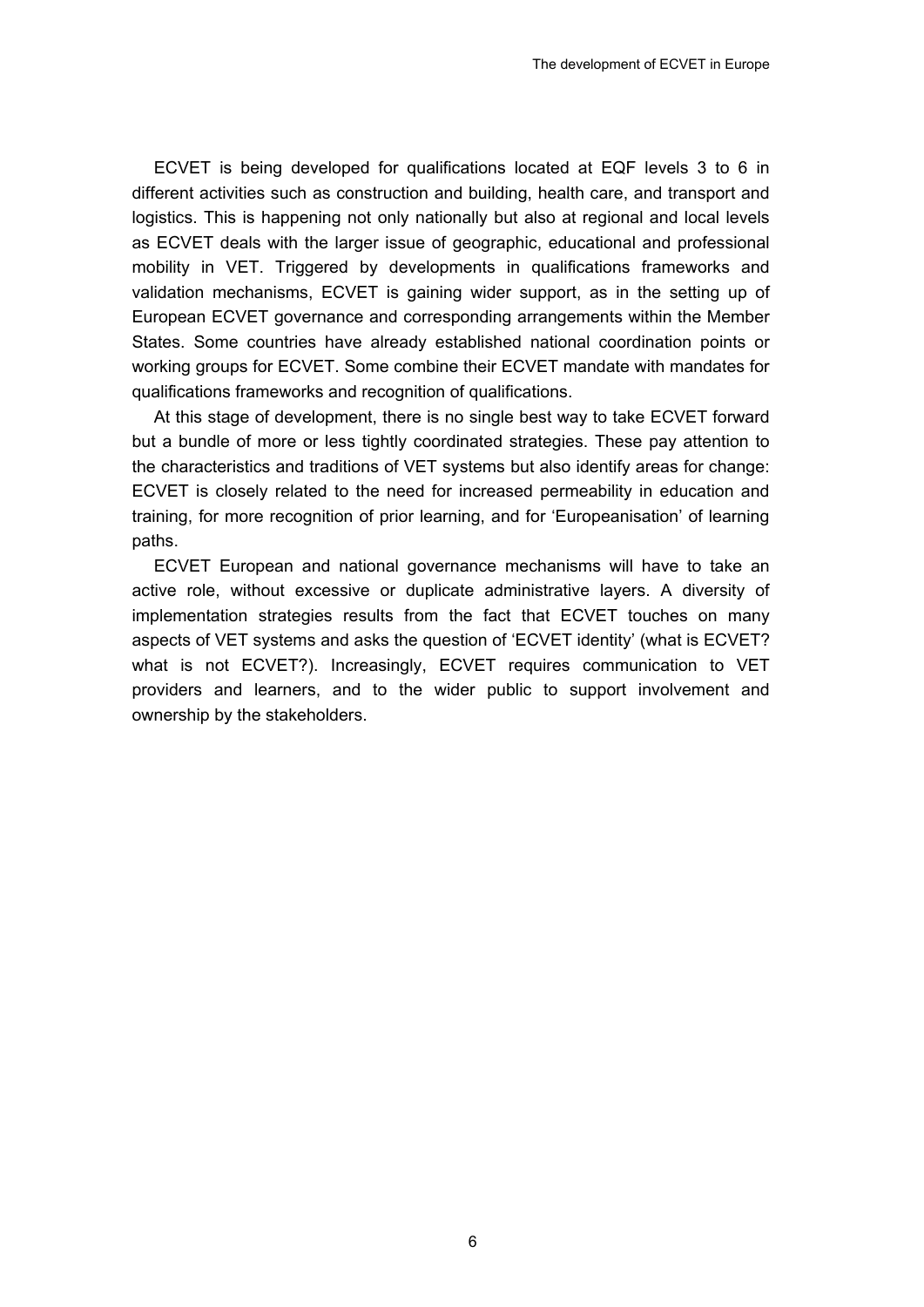## <span id="page-12-0"></span>CHAPTER 1 Introduction

The European Recommendation on the European credit system for vocational education and training (ECVET) in 2009 encouraged the start of ECVET tests and experimentation. Most countries have started work with developments ranging from legal and regulatory updates to broad range test initiatives. The paper first presents the contexts and challenges to the development of ECVET, recalling its geneses and its features. It then shows how ECVET is being taken on board at national, regional and project levels, outlining objectives, characteristics and implementation arrangements, as well as the challenges or issues they are facing. The section on levers and barriers to implementation identifies the challenges ahead, especially with the approaching European ECVET evaluation deadline.

This working paper relies on analysis and interpretations of published research findings, Internet sources, documents available from the ReferNet network and the ECVET European pilot projects initiatives. It may not necessarily reflect the views of single documents or of those who provided information. It refers to the ECVET features as elaborated in the Recommendation by the European Parliament and the Council of 18 June 2009 (European Parliament and Council of the European Union, 2009b).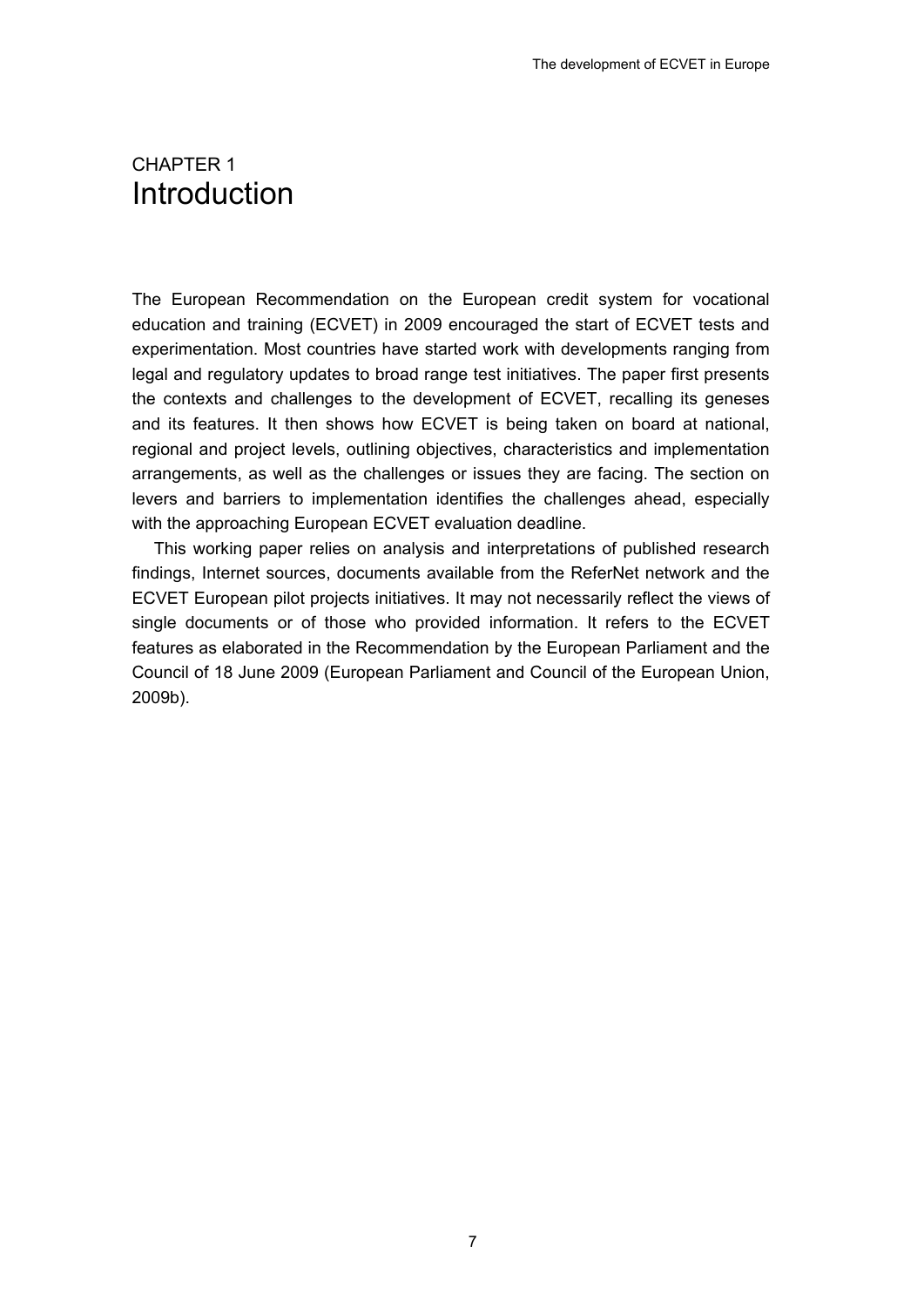## <span id="page-13-0"></span>2. CHAPTER 2 ECVET contexts and challenges

## 2.1. European tools for mobility and transparency

ECVET is not a stand-alone element in European education and training. It belongs to a series of tools for developing intra-European mobility, supporting individualised career and learning paths, for better recognition of informal and non-formal learning, better transparency and mutual trust between education systems, increasing VET participation rates and motivation for lifelong learning. All contain features sustaining transparency and portability of qualifications across institutional, sectoral and national borders.

European tools initiated within the Copenhagen process include:

- (a) Europass, the single Community framework for transparency of qualifications and competences, a portfolio of five documents for documenting formal and non-formal learning outcomes (European Parliament and Council of the European Union, 2004);
- (b) European principles for the identification and validation of non-formal and informal learning, aimed at strengthening the comparability and transparency of validation approaches and methods across national boundaries (European Parliament and Council of the European Union, 2004);
- (c) the European quality charter for mobility (EQCM), which 'offers guidance for mobility undertaken by individual young people or adults, for the purposes of formal and non-formal learning and for their personal and professional development' (European Parliament and Council of the European Union, 2006, p. 8);
- (d) the European qualifications framework for lifelong learning (EQF), as a translation device between different qualifications systems and their levels (general education, higher education, vocational education and training) (European Parliament and Council of the European Union, 2008);
- (e) the European quality assurance reference framework for vocational education and training (EQAVET), 'a reference instrument to help Member States to promote and monitor continuous improvement of their VET systems based on common European references' (European Parliament and Council of the European Union, 2009a, p. 2).

According to the European Commission 'the lifelong learning perspective calls for coordination and priority setting across different education and training sectors.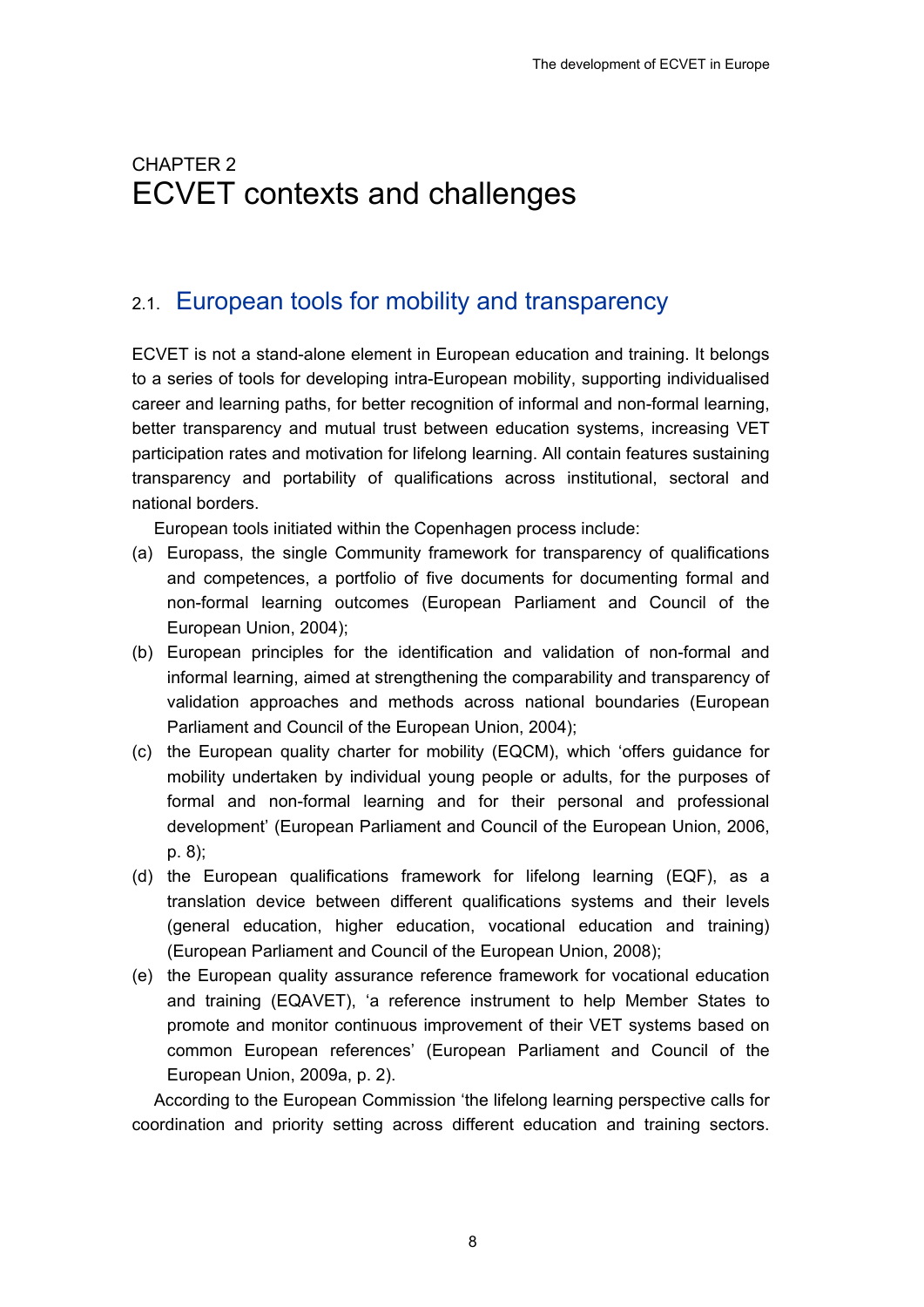Specific policy agendas have been set out for schools, VET, higher and adult education. Policy exchange and implementation work in all sectors must contribute to overall strategic priorities' (European Commission, 2008, p. 11). Most of those tools are conceived to operate in the context of geographic and professional mobility, not only in formal education and training settings, but also for the recognition of non-formal and informal learning. To this bundle of tools, one should add the credit system developed within the Bologna process (European credit transfer and accumulation system (ECTS)) and the Framework of qualifications for the European higher education area (FQ-EHEA).

These tools consider learning processes taking place in different settings, by various categories of learners, within and/or across borders of education and training systems. They have been developed at different times, and their parallel, and sometimes conflicting, implementations represent a concern to European and national stakeholders in Education and Training. For instance, ECTS was developed in the framework of the ERASMUS student mobility programme during 1989-95, Europass dates back to December 2004, and the EQF Recommendation was approved by the European Parliament and the Council on 23 April 2008 (European Parliament and Council of the European Union, 2008).

While they have been developed as separate initiatives, they will increasingly need to be linked to be of relevance to individual users. The progress made in developing national qualifications frameworks and the development of validation arrangements builds the context for setting up ECVET implementation strategies. Besides their core objectives, the European tools for mobility and transparency share the learning outcomes approach. Shared ground builds two definitions common to ECVET and EQF:

- learning outcomes as 'statements of what a learner knows, understands and is able to do on completion of a learning process, which are defined in terms of knowledge, skills and competence';
- qualifications as 'means a formal outcome of an assessment and validation process which is obtained when a competent body determines that an individual has achieved learning outcomes to given standards' (European Parliament and Council of the European Union, 2008).

Differences between frameworks and credit arrangements rely partly on the way they operate (using classifications or registers of qualifications) according to certain criteria (level descriptors, typically based on learning outcomes), thus showing how qualifications from different sub-systems inter-relate. Both credit systems (ECTS and ECVET) are put in place to enable learning outcomes achieved in different institutions, learning contexts (education and training institution, work, voluntary activities or leisure), systems (vocational or academic education and training) or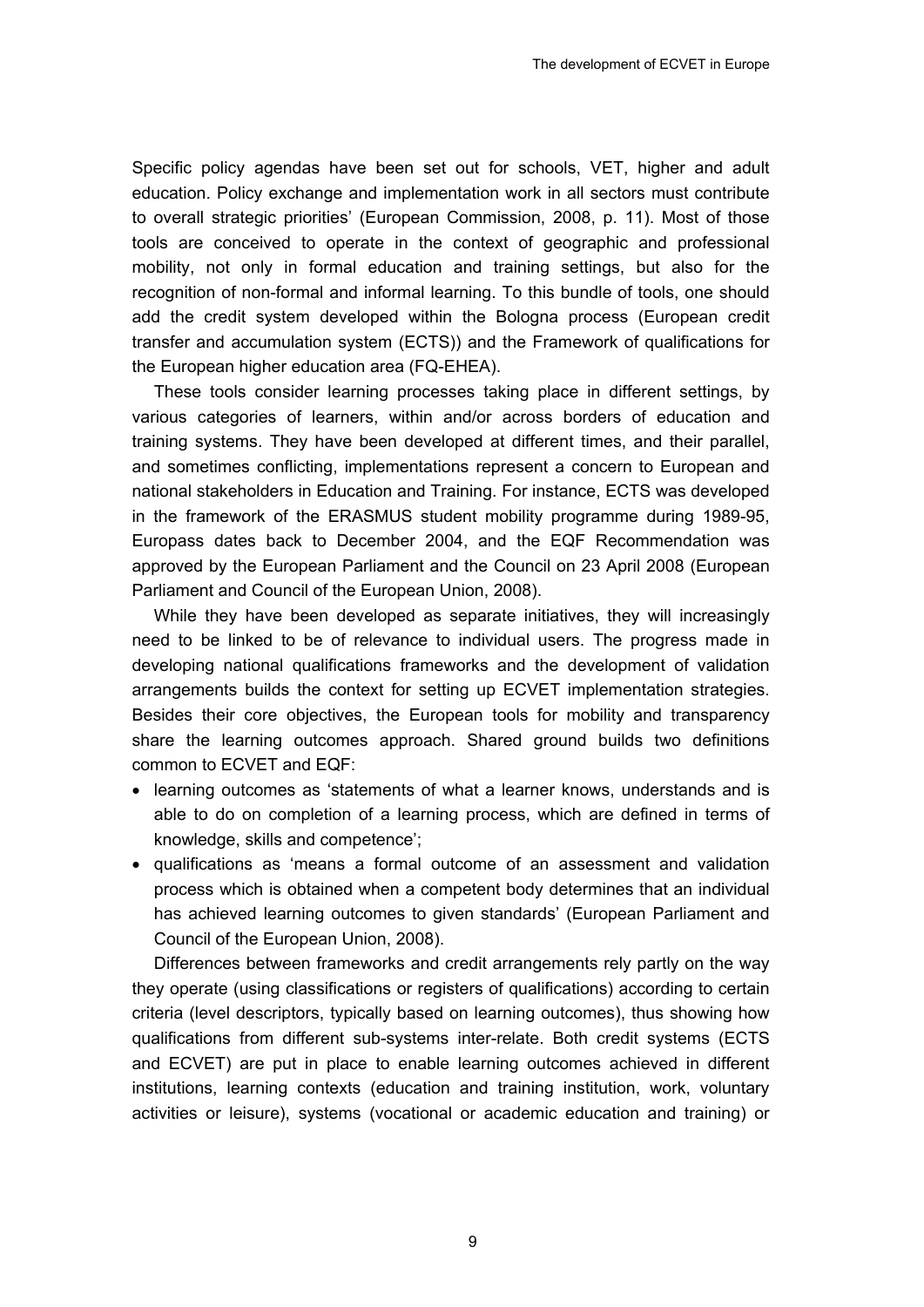<span id="page-15-0"></span>over a longer period of time to be recognised and validated towards achievement of a qualification (Cedefop, 2010a). As mentioned by Maguire (2010) the relationship between ECVET and ECTS is a topic of considerable interest within national systems, as well as between countries: credit can assist in achieving recognition, support validation and can be built into national frameworks. Maguire (2010) and Cedefop (2010a) prompt reflection on the prescriptive or informative role of credits and credit ranges which could prohibit mobility and recognition. Credit systems have the potential to impact on the structure of qualifications (via the design of units and the setting up of credit points) and to impact on progression and transition in education and training (by setting up rules for accumulation and transfer). The extent of this impact will depend on the field of implementation (for international mobility or for reforms) and the political/regulatory anchorage and support to credits in qualifications systems.

Qualifications frameworks and credit systems are highly interwoven, with reciprocal conditions for success in increased transparency and better access to education and training. Currently, Member States are developing their national qualifications frameworks (NQF) and/or referencing their qualifications levels to EQF. The referencing process is backed up by a list of ten criteria, the third of which introduces credit systems as part of the learning outcomes-based approach to qualifications:

'The national qualifications framework or system and its qualifications are based on the principle and objective of learning outcomes and linked to arrangements for validation of non-formal and informal learning and, where these exist, to credit systems' (European Commission, Cedefop, 2008).

One of the challenges ahead of NQF developments is their 'ability to aid support functions such as validation of non-formal and informal learning and credit transfer arrangements' (Cedefop, 2010c).

## 2.2. ECVET geneses

ECVET has continuously developed since the decision, stated in the Copenhagen Declaration (European Commission, 2002), on a system of credit transfer for vocational education and training to promote transparency, comparability, transferability and recognition of competence and/or qualifications, between different countries and at different levels. Cedefop was involved very early in the process of designing a credit system concept for vocational education and training and in 2003 carried out a feasibility study which concluded by setting up core elements of the future ECVET: a learning outcomes approach resulting from the interface between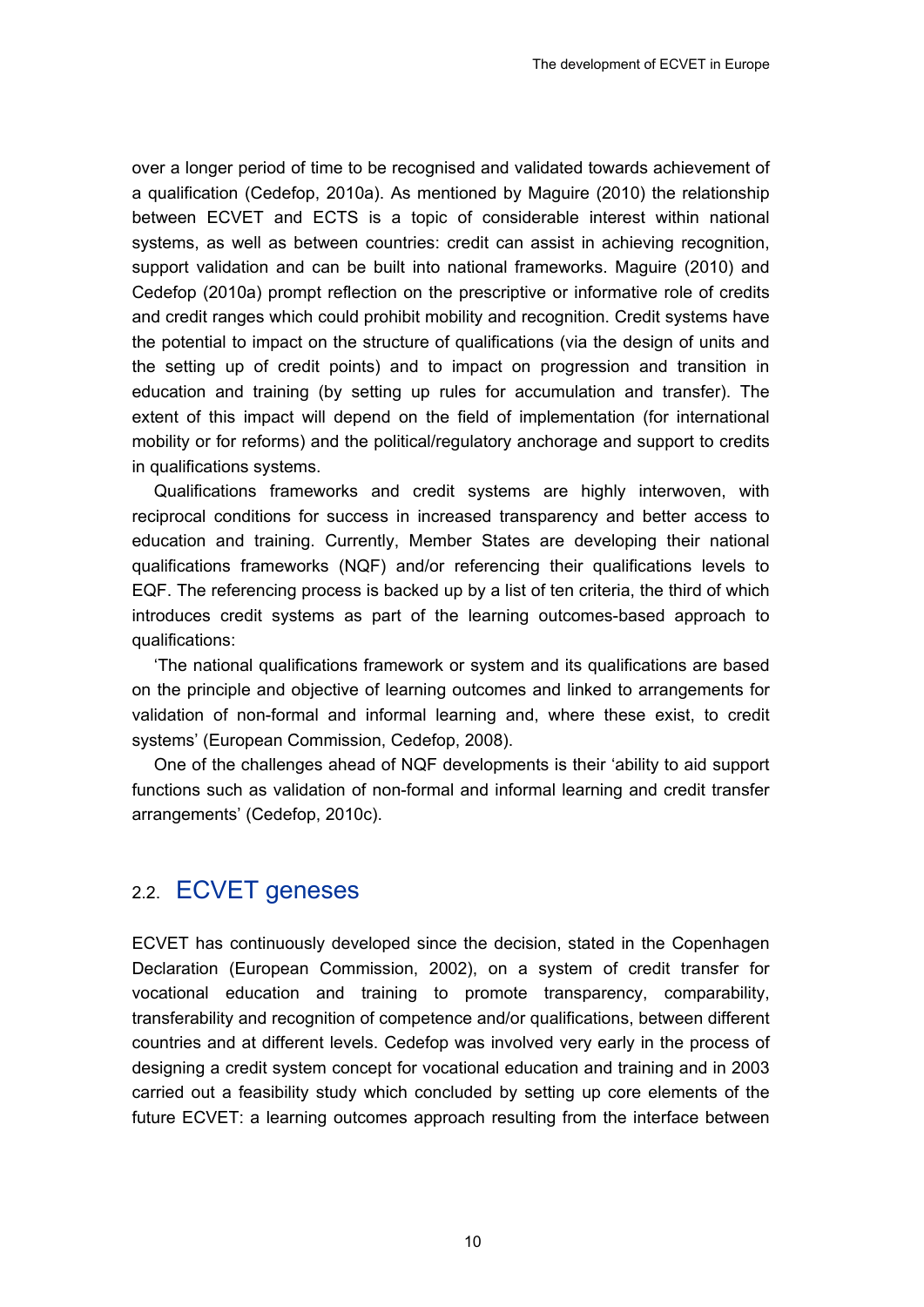educational/pedagogical logic and the labour market; the need for partnerships; and the issue of mobility set in the wider context of the enlargement and enrichment of the learners' knowledge, skills and competence across professional/vocational specialisation and across levels of education and training systems (Cedefop, Le Mouillour, 2005). The communiqué of Maastricht (European Commission, 2004) gave priority to ECVET, stressing the importance of testing and implementing such a European instrument.

In 2006-07 the ECVET proposal based upon the activities of the European technical working group (European Commission, 2005; European Commission, 2006a) was submitted to a Europe-wide consultation. In parallel to this consultation, two major European studies, ECVET connexion and ECVET reflector, (Gelibert and Maniak, 2007; Fietz et al., 2007) contributed to the fine-tuning of the ECVET proposal as well as defining and identifying pitfalls for ECVET development. The European communiqués of Helsinki (European Commission, 2006b) and Bordeaux (Bordeaux Communiqué, 2008) underlined the importance of testing; the latter emphasised further developing ECVET and building ECVET/EQF related networks. It also strongly advocates the learning outcomes approach and the need to establish links with Europass and validation processes. On 18 June 2009 the European Parliament and the Council signed the European Recommendation on the establishment of a European credit system for vocational education and training (ECVET) (European Commission and Council of the European Union, 2009b).

ECVET aims at promoting learner mobility, lifelong learning, and development of mutual trust and cooperation between VET providers in Europe.

The purpose of (the ECVET) Recommendation is to create a European Credit System for Vocational Education and Training ('ECVET') intended to facilitate the transfer, recognition and accumulation of assessed learning outcomes of individuals who are aiming to achieve a qualification. This will improve the general understanding of citizens′ learning outcomes and their transparency, transnational mobility and portability across and, where appropriate, within Member States in a borderless lifelong learning area, and will also improve the mobility and portability of qualifications at national level between various sectors of the economy and within the labour market furthermore, it will contribute to the development and expansion of European cooperation in education and training (European Parliament and Council of the European Union, 2009b, p. 11).

As with other European instruments elaborated in the context of the method of open coordination, such as the European qualifications framework (EQF) or the European quality assurance reference framework (EQARF), introduction of ECVET is based on voluntary decisions by the Member States and on mutual learning processes relying on monitoring, evaluation and peer review.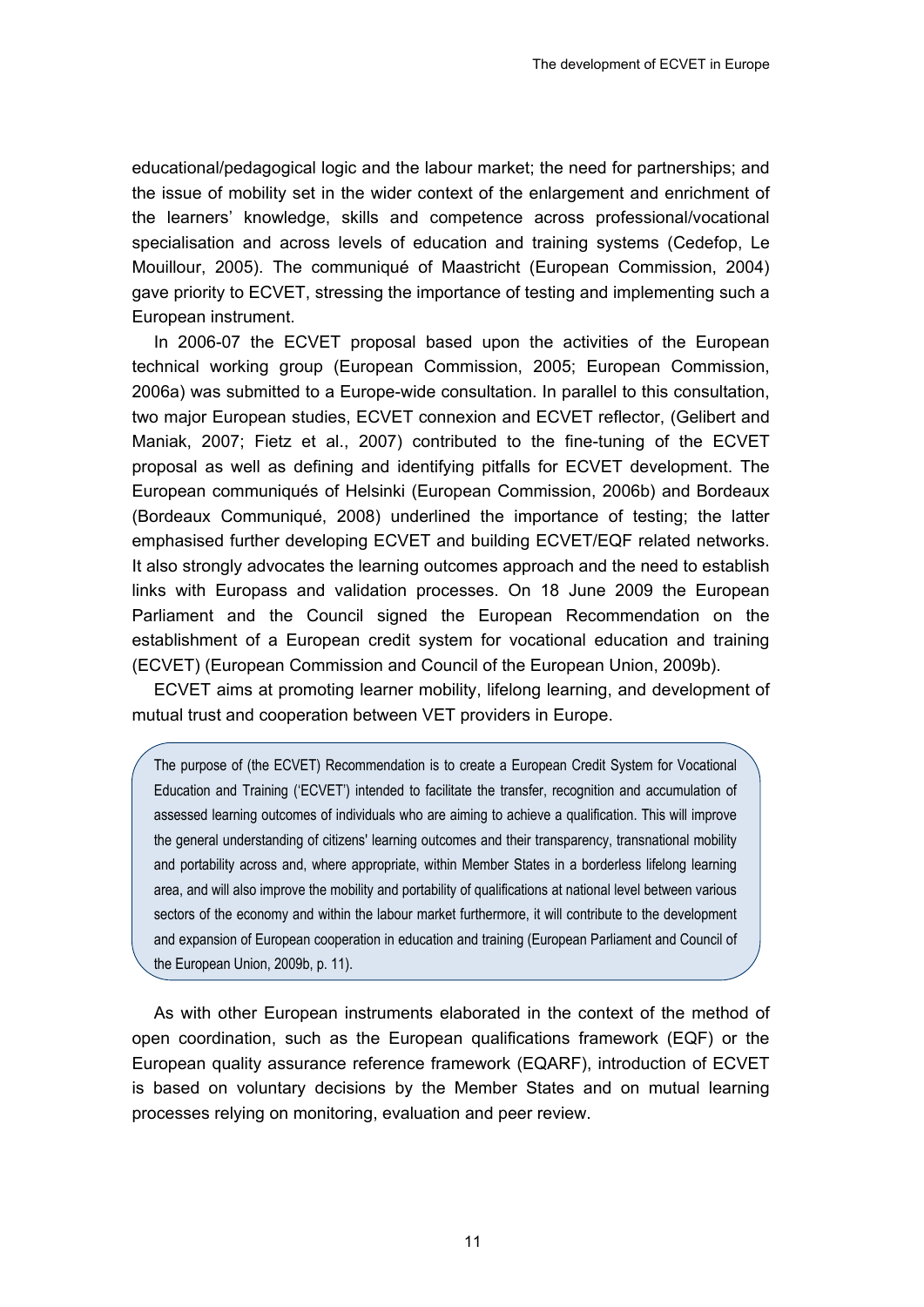## <span id="page-17-0"></span>2.3. An orchestrated European approach to ECVET

The timetable for ECVET implementation, as foreseen in the ECVET recommendation, includes:

- (a) a preparatory period running until 2012, during which the Member States will be asked to create the necessary conditions and to adopt measures with a view to introducing ECVET. During that period, each Member State may adopt and introduce ECVET (and also carry out tests and experiments, for which support may be provided under the lifelong education and training programme) without waiting until 2012;
- (b) a period for the gradual introduction of ECVET, running until 2014;
- (c) possible revision of the European Recommendation in 2014 (European Parliament and Council of the European union, 2009b).

In the meantime, the European Commission has set up the governance structure for the ECVET initiative which includes all relevant VET stakeholders (see figure 1).





The different constituents of the ECVET governance structure are:

(a) a European ECVET network. This is a large open forum gathering competent institutions, social partners, sectors and VET providers. Its main activities are specified as dissemination and exchange of information and experience. It is open to members nominated by ministries and to spontaneous members;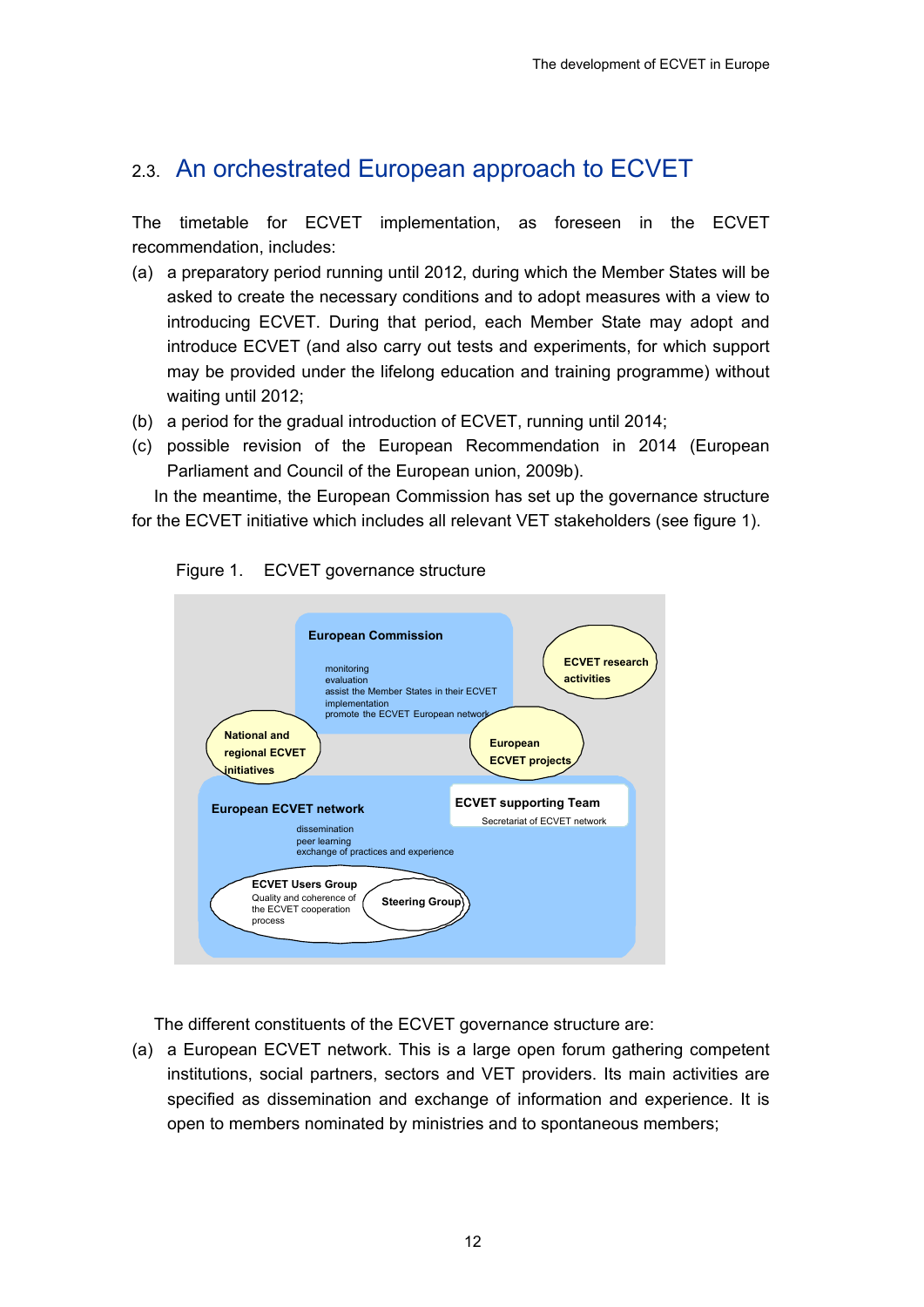- <span id="page-18-0"></span>(b) a European ECVET users group. This can be considered as the main body in charge of the political follow-up on ECVET at European level. This group consists of representatives of the Member States, the European social partners and other stakeholders as well as Cedefop and European Training Foundation. Due to its size, the users group is steered by elected members forming the ECVET steering group;
- (c) the ECVET supporting team, contracted by the European Commission to a French consortium, supports the ECVET network. More concretely, it organises the meetings of the ECVET network, provides coordination and advice, supplies and disseminates information concerning ECVET and the network; it designs and carries out peer learning activities for the ECVET users and interested parties. It is backed by a scientific committee.

ECVET governance fulfils the following activities:

- (a) supporting national initiatives;
- (b) supporting cooperation, peer learning and ownership;
- (c) supporting policy developments;
- (d) making visible and mainstreaming ECVET developments,
- (e) improving promotion activities, information and notoriety of ECVET,
- (f) providing tools for implementation.

Testing and experimenting are of major importance. These are seen in the early release in November 2009 of the ECVET users' guide *Get to know ECVET better – Questions and Answer*s, aimed at experts and VET practitioners engaged in experimentation or in establishing ECVET (European Commission, 2009b). It also explains the focus on European pilot projects and the need to install an ECVET secretariat for coordinating and enabling peer learning.

### 2.4. ECVET features

ECVET aids European mobility in VET and access to lifelong learning for young and adult learners. It supports the learners while building individual learning pathways leading to qualifications. It provides a common methodological framework based on units of learning outcomes, to facilitate transfer of credits between qualifications and VET systems. ECVET relies on partnerships and networks involving competent institutions, authorities, social partners, sectors, providers and learners.

ECVET combines being based on units and on learning outcomes to support transfer, accumulation and validation.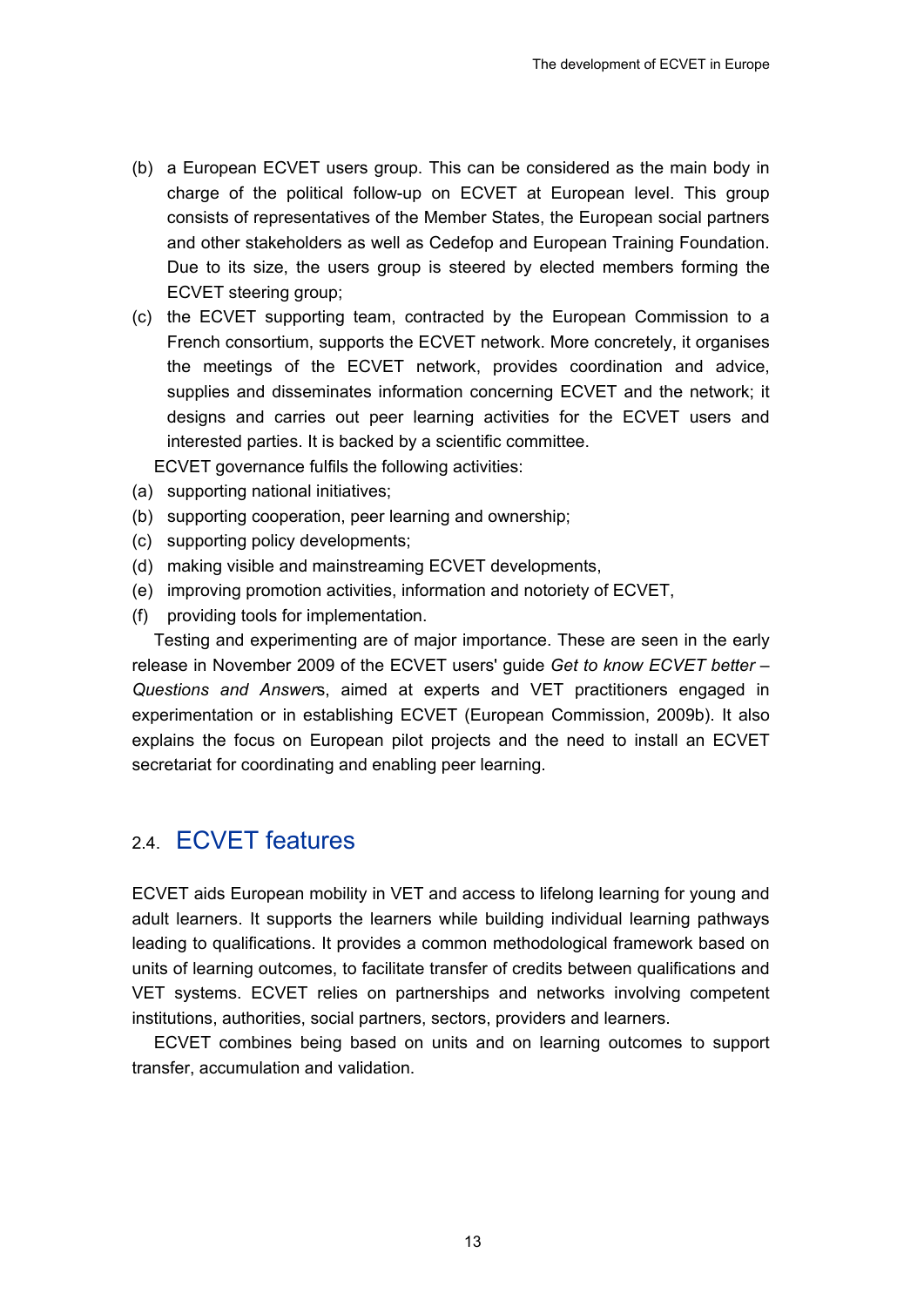#### <span id="page-19-0"></span>**2.4.1. ECVET as a unit-based credit system**

The units of learning outcomes are directly related to qualifications. The methodological framework includes principles and key technical specifications concerning the design of units of learning outcomes, the transfer and accumulation of these units, and the definition of learning outcomes. It also includes the allocation of credit points to units and qualifications, the understanding of qualifications and the meaning of the learning locations in VET.

The units of learning outcomes are 'components of a qualification, consisting of a coherent set of knowledge, skills and competence that can be assessed and validated' (European Parliament and Council of the European Union, 2009b, p. 15). A unit can be specific to a single qualification or common to different qualifications. ECVET points allow for a numerical assessment of the relative value of each unit to the full qualification.

#### **2.4.2. ECVET as a learning outcomes-based credit system**

The phrase 'learning outcomes' means statements of what a learner knows, understands and is able to do on completion of a learning process, which are defined in terms of knowledge, skills and competence (European Parliament and Council of the European Union, 2008).

The core of ECVET is the description of qualifications in terms of learning outcomes (based on the categories set within the EQF: knowledge, skills and competence). Organised in units, these learning outcomes can be transferred and accumulated towards qualifications. While existing credit systems usually refer largely to learning input (notional learning time, duration or workload), ECVET introduces learning outcomes as the basis for the award of credits and, eventually, of a qualification.

Credit is 'a set of learning outcomes of an individual which have been assessed and which can be accumulated towards a qualification or transferred to other learning programmes or qualifications' (European Parliament and Council of the European union 2009b, p. 14). This could lead to exemption from part of the study programmes or to equivalences.

The learning outcomes approach to qualifications increases consistency between the European tools (as they all follow this approach) and echoes the development at national levels of an outcomes approach to qualifications and standards (educational, occupational, certification); however, progress in implementing this approach is slow and differs between countries. Choosing the learning outcomes approach for a credit system is a logical step for VET linking the occupational and the educational standards used for the definition of qualifications and VET learning processes, and, at a macro level, education and the labour market (Cedefop, Le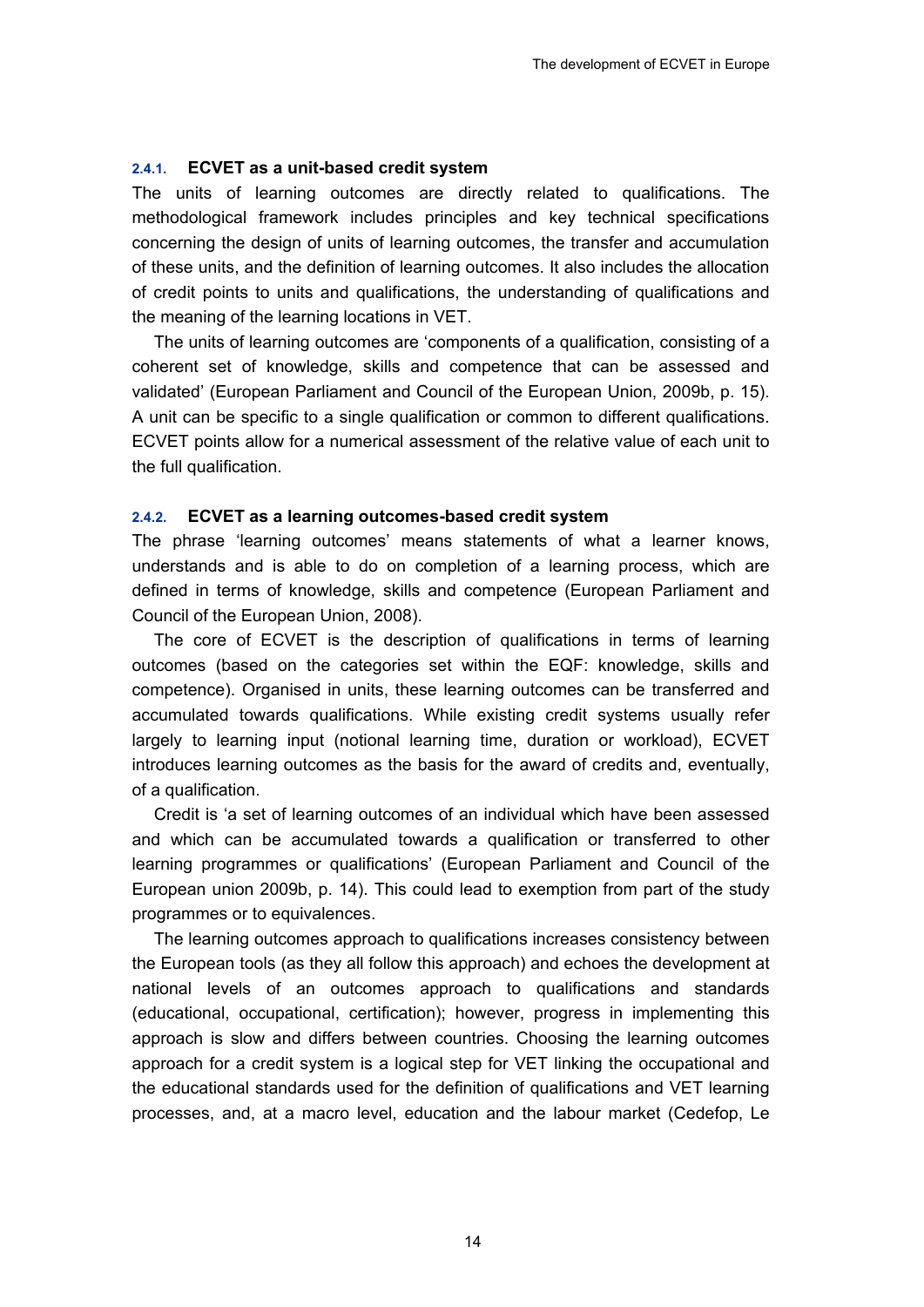<span id="page-20-0"></span>Mouillour, 2005; Cedefop, 2008a; Cedefop, 2009b). Learning outcomes are the link between occupational and educational standards (for definitions, Cedefop, 2008a). They also fulfil different functions, ranging from introducing a common language within the education and training community (thus allowing for better understanding and readability of qualifications) to clarifying the relationships between different forms and contexts of learning. At the same time, they raise discussion on the inputbased perspective to education, training and qualifications purely based on location, duration and/or teaching methods and call for dialogue on the relevance and quality of qualifications (Cedefop, 2009a).

ECVET can be presented as follows, to highlight the role of learning outcomes and units in transfer, accumulation, validation and recognition mechanisms.



#### Figure 2. **ECVET scheme: transfer and accumulation of learning outcomes**

*Source:* adapted from European Parliament and Council of the European Union, 2009b.

Building on a learning outcomes approach, ECVET gives a central role to qualifications. Qualifications are the reference for any transfer or accumulation arrangements and agreements. They might vary in size (an indication of which is given by the total number of ECVET points allocated to the qualification) or they might vary in the amount of units they contain.

The diversity of the VET and qualifications systems in Europe, the various stages of development in validation, and the difficulties of implementing mobility in VET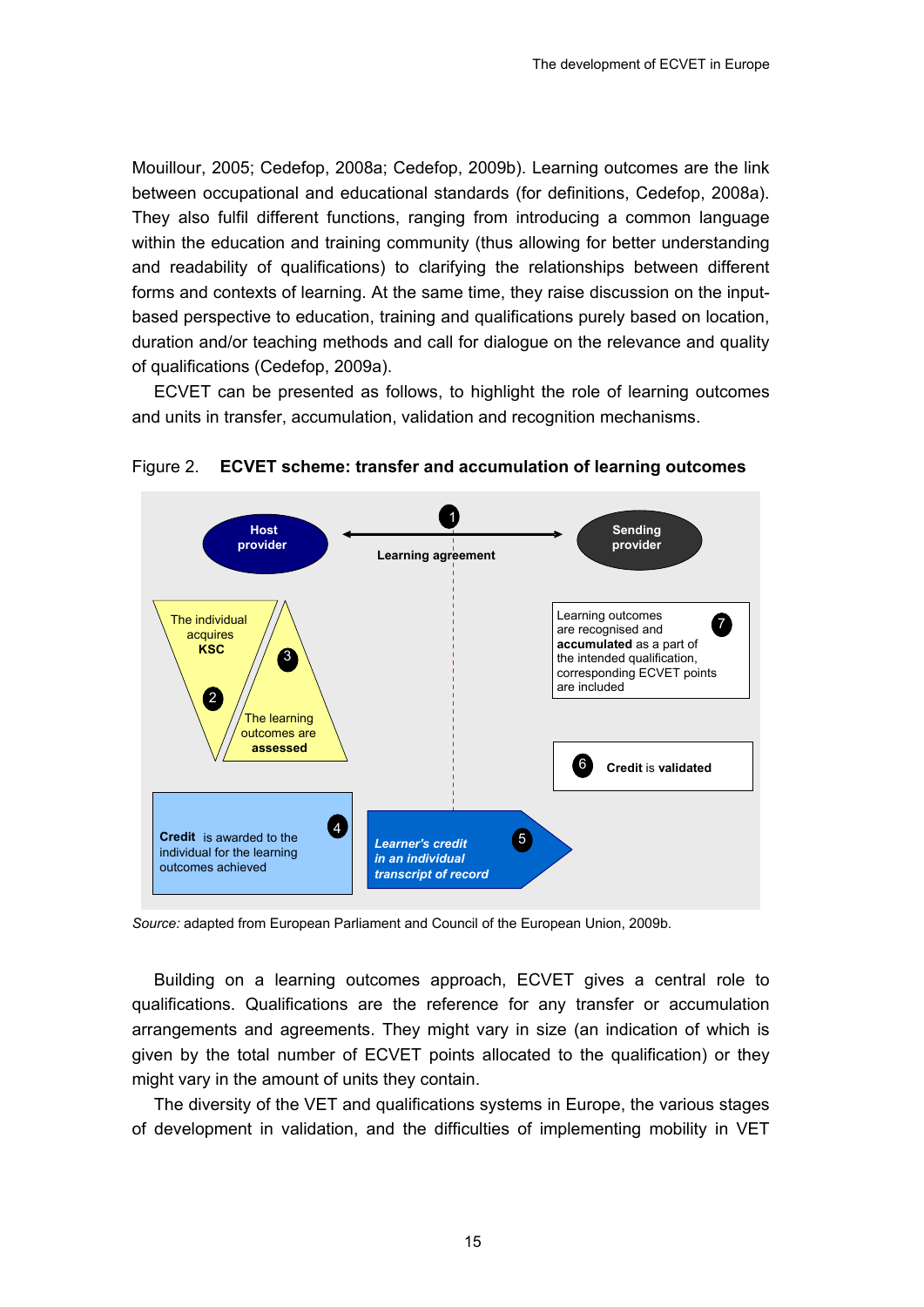demand the partnerships or cooperative aspects of ECVET. The implementation of ECVET involves a large range of stakeholders operating in the VET and qualifications systems: competent authorities, awarding bodies, assessment boards, and training providers. These stakeholders fulfil different roles and assume different functions in the ECVET process: designing the qualifications in units of learning outcomes, allocating ECVET points, carrying out assessment of learning outcomes, awarding credits, validating the learning outcomes, and organising mobility and transfer of credit. It might be, for instance, that a VET school provider from one Member State will enter a partnership with a regional ministry from another Member State as both might be in charge of awarding qualifications in their respective countries. It might also be that the assessment processes are shared by the sending and the hosting providers.

The ECVET Recommendation suggests that stakeholders conclude a memorandum of understanding to provide a general framework of cooperation and networking (European Parliament and Council of the European Union, 2009b). The mobile learner and the involved two VET partners should conclude a learning agreement which describes the training provision and the content of the mobility in terms of learning outcomes. The learner will receive a personal transcript detailing the assessed learning outcomes, units and ECVET points awarded.

Europass may be used within ECVET, as mentioned in the ECVET Recommendation. This concerns more directly the Europass certificate supplement and European mobility:

- (a) the Europass certificate supplement is delivered to people who hold a vocational education and training certificate; it describes, among others, the knowledge, skills and competence acquired, the jobs accessible, and details of the certification. This explicit reference to learning outcomes makes it easier to understand the certificate, especially for employers or institutions outside the issuing country. The certificate supplement is a standardised document, drawn up by the relevant certifying authorities;
- (b) Europass mobility offers a template to record the learning outcomes acquired during a transnational mobility period for the purpose of learning (for instance, a work placement in a company or in volunteer work, or an academic term as part of an exchange programme). This template also includes a structure to describe hosting and sending partners, the learning experience abroad: activities and tasks carried out, learning outcomes acquired, learning process (courses or job placement). It follows a similar approach in terms of documentation and quality criteria for mobility to the ECVET one: the two partner organisations agree on the purpose, content and duration of the experience, and a mentor is identified in the host country.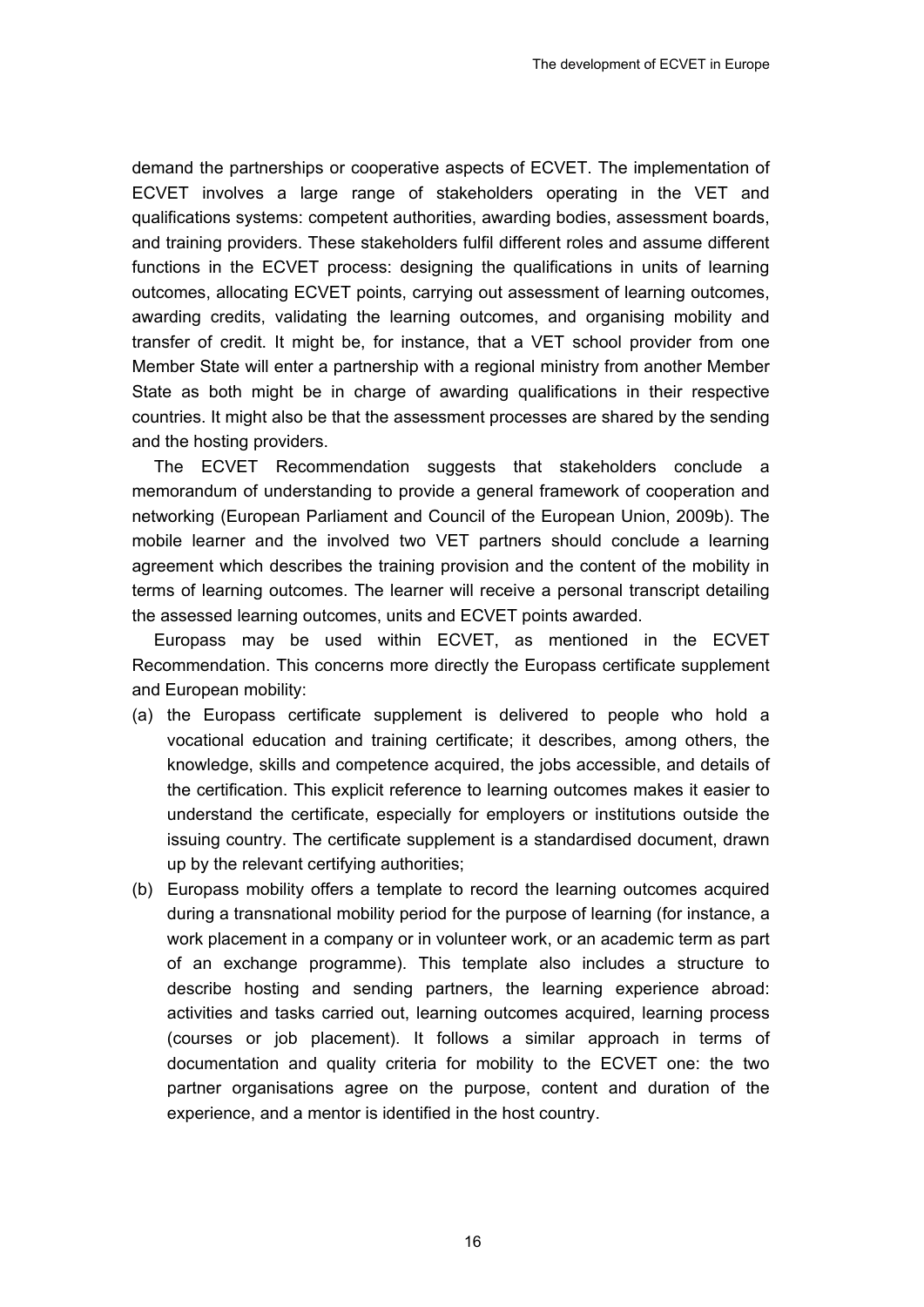The Europass certificate supplement and Europass mobility could offer ECVET the templates to improve transparency and understanding of qualifications, and of individual learning pathways across education and training systems in Europe. Cedefop is currently considering improving both the Europass certificate supplement and Europass mobility to adapt them to ECVET and EQF requirements.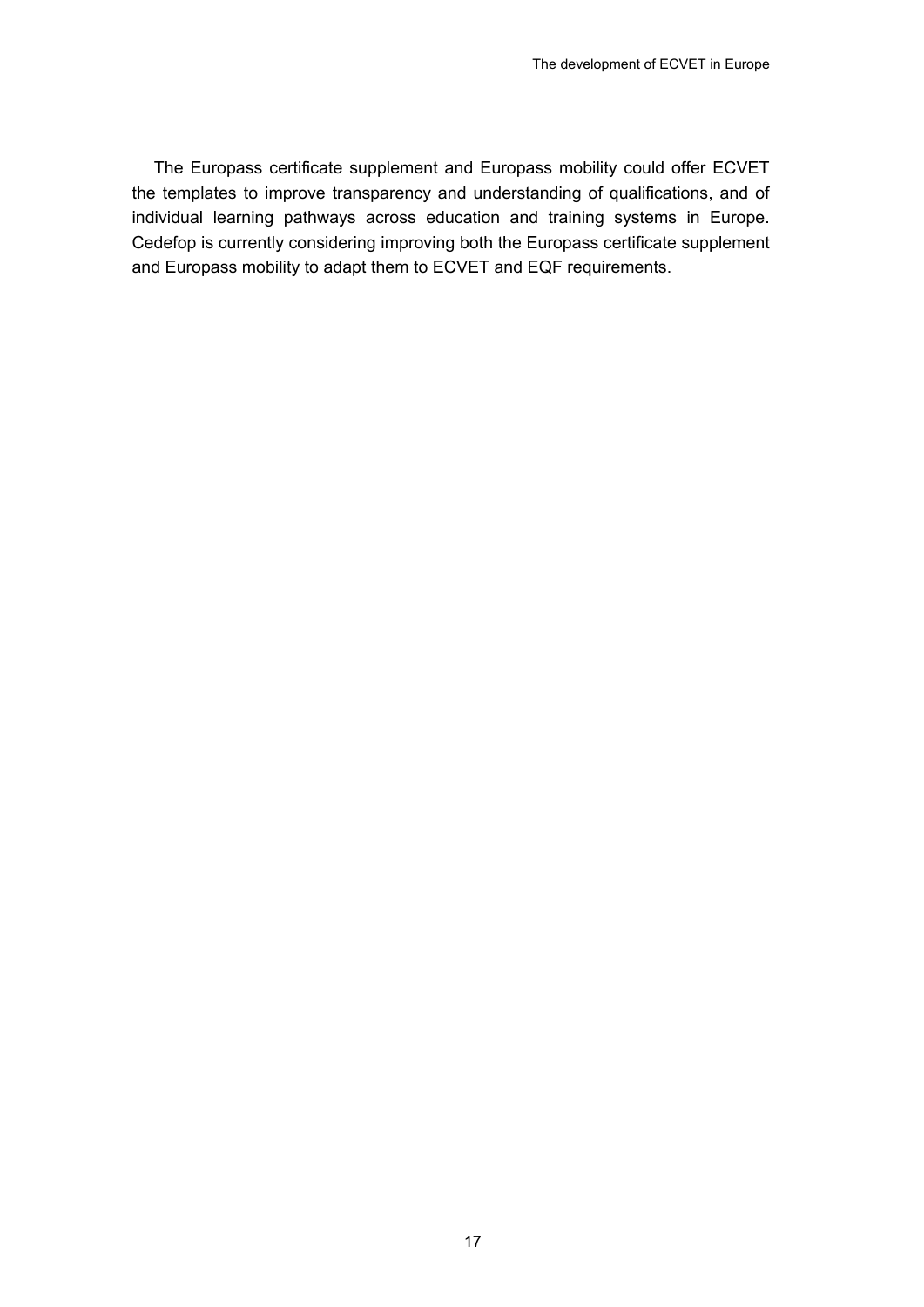## <span id="page-23-0"></span>3. CHAPTER 3 Going for implementation

## 3.1. The ECVET environment

The ECTS (European credit transfer system for higher education) has been evolving since 1989. It took in France 20 years to set up validation in its current shape. In the UK the qualifications and credit framework was first introduced in 1997 and has since been revised.

These examples show that credit systems have to be fine-tuned to qualifications systems and, in broader terms, to the understandings and values linked to education and training in societies. ECVET has technical features but also societal, institutional and volitional aspects which mean that its implementation requires a specific environment. This environment has been conceptualised as ECVET readiness: it is a proxy for appreciating the feasibility of ECVET implementation while looking at different aspects of VET and qualifications systems.

Most qualifications systems in Europe show a high level of ECVET readiness (Fietz et al., 2007; Gelibert and Maniak, 2007). ECVET readiness is given if qualifications systems present specific aspects of ECVET such as units and learning outcomes, transfer and accumulation; a proliferation of unified national lifelong learning frameworks based on credits and common methodological approaches employing learning outcomes can be expected (Cedefop, 2008a). The Reflector study analyses analogies between ECVET features and practices in VET systems to measure ECVET readiness in terms of assessment of units (parts of qualifications), defined by learning outcomes (knowledge, skills and competence) and transfer of credited units into the home qualifications system for recognition and awarding of qualifications (Fietz et al., 2007). If relevant practices already exist, the degree of ECVET readiness is high.

This is closely related to the possibility of achieving partial assessments and certificates, as transfer means that parts of qualifications gain formal status in a new context (i.e. are validated). Further, the concept of ECVET readiness includes looking at the flexibility of training pathways, the autonomy of training providers and openness to mobility (Gelibert and Maniak, 2007) but also the existing transfer and recognition mechanisms (see for more details Fietz et al., 2007; Cedefop, 2008b). The N.E.T.WORK project (2008), one of the current ECVET pilot projects, mentions that the qualifications systems in which the project operates represent different stages of ECVET readiness: France and Slovenia are at an advanced stage, since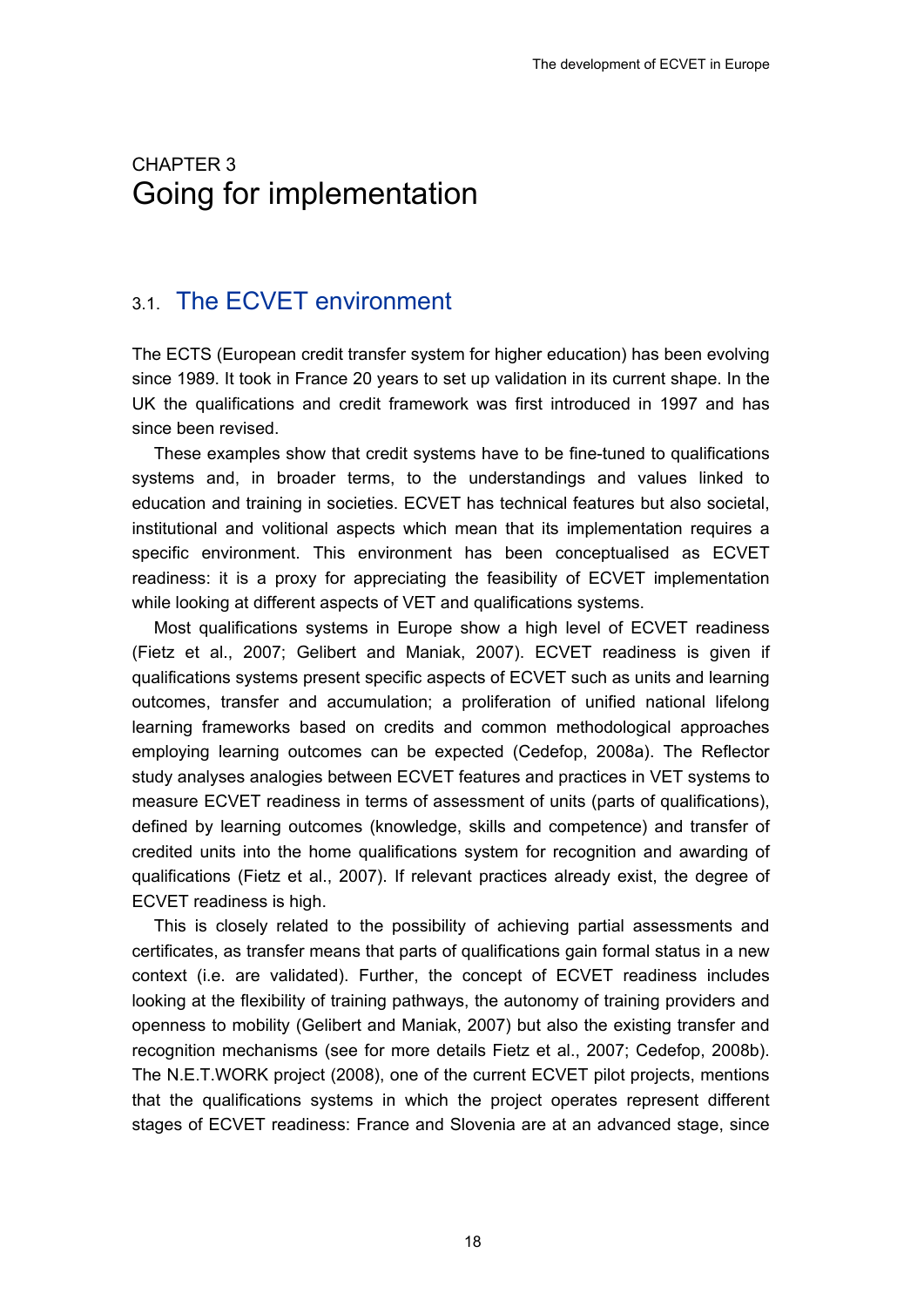units of learning outcomes are already used; in Italy and Portugal, the situation is less clear at this stage, but strong emphasis is put on experimentation.

Both 2007 studies (ECVET reflector and ECVET connexion) indicate that no VET or qualifications systems are in a position immediately to implement ECVET fully (Fietz et al., 2007; Gelibert and Maniak, 2007). At the same time, implementing ECVET does not require a radical change in the rationales of existing VET and qualifications systems as all of them can be characterised by a certain level of ECVET readiness.

ECVET is not being introduced on its own but is linked to policies on improving international mobility in VET or to changes at national, regional or local levels towards more permeability within and between VET systems or sub-systems. The further development of ECVET as proposed at European level is dependent on the settings of national or regional education and training systems, for instance on the widespread use of recognition and validation of learning outcomes. Validation mechanisms for learning outcomes are developing but vary across Member States since the adoption of common European principles for the identification and validation of non-formal and informal learning in 2004 (Cedefop, 2008a).

Evidence for assessing the spread of ECVET in Member States is scarce: this report is seen as a contribution to broad analysis. If we consider the ECVET features (learning outcomes and unit-based approaches) and look at different qualifications systems in Europe, we see the following:

- (a) the award of qualifications is based, in some qualifications systems, on the accumulation of units of learning outcomes either associated with credit points (Finland, Sweden, United Kingdom), crediting according to the ECTS model (higher technical VET modules in Spain) or without credit points (France);
- (b) credit systems are sometimes developed within a broader qualifications framework (Scottish and Welsh credit and qualifications framework) or designed for specific qualifications (IFTS system in Italy) (European Commission, 2008).

A new learning culture implies going further with the development of legibility and transparency of qualifications systems, with supporting lifelong learning by making learning pathways visible, to aid access, progression and participation and recognition of a broader range of learning (including non-formal and informal learning). All these are arguments stated by Member States for developing national qualifications frameworks (Cedefop, 2009d). From this non-exhaustive list, it is seen that EQF objectives are relevant to ECVET and could pave the way to ECVET implementation and strategy-setting.

This should not mask differences and difficulties. Credit systems and qualifications frameworks are characterised by diversity of patterns and purposes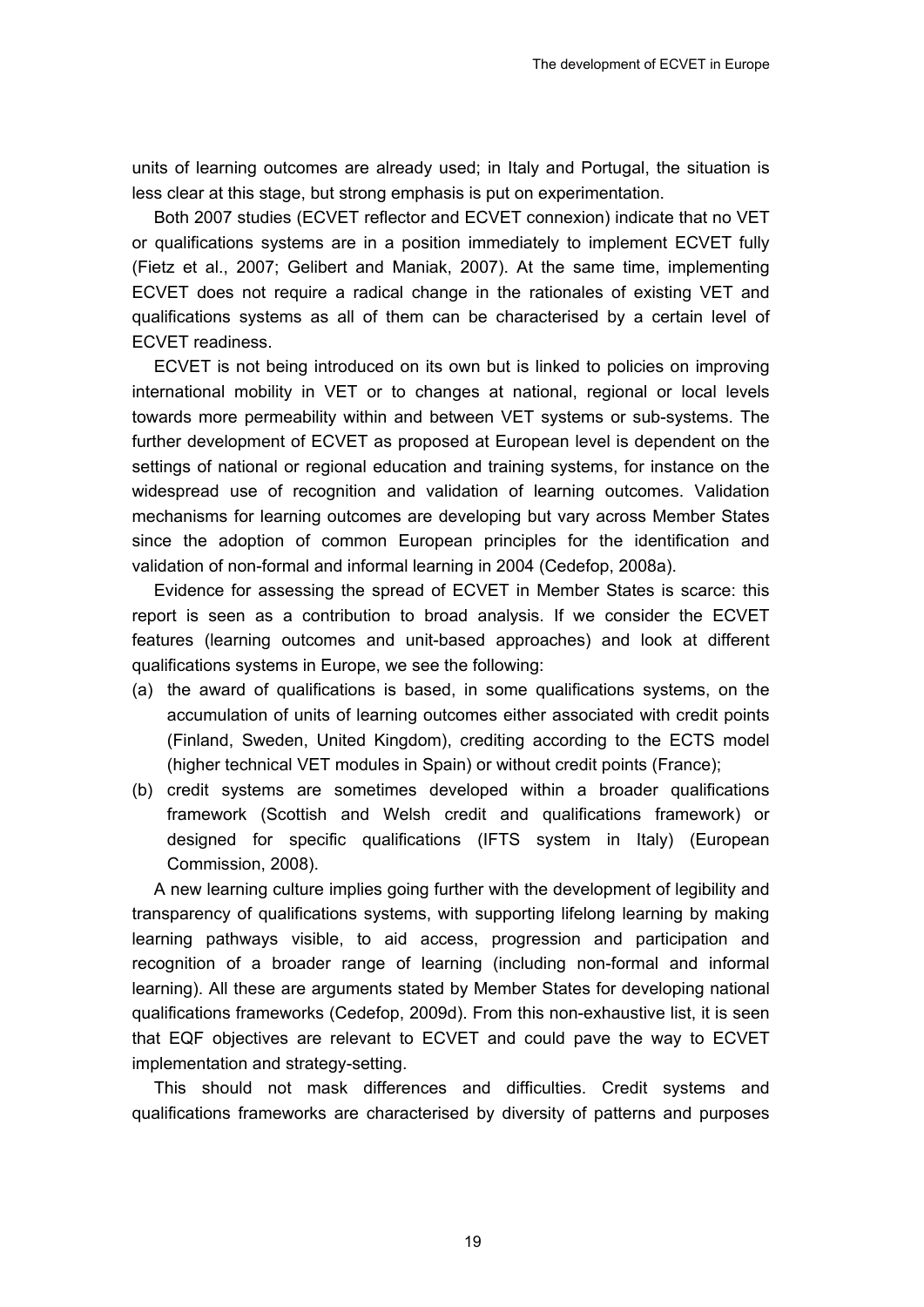<span id="page-25-0"></span>(Young, 2007). In the Member States, well before the 2008 Recommendation, ECVET prompted controversial discussion of issues such as modularisation, meaning of learning outcomes, understanding of trades and professions, etc. (Markowitsch et al., 2006).

In terms of implementation strategies and impact, it should be noted that the development and implementation of ECTS in higher education is not single but plural, adapting to the specifics of national higher education systems (Reichert, 2010). ECTS was introduced in 1989 to ensure recognition of learning periods spent abroad; in the following years it was integrated in the Bologna process and underpinned by national legislation for all accredited higher education institutions (Cedefop, 2010a). The 2007 survey on ECVET identified two main objectives: fostering international mobility for VET learners, and contributing to increased progression and permeability between the subsystems of a given VET system (Fietz et al., 2007). As in higher education, VET internationalisation campaigns are found in Member States such as France or Germany; the need for recognition of learning period abroad and Europeanisation of learning and career pathways is a trigger for implementation of ECVET. Further elements of interpretation of ECVET are presented in the following table.

#### Table 1. **Interpreting ECVET**

#### **1. Learning pathways**

Individualising pathways and increasing motivation for lifelong learning through accumulation of individual learning credits and reduction in drop-out rates

Increasing geographic mobility between qualifications systems and permeability (vertical and horizontal) between different learning pathways

#### **2. Recognition of learning outcomes**

Acquired in a formal, non-formal or informal learning context, introducing the notion of 'units'

#### **3. Social inclusion**

People with diverse backgrounds and experiences to gain access to opportunities for learning and employment within a country, particularly by helping people to move between and across employment sectors

#### **4. Labour market**

Allowing workers to enter the European labour market and benefit from more and better opportunities Increasing employability

#### **5. Building European citizenship**

Build cultural and linguistic knowledge and competence in Europe by supporting international mobility in education and training

*Source:* DGVT questionnaires, 2008.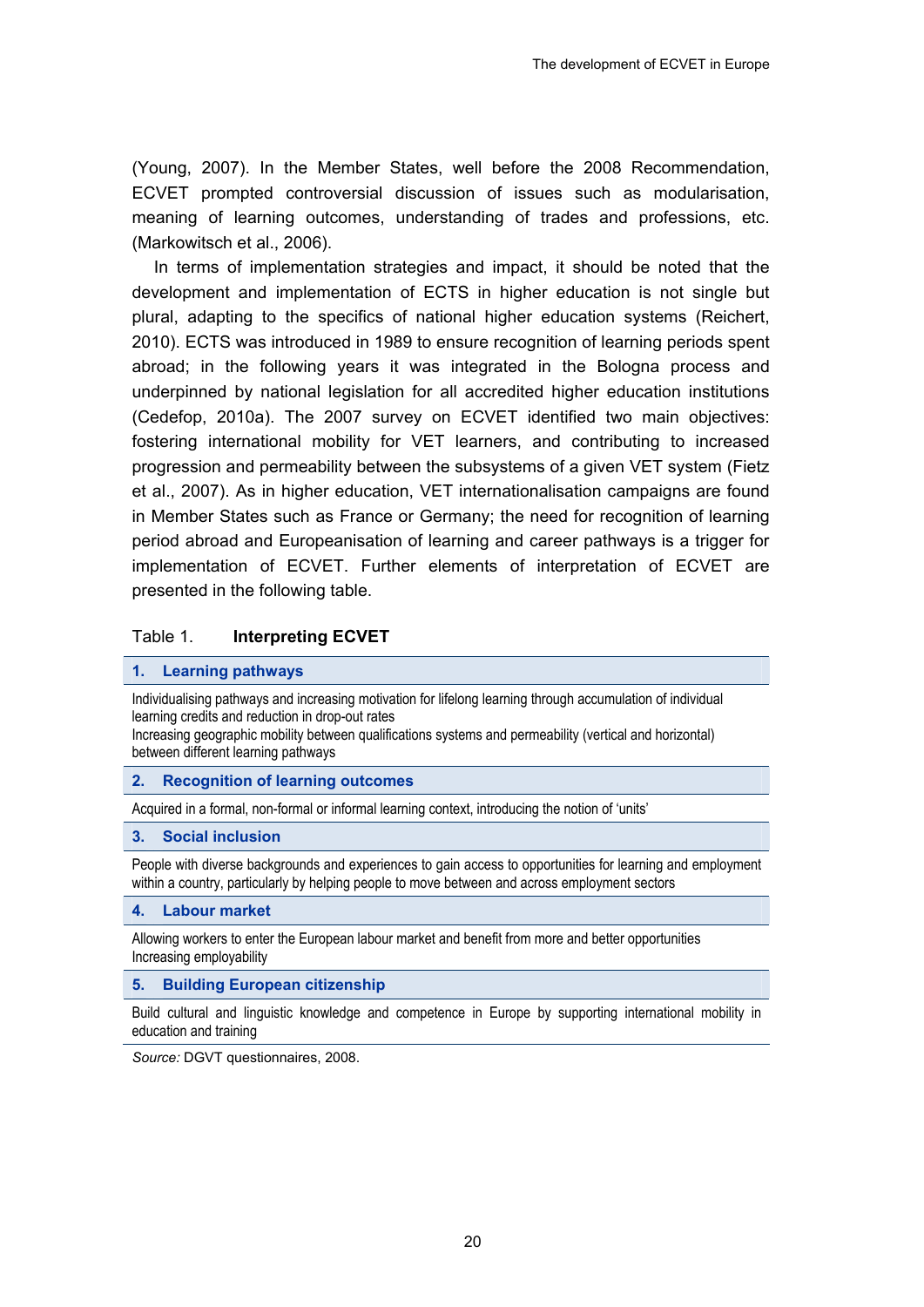<span id="page-26-0"></span>As well as identifying objectives, implementation strategies are associated with expectations. There are two main elements: those related to qualifications/VET systems, and those related to education and training provision. This sums up the difficulties ECVET might meet in terms of bridging the gap between legal or regulatory statements (anchored in the qualifications systems) and the practicerelated requirements of implementing mobility. The two categories are presented in table 2.

| <b>Qualifications/VET systems</b>                                                                                                                                                                                                                                                                                                                       | <b>Education and training provision</b>                                                                                                                                                                                                                                                                                                                                                                   |
|---------------------------------------------------------------------------------------------------------------------------------------------------------------------------------------------------------------------------------------------------------------------------------------------------------------------------------------------------------|-----------------------------------------------------------------------------------------------------------------------------------------------------------------------------------------------------------------------------------------------------------------------------------------------------------------------------------------------------------------------------------------------------------|
| European cooperation in VET.<br>Status and attractiveness of VET.<br>To increase the participation rates in VET (reduce<br>drop-outs).<br>To ensure transparency among educational<br>$\bullet$<br>systems establishing mutual trust.<br>To provide the opportunity to create a closer link<br>$\bullet$<br>between vocational standards and curricula. | To upgrade and improve the level and quality of<br>training provision.<br>To promote strong links between education and<br>training, business, industry, and HE, ensuring the<br>continuing relevance and adequate appreciation of<br>competences and qualifications.<br>To allow for further development of existing tools,<br>with potential connection to the Europass<br>certificate supplement, etc. |

#### Table 2. **Expectations linked to ECVET implementation**

*Source:* DGVT questionnaires, 2008.

1

ECVET is expected to reinforce flexibility in VET systems by allowing for individualisation and diversification of the learning pathways. From an institutional viewpoint this is sustained by increasing efforts in terms of documentation, readability and visibility of VET programmes and qualifications for all stakeholders in the European VET area.

A first step has been taken with the development of the Europass certificate supplement which introduces common terminology (e.g. using action verbs) to describe learning outcomes and qualifications. This development needs further reinforcement towards a shared format for presenting learning outcomes.

However, the 2008 DGVT questionnaires  $(1)$  also reveal concerns about the administrative and financial burden of implementing ECVET: a key element is to keep the balance between the expected positive effects on mobility (and permeability) on the one side and the administrative, social and legal arrangements on the other side. Changes are anticipated in terms of curricula and VET teacher activities that will have to deal with different VET locations as well as contracts and agreements. Whatever the objectives selected within Member States, they will also have related requirements in terms of acculturation of stakeholders, development of

 $({}^{1})$  The DGVT questionnaires have been collected for the Cedefop 2009 policy report (Cedefop (2009). *Towards a European era of vocational education and training. continuity, consolidation and change*. Cedefop Reference series; 73. Luxembourg: Publications Office, 2009).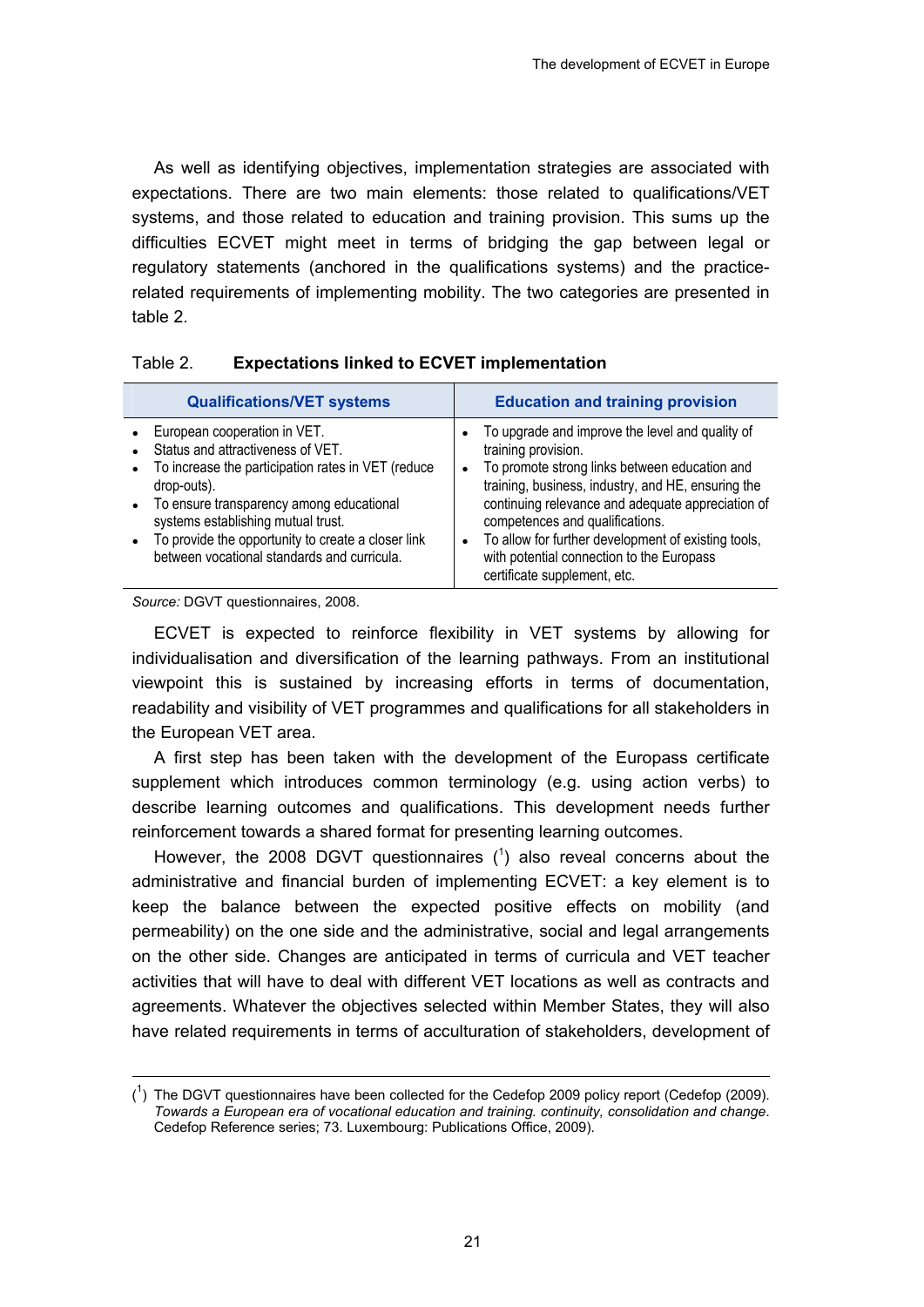<span id="page-27-0"></span>expertise or capacity-building (in terms of individualisation of the training pathways, validation, recognition), assessment processes, development of projects on common methodologies for curricula development and information to the final beneficiaries of ECVET. These approximate the activities developed in ECVET projects and initiatives.

## 3.2. Developing ECVET in VET systems

Reactions to ECVET in European Member States, and on the part of VET stakeholders, started with the setting up of the European technical working group on ECVET (Le Mouillour et al., 2003). The ECVET Europe-wide consultation between November 2006 and March 2007 placed ECVET in national debates on modernisation and Europeanisation of education and training. The European Commission received 31 national statements and 60 statements from representatives of the education and training community as well as of the labour market. Those already related ECVET to the national, regional and/or sectoral education and training developments (European Commission, 2007).

#### **3.2.1. What strategies for ECVET?**

 $\overline{a}$ 

Credit systems are currently further developed in the context of broad range testing initiatives, feasibility studies, testing within specific qualifications (or occupational fields) or amending national legislations, as well as within the European programmes for vocational education and training and pilot projects. On the basis of the ReferNet reports (2008, 2009, 2010)  $(^2)$  and information provided by national stakeholders, it is possible to identify eight strategies for ECVET implementation. Strategy is used here in the sense of how ECVET is taken forward. A strategy may follow a single line or combine different lines of action as presented in the table; at this stage of Cedefop ECVET monitoring, the list is not exhaustive; it will be refined in future issues of the monitoring. The table presents an overview of ECVET strategies as at mid-2010. Some of the strategies are described in more detail in this document (see the section on case studies).

 $\binom{2}{1}$  The ReferNet reports from 2008 are available under the title 'VET policy – country reports' and the ReferNet reports from the year 2009 are available under the title 'VET in Europe – country reports'; the 2010 ReferNet reports will be soon available from Internet: http://www.cedefop.europa.eu/EN/bibliographies/refernet-contributions.aspx [cited 23.11.2010]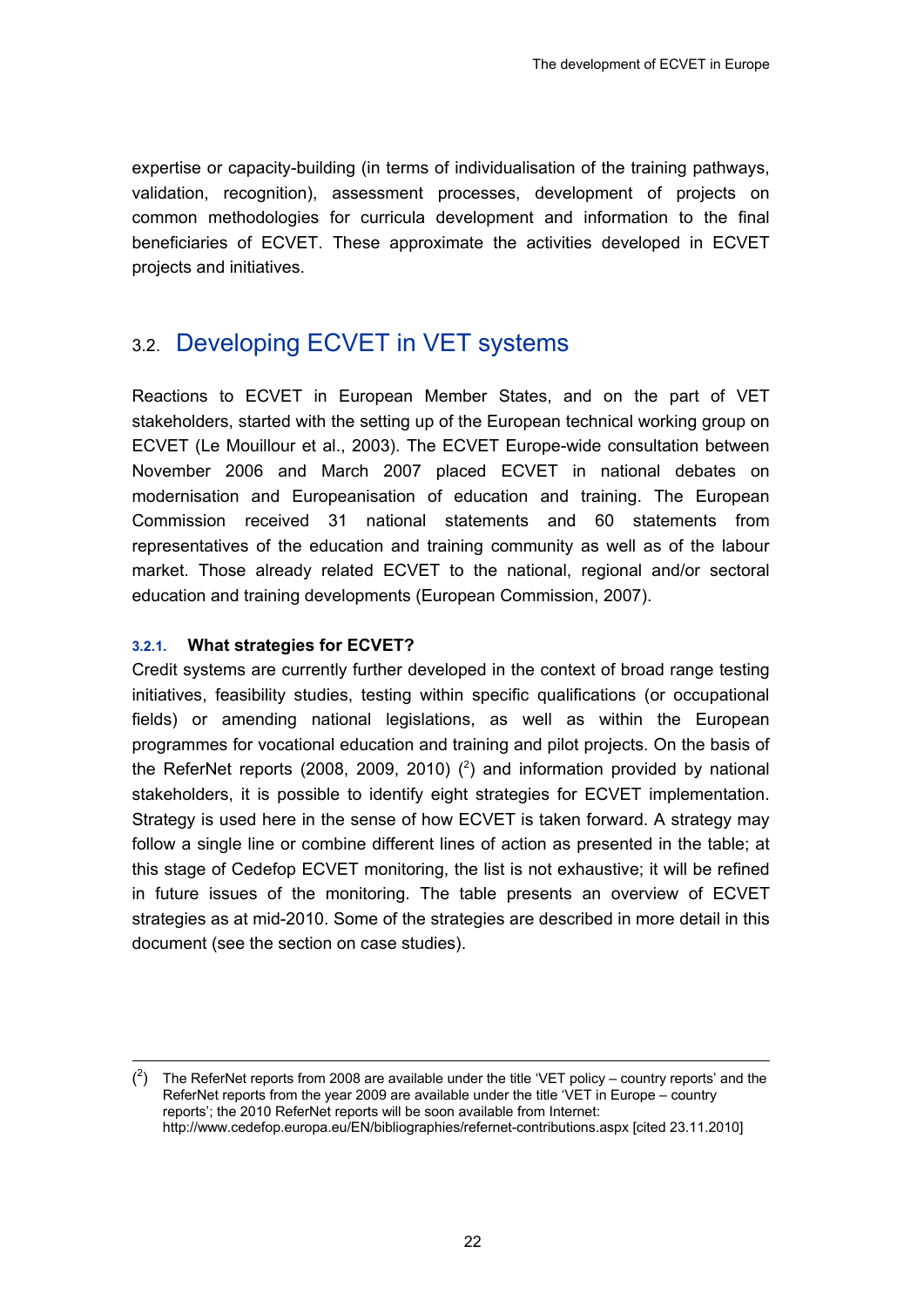#### <span id="page-28-0"></span>Table 3. **Overview of ECVET strategies**

#### **Strategy 1: setting up broad range testing initiatives**

Testing is carried out within national initiatives such as the FINECVET initiative in Finland or the DECVET initiative in Germany. There is also elaboration of specific qualifications such as in Bulgaria and the Czech Republic and in Belgium (French Community) starting 2011.

In most cases these initiatives follow policy decisions by the main stakeholders (ministries or qualifications authorities). The initiatives receive a specific budget line and are cofinanced by national and European budgets.

#### **Strategy 2: measuring impact (theoretical and methodological approaches)**

In Austria a feasibility study analysed the legal and organisational status of various Austrian VET options regarding their VET readiness; it delivered evidence to policy which underpinned the decision to develop ECVET for European mobility. This strategy is also present in the Czech Republic, Germany and Finland.

#### **Strategy 3: updating VET legislation and regulations**

Legislation and regulations are updated taking on board some (or all) technical features of ECVET. This is the case in Belgium (French Speaking Community), Estonia, Iceland, Italy Latvia, Luxembourg, and Slovenia or at regional level (Catalonia).

#### **Strategy 4: adapting qualifications system**

ECVET or elements of ECVET are being introduced within activities for adapting qualifications systems, such as: 1. renewing curricula: in Estonia, Lithuania or Latvia, Hungary;

- 2. conceiving partial qualifications such as in the Czech Republic, Spain, Hungary, Slovakia;
- 3. developing validation mechanisms such as in the Czech Republic or Germany;
- 4. reviewing educational standards such as in Austria.

#### **Strategy 5: a 'wait and see' strategy**

ECVET developments at national and European levels are observed and discussed, as in Cyprus or Norway. For the time being no concrete action plan is defined. Both countries are represented in the ECVET Users Group.

#### **Strategy 6: combining ECVET with NQF development**

The development of NQF includes introducing ECVET. This is happening, among others, in Poland within the Human capital operational programme (2007-13), in the Czech Republic (*Národní Soustava Kvalifikací*) or in Greece (within a new institutional set-up).

For the two countries already having a qualifications framework, these have been revised to consider credit transfer (England, Wales and Northern Ireland (EWNI-UK/QCF) and Scottish credit and qualifications framework (SCQF)).

**Strategy 7: learning by working in ECVET European projects** 

This strategy consists of leading or participating in European, national, regional or sector-related ECVET projects and bundling the experiences. This happens in many countries as illustrated in Table 4.

#### **Strategy 8: marketing ECVET to stakeholders**

Different Member States are working on developing information materials. In Austria a working group is writing guidelines for the implementation of ECVET for the purpose of mobility exchange, addressing VET practitioners who are involved in transnational mobility projects (e.g. teachers, people responsible for mobility, project sponsors from VET schools and colleges, part-time vocational schools for apprentices, training enterprises, sectoral organisations). In Poland stakeholders are preparing guidelines, typical procedures and model documents. Within the third phase of FINECVET, a handbook will be developed tackling the implementation of ECVET before, during and after mobility. During the ECVET forum (July 2010) the French delegate announced the development of information materials on ECVET.

*Source:* Based on ReferNet reports; Cedefop, 2009c, p. 116.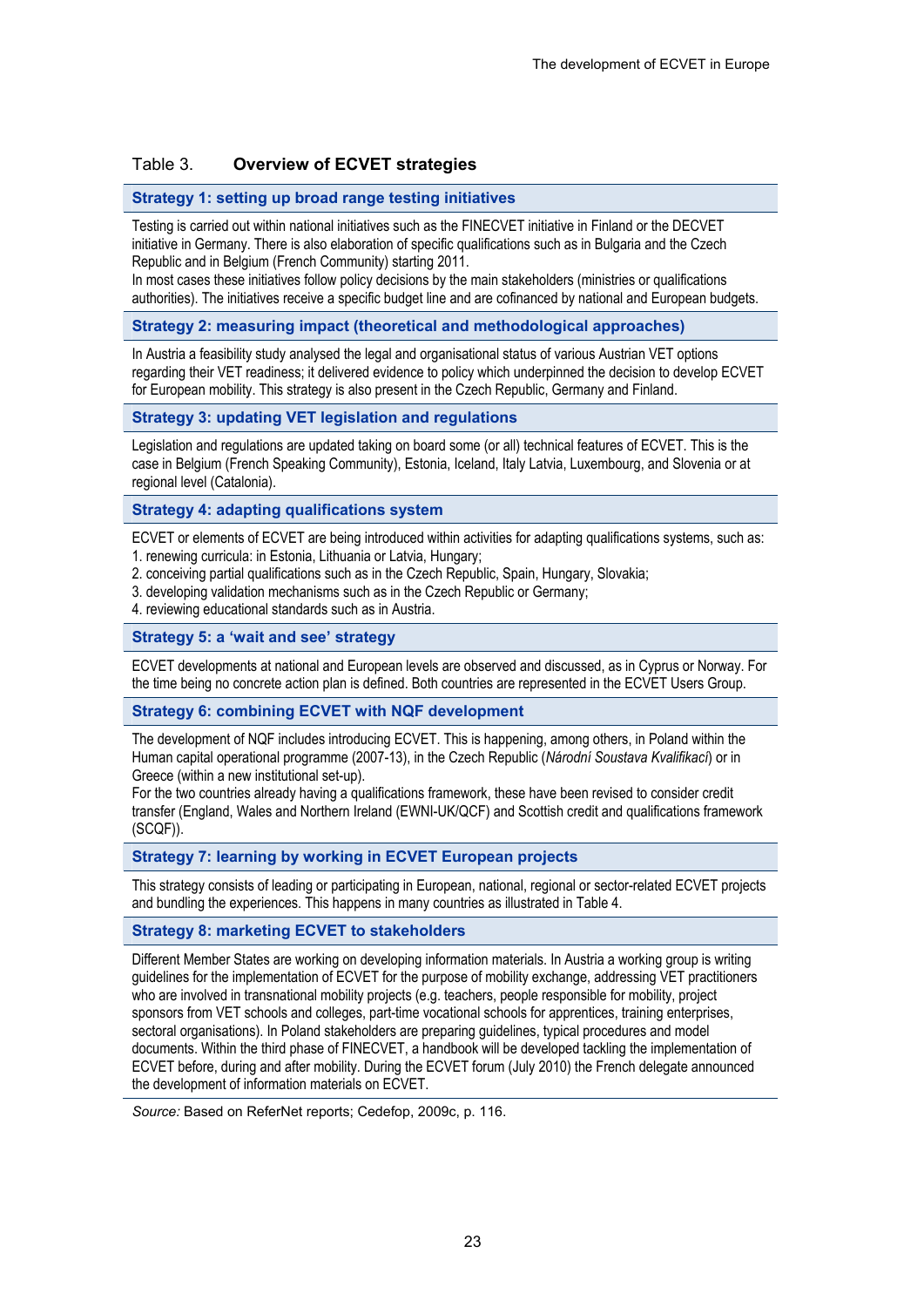<span id="page-29-0"></span>Those strategies could be further classified in those linked to continuing reforms of VET systems or recent updates of legislation and regulations, and those addressing a wider public. The first category includes Luxembourg where the updating of the law concerning foundation courses (EQF level 2) takes into consideration ECVET features. In Latvia the new vocational education law is expected to introduce ECVET and a working group has been set up. Adapting qualifications systems involves different aspects such as the review of educational standards in Austria. Generally, it is about adapting ECVET principles to the characteristics of existing education and training systems: this is so in Germany, Ireland, Spain, Austria, Finland and the UK.

The second category of strategies addresses the outer-circle of ECVET. In Belgium (Flanders) there is insufficient information available to VET stakeholders and the wider public, consequently ECVET appears 'reserved' for an inner circle, or there is a low level of awareness on ECVET (Cedefop ReferNet UK, 2010). Informing the stakeholders means addressing different groups such as experts engaged in policy-making and practitioners in validation and mobility. Events are being organised in Germany, Austria, and Finland. In Finland, activities have been developed for coaching and guiding teachers applying ECVET; in Hungary ECVET domestic partnerships have been set up. Increasingly, ECVET finds its way to national VET websites, for instance www.finecvet.fi.

These two categories of strategy are outnumbered (see table 4) by the occurrences related to testing and experimenting under strategy 1 (broad range testing initiatives) and strategy 7 (participating/leading European ECVET projects). Although data are difficult to gather in terms of budget, one can assume significant investment in terms of manpower and financial support to testing and experimenting ECVET.

#### **3.2.2. Strategy combinations**

Developing ECVET in a national context is seldom a stand-alone initiative. ECVET has been mainly discussed at national level in the context of validating non-formal and informal learning and supporting learner mobility across national borders. More concretely, it is embedded in the developments of validation procedures (as in the Czech Republic or Germany), in broader reform of VET ( as in Iceland, Luxembourg, Slovenia), or in the development or reform of national qualifications frameworks (as in the Czech Republic or UK-EWNI).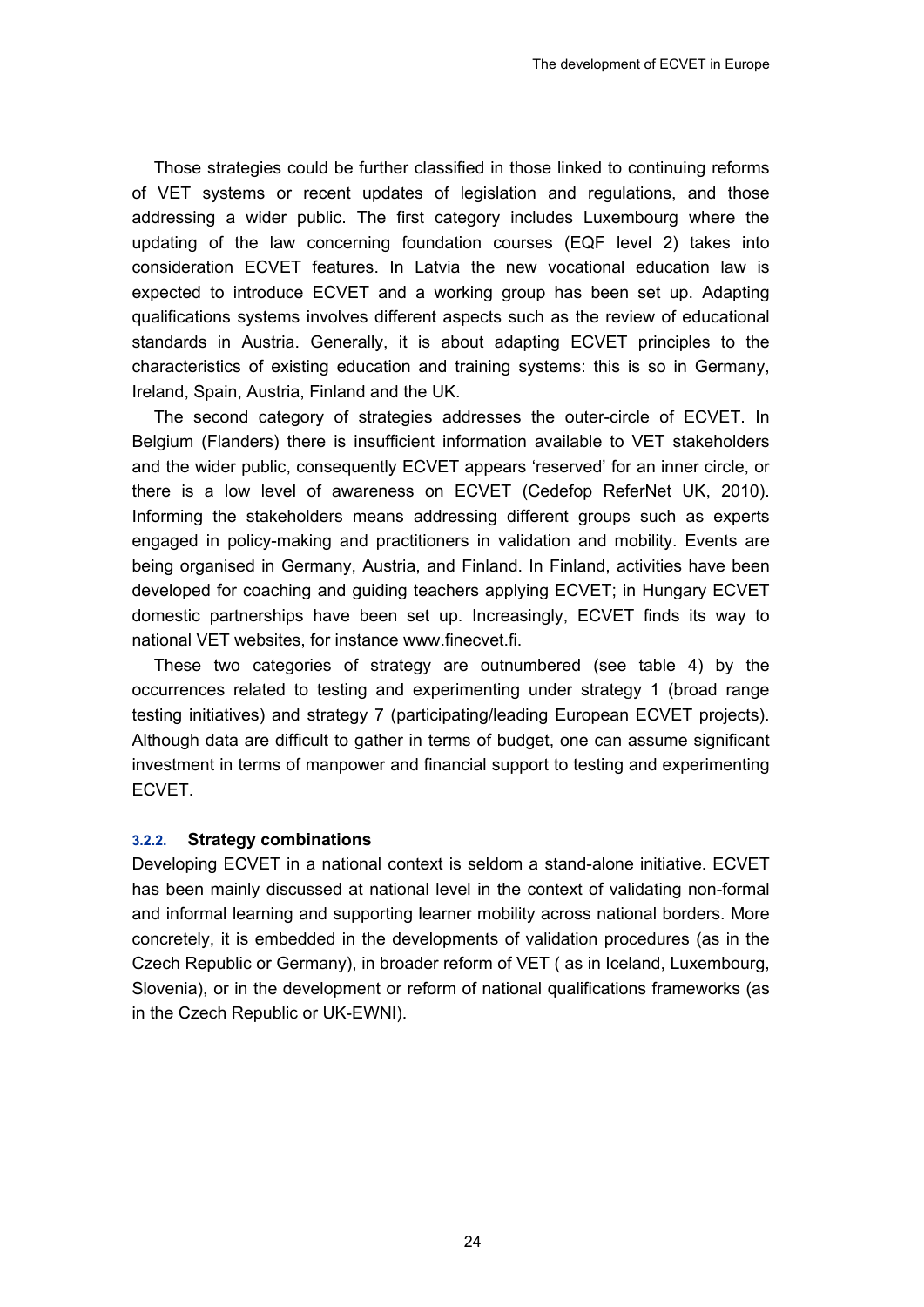| <b>Countries</b>   | <b>Broad</b><br>range<br>initiative | Impact<br>analysis        | <b>Updating</b><br>regulation<br>$\mathbf{s}$ | <b>Adapting</b><br>qualifications<br>system | <b>Wait</b><br>and<br>see | <b>Combine</b><br>with<br><b>NQF</b> | <b>ECVET</b><br>European<br>projects | <b>Informing</b><br>stake-<br>holders |
|--------------------|-------------------------------------|---------------------------|-----------------------------------------------|---------------------------------------------|---------------------------|--------------------------------------|--------------------------------------|---------------------------------------|
|                    | $\overline{1}$                      | $\overline{2}$            | 3 <sup>1</sup>                                | $\overline{\mathbf{4}}$                     | $\overline{\mathbf{5}}$   | $\bf 6$                              | $\overline{7}$                       | $\pmb{8}$                             |
| Austria            |                                     | $\mathbf x$               |                                               | $\mathbf x$                                 |                           |                                      | X                                    | X                                     |
| Belgium - Fr       | $\boldsymbol{\mathsf{X}}$           |                           | $\mathbf x$                                   |                                             |                           |                                      | $\boldsymbol{\mathsf{x}}$            |                                       |
| Belgium - NL       |                                     |                           |                                               |                                             |                           |                                      | X                                    |                                       |
| <b>Bulgaria</b>    | $\pmb{\mathsf{X}}$                  |                           |                                               |                                             |                           |                                      | $\pmb{\mathsf{X}}$                   |                                       |
| Cyprus             |                                     |                           |                                               |                                             | X                         |                                      |                                      |                                       |
| Czech<br>Republic  | $\boldsymbol{\mathsf{x}}$           | $\boldsymbol{\mathsf{X}}$ | $\mathbf x$                                   | $\pmb{\mathsf{X}}$                          |                           | $\boldsymbol{\mathsf{X}}$            | X                                    |                                       |
| <b>Denmark</b>     |                                     |                           |                                               | X                                           |                           | X                                    | X                                    |                                       |
| Estonia            | $\boldsymbol{\mathsf{X}}$           |                           | $\pmb{\mathsf{X}}$                            | $\pmb{\mathsf{X}}$                          |                           |                                      | $\pmb{\mathsf{X}}$                   |                                       |
| Finland            | $\pmb{\mathsf{X}}$                  | $\pmb{\mathsf{x}}$        |                                               |                                             |                           |                                      | $\pmb{\mathsf{x}}$                   | $\boldsymbol{\mathsf{x}}$             |
| <b>France</b>      |                                     |                           |                                               |                                             |                           |                                      | $\boldsymbol{\mathsf{x}}$            | $\boldsymbol{\mathsf{x}}$             |
| Germany            | $\boldsymbol{\mathsf{x}}$           | $\pmb{\mathsf{X}}$        |                                               |                                             |                           |                                      | X                                    |                                       |
| Greece             |                                     |                           |                                               |                                             |                           | X                                    | $\boldsymbol{\mathsf{x}}$            |                                       |
| Hungary            |                                     |                           |                                               | $\pmb{\mathsf{X}}$                          |                           | X                                    | X                                    |                                       |
| Iceland            |                                     |                           | $\boldsymbol{\mathsf{X}}$                     |                                             |                           |                                      | $\pmb{\mathsf{x}}$                   |                                       |
| Ireland            | $\pmb{\mathsf{x}}$                  |                           |                                               |                                             |                           | $\pmb{\mathsf{X}}$                   |                                      |                                       |
| Italy              | $\pmb{\mathsf{X}}$                  |                           | $\mathbf x$                                   |                                             |                           |                                      | $\boldsymbol{\mathsf{x}}$            |                                       |
| Latvia             |                                     |                           | $\boldsymbol{\mathsf{x}}$                     | $\boldsymbol{\mathsf{x}}$                   |                           |                                      | X                                    |                                       |
| Lichtenstein       |                                     |                           |                                               |                                             |                           |                                      |                                      |                                       |
| Lithuania          | $\pmb{\mathsf{X}}$                  |                           | X                                             | $\pmb{\mathsf{X}}$                          |                           |                                      | X                                    |                                       |
| Luxembourg         |                                     |                           | $\boldsymbol{\mathsf{x}}$                     |                                             |                           |                                      | $\pmb{\mathsf{x}}$                   |                                       |
| <b>Malta</b>       |                                     |                           |                                               | $\pmb{\mathsf{X}}$                          |                           |                                      |                                      |                                       |
| <b>Netherlands</b> |                                     |                           |                                               |                                             |                           |                                      | $\boldsymbol{\mathsf{x}}$            |                                       |
| Norway             |                                     |                           |                                               |                                             | $\mathbf x$               |                                      | X                                    |                                       |
| Poland             | $\pmb{\mathsf{X}}$                  |                           |                                               |                                             |                           | $\pmb{\mathsf{X}}$                   | $\boldsymbol{\mathsf{x}}$            | $\pmb{\mathsf{X}}$                    |
| Portugal           | X                                   |                           |                                               |                                             |                           | X                                    | X                                    |                                       |
| Romania            |                                     |                           |                                               |                                             |                           |                                      | $\pmb{\mathsf{X}}$                   |                                       |
| Slovakia           | $\pmb{\mathsf{x}}$                  |                           |                                               | $\pmb{\mathsf{X}}$                          | $\pmb{\mathsf{X}}$        |                                      | $\pmb{\mathsf{X}}$                   |                                       |
| Slovenia           |                                     |                           | $\pmb{\mathsf{X}}$                            |                                             |                           |                                      | $\pmb{\mathsf{X}}$                   | $\pmb{\mathsf{X}}$                    |
| Spain              |                                     |                           |                                               | $\pmb{\mathsf{X}}$                          |                           |                                      | X                                    |                                       |
| Sweden             |                                     |                           |                                               |                                             | $\pmb{\mathsf{X}}$        |                                      | $\pmb{\mathsf{X}}$                   |                                       |
| UK                 |                                     |                           |                                               |                                             |                           | X                                    | $\pmb{\mathsf{X}}$                   | X                                     |
| <b>Total</b>       | 12                                  | $\overline{\mathbf{4}}$   | $\pmb{9}$                                     | 10                                          | $\pmb{4}$                 | $\bf8$                               | ${\bf 27}$                           | 6                                     |

### <span id="page-30-0"></span>Table 4. **Strategy-mix**

Based on ReferNet reports, information provided by national stakeholders.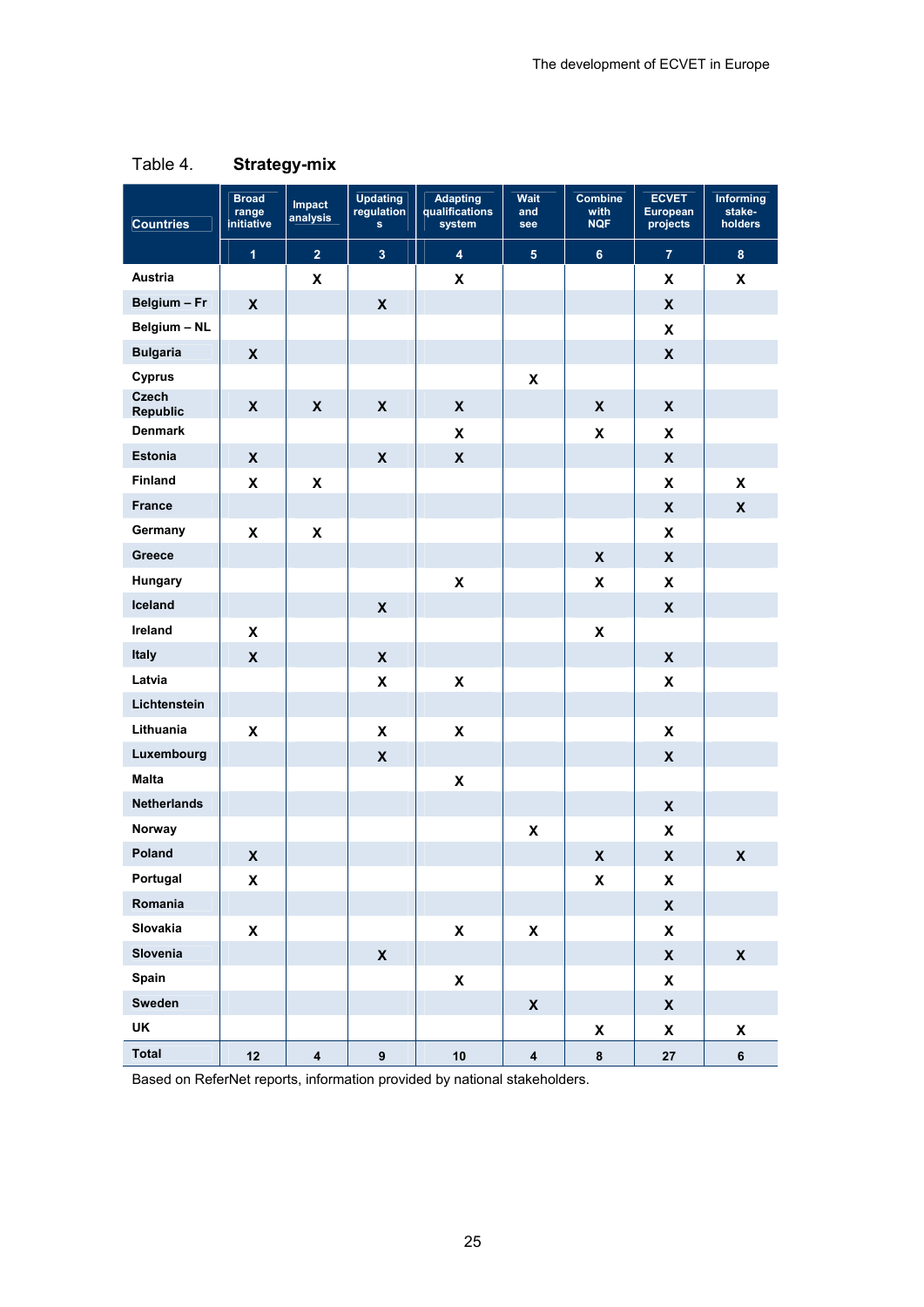<span id="page-31-0"></span>In most countries, ECVET is developing through a combination of strategies. Looking at Table 4, the most common strategies are setting up broad range testing initiatives (12 out of 31 country cases), adapting the qualifications systems to ECVET features (10 out of 31 cases) and updating VET legislations and regulations (9 out of 30 cases). Nearly all countries are represented in ECVET European projects. The high number of projects in the first set of strategies addressing the macro and regulatory level of qualifications systems is balanced by those addressing practical and experimental levels of implementation.

The ECVET process does not start from scratch but builds on experience gained over many years, preceding the Copenhagen Declaration of 2002 (European Commission, 2002) in Belgium (Flemish Community), Denmark, Spain, Sweden and UK-Scotland. As the work on ECVET has moved on, further national developments have been triggered, for example in Finland (FINECVET) and in Germany (DECVET). The new qualifications framework for England and Northern Ireland (qualifications and credit framework, QCF) strengthens the role of credit transfer, an approach largely followed by the Scottish credit and qualifications framework (SCQF) and the Welsh framework.

#### **3.2.3. ECVET testing and developing**

The overview on ECVET strategies shows that testing and developing is accompanied by increased interest in permeability, recognition and validation (Table 3). Experience of these has already been gained in many Member States and mobility is also not new in most of them.

In most Member States the ministry in charge of education would lead ECVET implementation in cooperation with other ministries and a wider range of stakeholders: representatives of labour market actors, national VET agencies or research centres. There is, however, at least one exception: in Denmark the technical schools and trade committees are the driving force in ECVET testing. They have set up projects financed partly by the European lifelong learning programme and projects run with national funding (Cedefop ReferNet Denmark, 2010).

All strategies are underpinned by close monitoring and analysis of policy decision-making processes and developments at European level. The Advisory Committee on Vocational Training (ACVT, representing the interests of governments, trade unions and employers' organisations) and the Directors General for Vocational Education and Training are relevant actors along with diverse European working groups.

Only a few countries have so far designated an institution for follow-up activities. In Austria an informal ECVET expert group was set up in 2009. In Germany the national agency Education for Europe will be the coordination point for ECVET from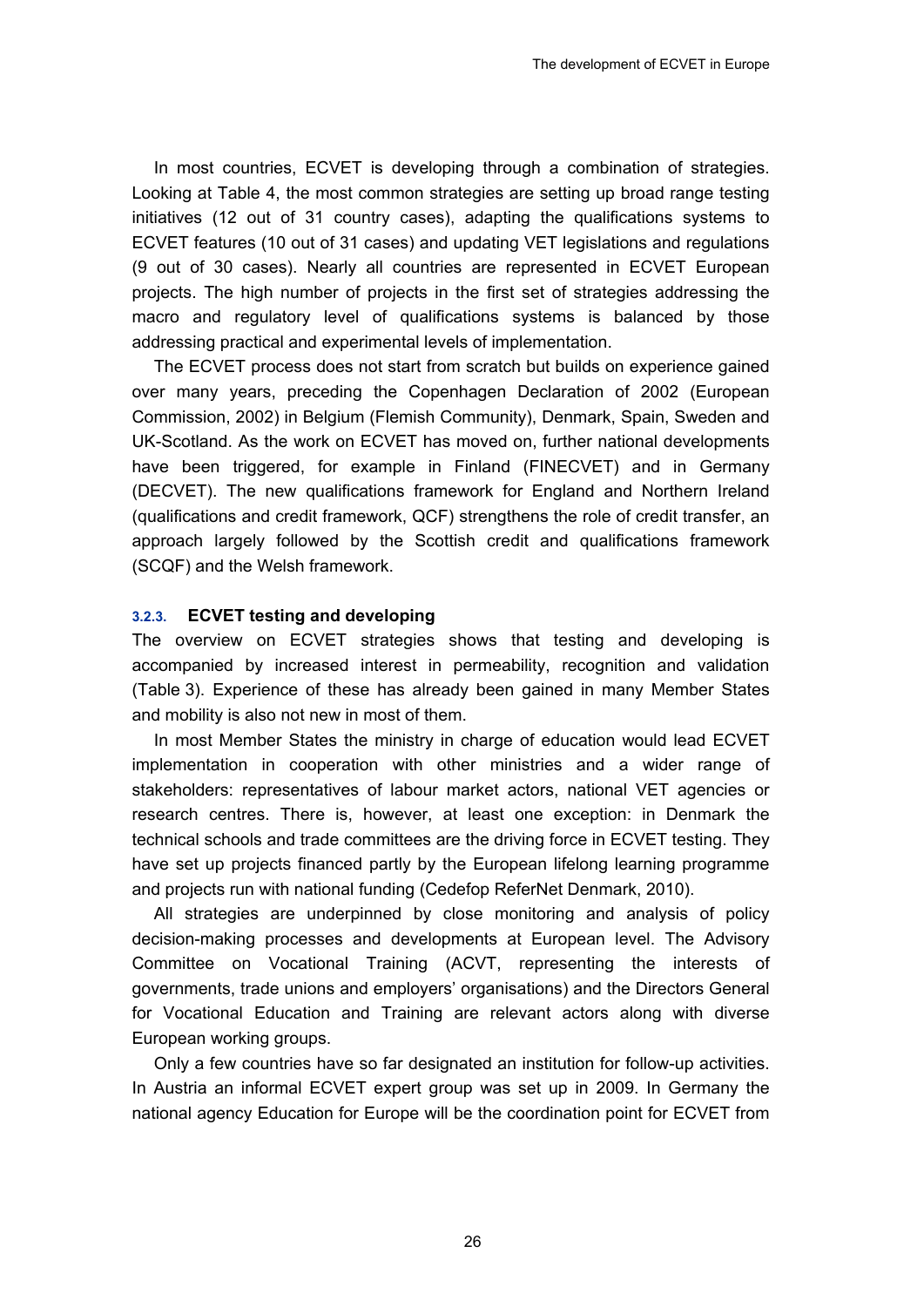<span id="page-32-0"></span>November 2010; in parallel the German DECVET initiative is accompanied by a multi-stakeholder advisory council. Similarly, the Finnish FINECVET is steered by a group representing the FNBE (Finnish National Board of Education), CIMO (Centre for International Mobility), social partners, VET providers, principals, teachers and students. Italy and UK have introduced ECVET in the list of their EU-related activities. In 2006 the Italian *Technical table for construction of a national system of minimum vocational and training standards and competence certification* gathered all stakeholders (competent ministries, regions, social partners) to coordinate and develop, within a common methodological framework, a national system for defining and recognising qualifications, certifying competences and training credits, the transparency of competences, and the establishment of training and occupational standards; it has currently suspended its activity because of the need to focus on the requirements of the current crisis (Ministry for Education et al., 2009). In UK the current qualifications framework working group will be renamed the European qualifications coordinating group to deal with all relevant issues (including credits) (Cedefop ReferNet UK, 2010). In Ireland, FETAC is foreseen as facilitator for integrating ECVET with the existing credit system. In Spring 2010, the British government gave mandate to ECCTIS Ltd to act as national contact point for ECVET; this private organisation is already the national agency responsible for providing information, advice and expert opinion on vocational, academic and professional skills (NARIC) and the National Europass centre (NEC) for England. In the Netherlands, the national reference point for quality assurance will also be forming the national coordination point (NCP) for ECVET (Cedefop ReferNet Netherlands, 2010).

### 3.3. Case studies

This section uses selected case studies to illustrate some of the identified strategies (Table 3). It is a first attempt to give more insight into national initiatives, detailing objectives, stakeholders involved and decision-making processes.

#### **3.3.1. Piloting a VET credit system (Germany)**

The German initiative, DECVET, aims at 'piloting a national credit system in vocational education and training' (*Erprobung eines nationalen Leistungspunktesystems in der beruflichen Bildung*). The initiative is financed by the German Federal Ministry for Education and Research; it started in November 2007 and will end in March 2012. Its advisory council includes the Federal Employment Agency, the Confederation of German Employers' Associations, the Confederation of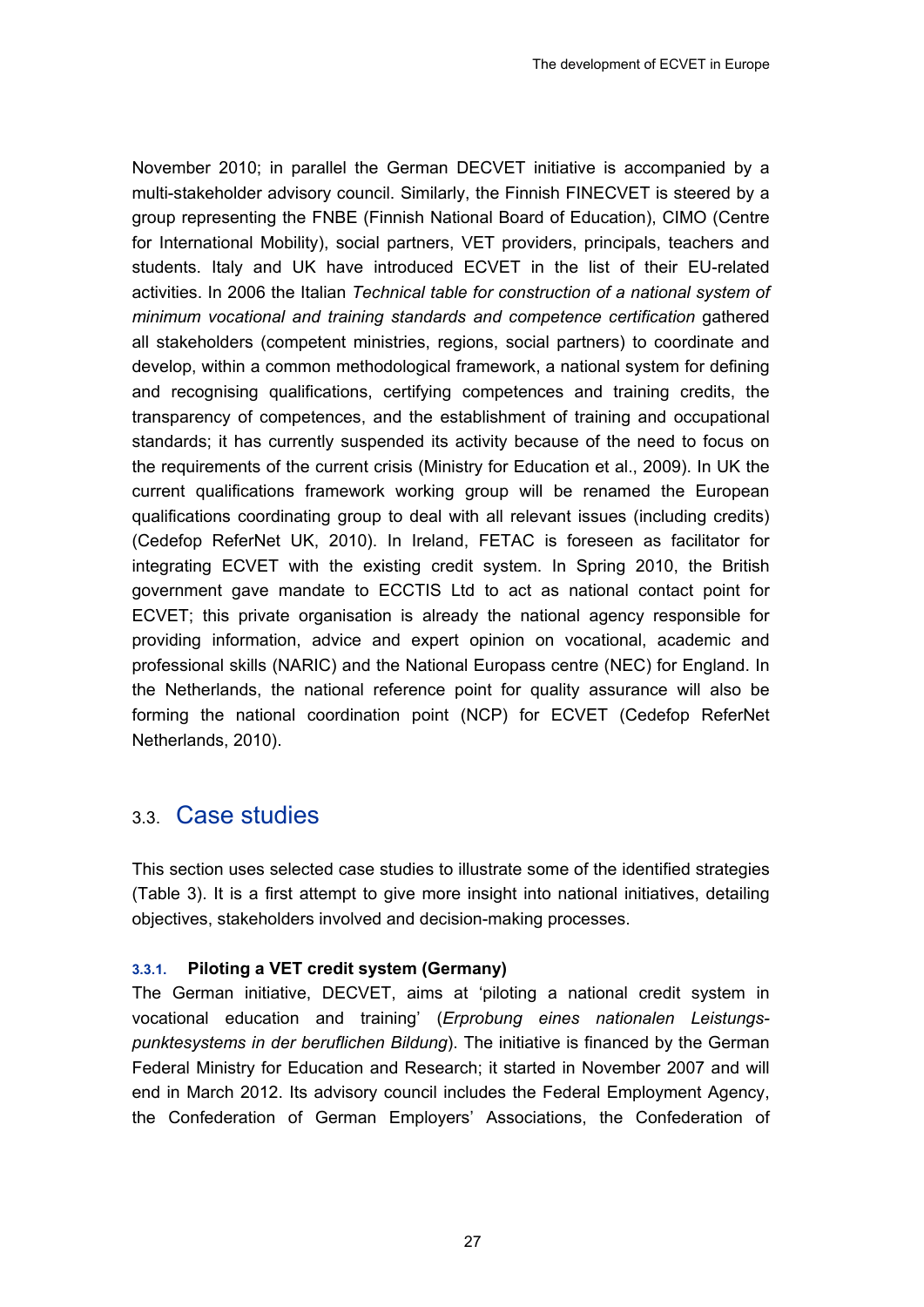<span id="page-33-0"></span>German Trade Unions, the Association of German Chambers of Industry and Commerce, the German Mining, Chemical and Energy Trade Union, the German Metal Industry Trade Union, the Ministry of Education and Cultural Affairs of the State of Hesse, and the German Confederation of Skilled Crafts and Trades (BMBF, 2010).

It focuses on enabling permeability within the German vocational education and training system, using and/or adapting the ECVET features. Answering the specific need for more transition and no dead-end learning pathways in education and training, DECVET is following a learning outcomes approach to set out mechanisms for evaluation or equivalence setting, and credit transfer procedures. It concerns a wide range of VET programmes and deals with permeability at different transition points of the German VET as presented in table 5.

| <b>Transition points</b>                                               | <b>Sectors/disciplines</b>                                                                                                                                                                                                                                               |  |  |  |
|------------------------------------------------------------------------|--------------------------------------------------------------------------------------------------------------------------------------------------------------------------------------------------------------------------------------------------------------------------|--|--|--|
| Between prevocational training and<br>dual-system initial vocational   | Metals technology: plant mechanic, industrial mechanic, tools mechanic,<br>metal worker                                                                                                                                                                                  |  |  |  |
| training                                                               | Logistics and transport: service occupations, metal and electro-technology<br>occupations                                                                                                                                                                                |  |  |  |
| Cross-cutting VET qualifications<br>within a single occupational field | Metal: machine and plant operator, production mechanic, motor vehicle<br>mechatronics technician, motor vehicle body and vehicle construction<br>mechanic, industrial mechatronics fitter, electronics technician for<br>automation, industrial mechanic, tools mechanic |  |  |  |
|                                                                        | Plastics processing: mechanic in plastics and rubber processing, tools<br>mechanic, mechatronics fitter                                                                                                                                                                  |  |  |  |
| Between full-time school-based<br>and dual-system IVET                 | Commercial occupations, tourism and trade: certified assistant in business<br>administration, management assistant for office communication, office<br>management clerk, international tourism assistant, travel agent                                                   |  |  |  |
|                                                                        | Trade and technology: clerk for wholesale and foreign trade, mechanic for<br>sanitary, heating and air conditioning systems                                                                                                                                              |  |  |  |
| Between dual-system IVET,                                              | Construction sector: foreman, skilled worker                                                                                                                                                                                                                             |  |  |  |
| second-chance vocational<br>qualifications, and CVET                   | Industry: certified industrial foreman (mechatronics), systems technician in<br>mechatronics, mechatronics fitter, certified technician in mechatronics                                                                                                                  |  |  |  |
|                                                                        | Chemical industry: chemical technician, chemical laboratory technician,<br>certified industrial foreman (chemical industry)                                                                                                                                              |  |  |  |

#### Table 5. **Overview of the DECVET initiative**

*Source* BMBF, 2010.

The DECVET initiative takes on board ECVET technical features: learning outcomes, units of learning outcomes, role of credit points, credit-award process. It gathers single projects working on specific transition points (as presented in Table 5); these projects are monitored by a research group and the BIBB. The initiative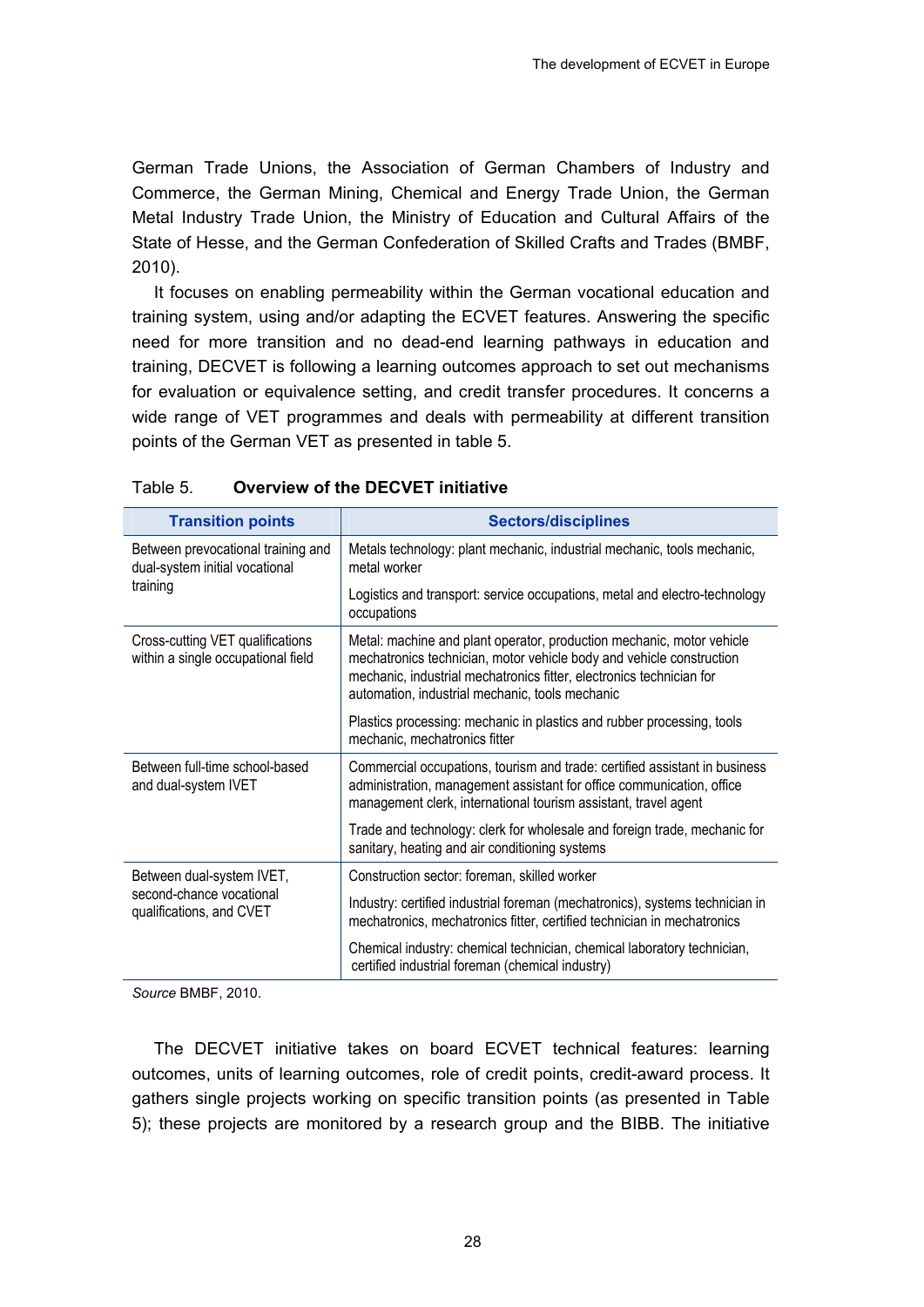<span id="page-34-0"></span>combines conceptual work on assessment methods and recognition mechanisms with their practicability by involving a large range of stakeholders, including teaching staff.

'To ensure that the new approaches to testing would be practicable and gain acceptance, the criteria of procedural economy and examiner competence also had to be considered. Since the new competence testing procedures geared towards credit transfer made new demands on examination staff, the pilot projects developed concepts to upgrade their qualifications for the task. If the piloted recognition procedures are to gain acceptance among all the education and training actors involved, it will be critical for testing procedures to be transparent, comprehensible and valid' (Meerten, 2010).

DECVET was preceded by the ANKOM initiative (2005-08) which dealt with crediting vocational qualifications towards qualifications at higher education level. It aimed at developing methods for identifying and assessing qualifications and competences acquired in CVET and for awarding credit towards higher education programme. ANKOM set out equivalence between vocational and university qualifications with reference to learning outcomes to aid permeability between VET and HE, working on the basis of ECTS. Encompassing eleven single projects, operating as consortiums (higher education institutions, CVET providers, chambers of trade and industry in their capacity as competent bodies, companies in their capacity as IVET providers, unions and employer organisations, practice centres and professional associations) it developed a reference framework for competencebased assessment.

ANKOM is considered as related to DECVET as it contributed to the shift from workload-based methods for assessment to competence-based methods. It dealt with different perspectives on competence while highlighting the differences between a meta-cognitive approach to learning outcomes in higher education and a more proficiency-based approach in vocational education and training (Stamm-Riemer et al., 2008). It also touched upon the divide between scientific/academic and vocational orientation of qualifications and programmes.

#### **3.3.2. Piloting ECVET for international mobility (Finland)**

Finland is a specific case in the development of ECVET because, as with Sweden and the UK, it already had a credit system: study programmes for each vocational qualification at upper secondary level are allocated 120 credits. The study programmes are divided into 90 credit vocational units, 20 credit core units (common to all), and free-choice units at 10 credits. Further to the FINECVET initiative, the 'implementation of ECVET will require a national resolution, the description of qualification system, classification of the existing qualifications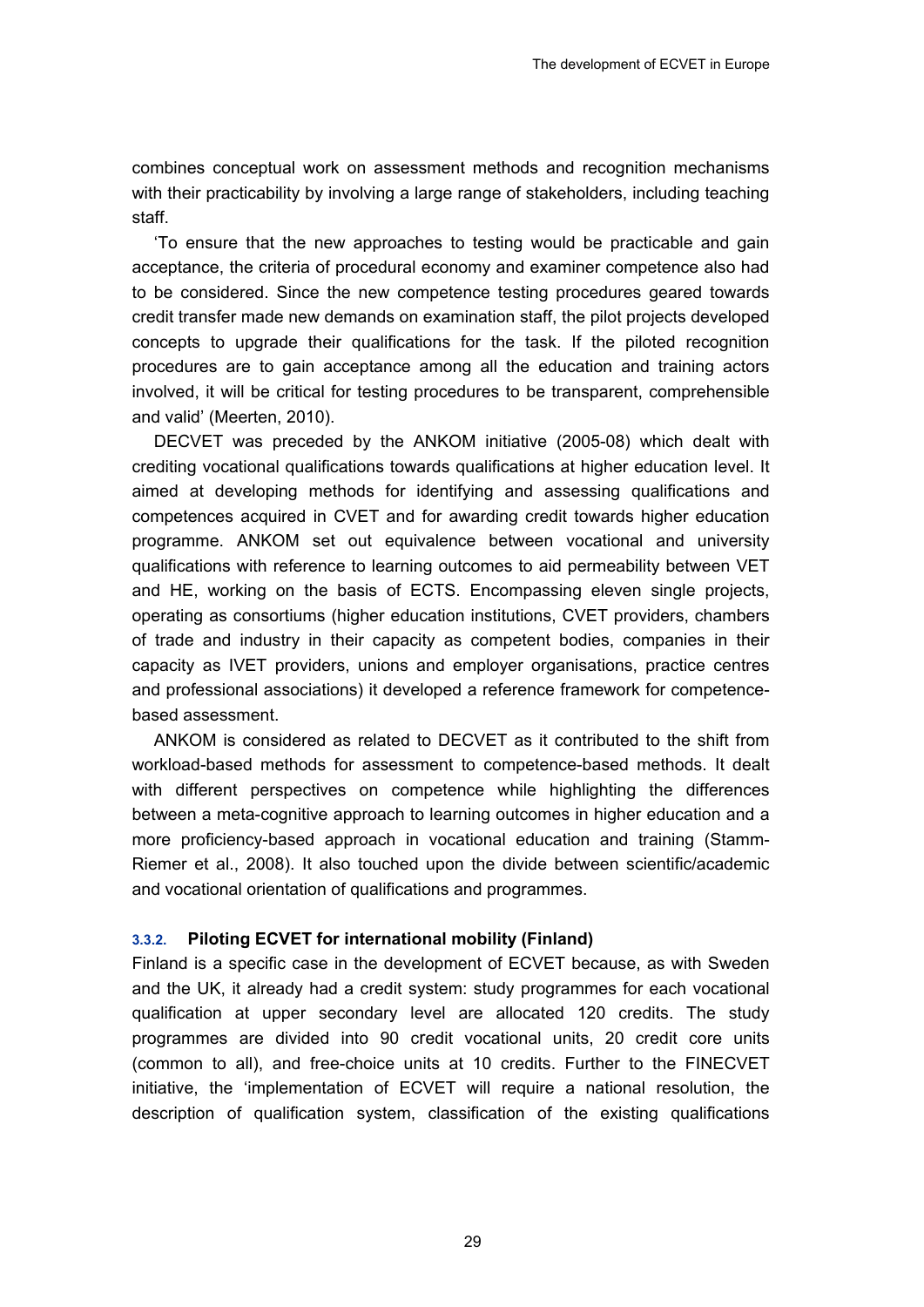<span id="page-35-0"></span>according to EQF levels and agreement on principles for allocating credit points in a Government degree' (Autere, 2009).

FINECVET (which stands for Finnish approach to ECVET) is mainly testing the use of ECVET in a transnational mobility context in selected sectors and is focused on student exchange programmes at the upper secondary level in formal VET. It involves VET providers and the Finnish Board of Education as national qualifications authority in charge of developing curricula and VET programmes. Partner organisations from Austria, France, Germany, Hungary, Italy, Lithuania, the Netherlands, Spain, Sweden and Turkey are involved (Autere, 2009).

| <b>Phases</b>                                                                                                  | Sectors/disciplines/qualifications levels                                                                                                                                                 |  |  |  |
|----------------------------------------------------------------------------------------------------------------|-------------------------------------------------------------------------------------------------------------------------------------------------------------------------------------------|--|--|--|
| Phase 1: 12/2004-12/2005                                                                                       |                                                                                                                                                                                           |  |  |  |
| 4 VET providers and 5 VQs                                                                                      | Forestry, construction, business and administration, hotel and restaurant<br>services, social and health care<br>Vocational qualifications at upper secondary level                       |  |  |  |
| Phase 2: 8/2006-12/2007                                                                                        |                                                                                                                                                                                           |  |  |  |
| To the previous phase: 2 new VET<br>providers between full-time<br>school-based and dual-system<br><b>IVFT</b> | To the previous phase: agriculture, building and maintenance technology,<br>information technology, vehicle technology<br>Vocational qualifications at upper secondary level              |  |  |  |
| Phase 3: 9/2009-12/2011                                                                                        |                                                                                                                                                                                           |  |  |  |
| 4 to 6 sectoral projects led Finnish<br>VET providers with their<br>international partner schools              | Technology and transport, business and administration, health and social<br>services, culture<br>3 qualifications levels: vocational, further and specialist vocational<br>qualifications |  |  |  |

#### Table 6. **Overview of the FINECVET initiative**

*Source:* Autere, 2009; Autere, 2010.

Participants in FINECVET are education authorities at regional/national levels and vocational colleges/schools in 12 countries. The third phase gathers 16 Finnish VET providers and social partners with partners from 10 other countries. FINECVET developed different models to describe entire qualifications or studies of different scopes in terms of knowledge, skills and competence and set out a proposal to determine credit points and the EQF level of qualifications/studies. This proposal suggests that one year of study and a three-year qualification would equate to 60 and 180 credit points respectively.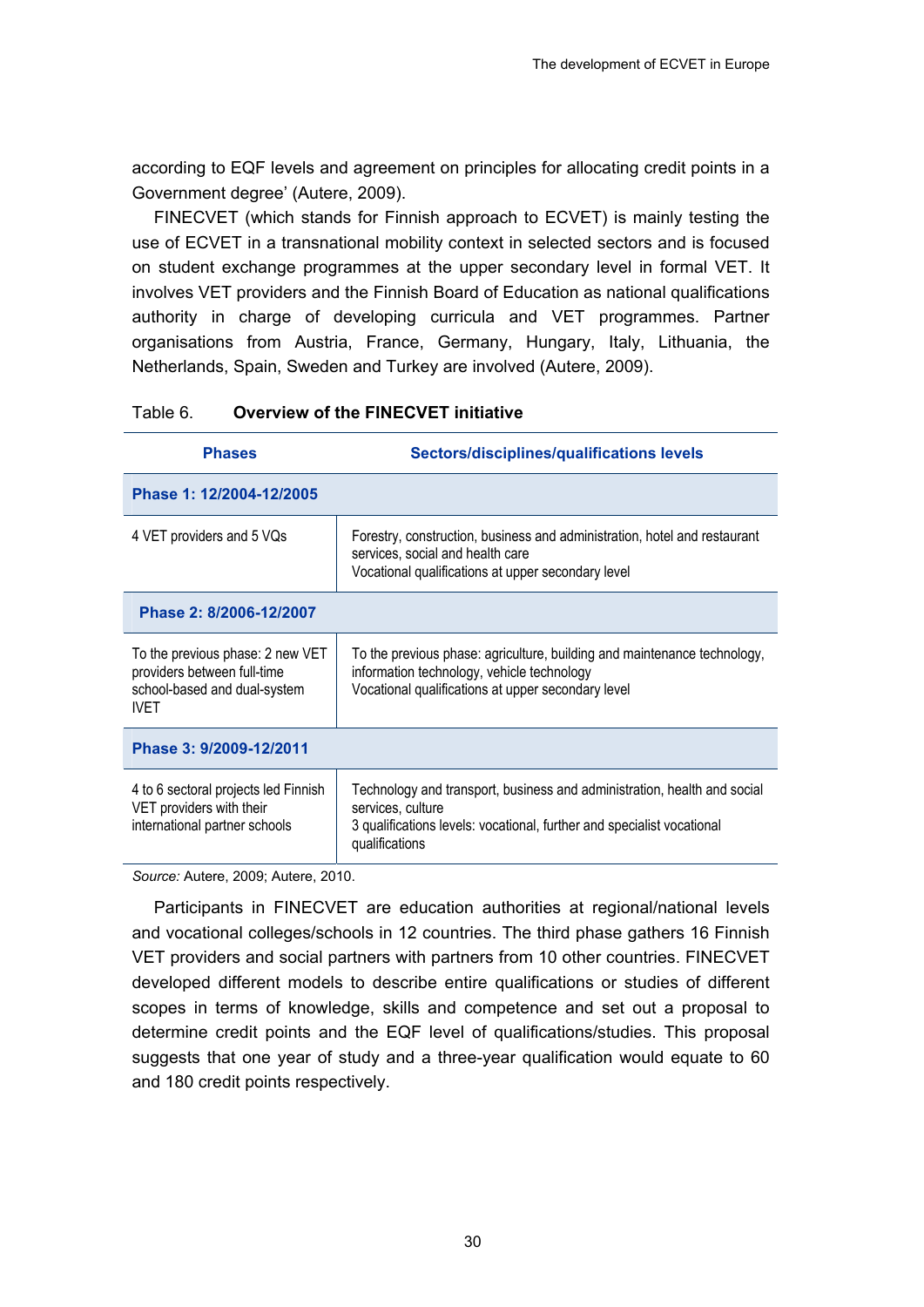As FINECVET is targeted at international mobility in VET within student exchange programmes, it tackles specific issues such as assessment, learning agreement, memorandum of understanding or the use of Europass. In assessment of learning outcomes, the project tested the assessment criteria and documentation forms developed for Finnish vocational skills demonstrations. These work when a Finnish teacher is involved in assessment of skills demonstrations and where the receiving country has an assessment procedure equivalent to vocational skills demonstrations. Each project also cooperated with an international partner to produce a documentation form for assessment of a skills demonstration/practical test, which differed from the Finnish assessment procedure and was also used.

A credit transfer model was produced for one qualification. The tool applied is a description of learning outcomes in terms of knowledge, skills and competence and comparison of these between three countries. It highlights decision-making at the level of education provider: education providers should decide on the procedure of validating and recognising studies completed in another country as credits for students as part of their curricula.

#### **3.3.3. Analysing ECVET feasibility in national context (Austria)**

The feasibility study analyses ECVET from a costs and benefits perspective of its use in the Austrian IVET system (upper secondary level, both sub-systems: schoolbased and work-based systems). The costs are interpreted in terms of legislative, regulatory and organisational changes that might be needed for ECVET implementation. They are set in relation to two possible main implementation objectives: using ECVET as an instrument for mobility and using ECVET as a system for recognising and validating learning outcomes. The main results are, however, not related to either of those objectives. The analysis is carried out along the main characteristics of ECVET: learning outcomes and learning units, credit points and transfer process (see Table 7).

The analysis of ECVET through the characteristics of Austrian VET includes a clear request for more staff and financial resources as well as changes in legal and organisational patterns of VET. It also defines requirements in terms of learning outcomes, units of learning outcomes and competent institutions if a best-fit approach to ECVET is to be followed:

(a) learning outcomes and learning units. The learning outcomes orientation implies formulating the corresponding curricula and training plans. To do this, methods for describing knowledge, skills and competence and for training those in charge of the corresponding syllabus should be developed. Qualifications should be further subdivided; the transfer of learning outcomes requires modular curricula and training plans (*Ausbildungspläne; Lehrpläne*). Each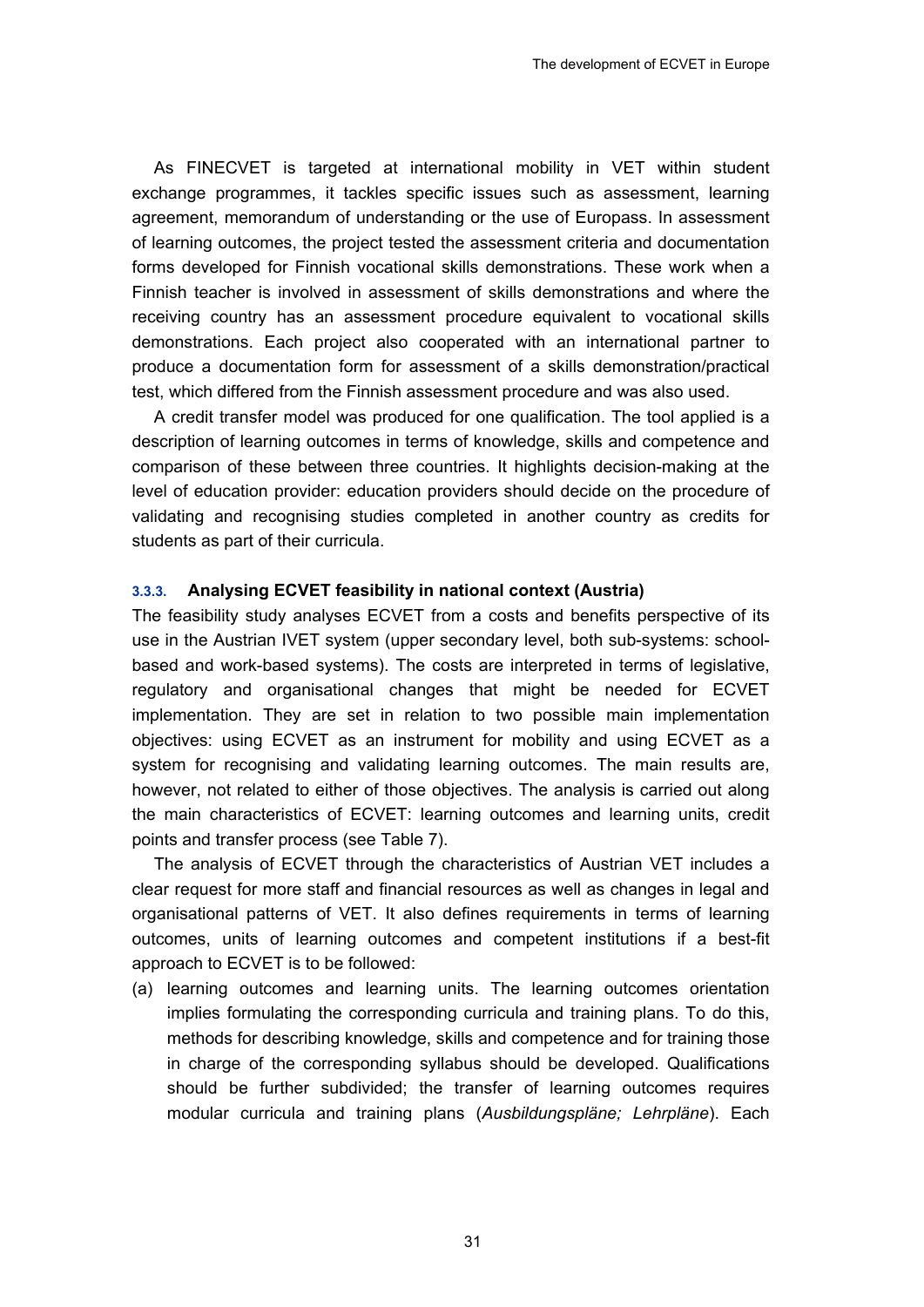learning unit should be separately valued and certified. Each learning unit and qualification should be allocated a numerical value in credit points;

| Table 7. | Overview of the Austrian ECVET feasibility study |
|----------|--------------------------------------------------|
|----------|--------------------------------------------------|

|                    | <b>School-based system</b>                                                                                                                                                                                                                                                                    | <b>Work-based system</b>                                                                                                                                                                                                                                                                                                                                                                                                                                                                                                                                                                     |
|--------------------|-----------------------------------------------------------------------------------------------------------------------------------------------------------------------------------------------------------------------------------------------------------------------------------------------|----------------------------------------------------------------------------------------------------------------------------------------------------------------------------------------------------------------------------------------------------------------------------------------------------------------------------------------------------------------------------------------------------------------------------------------------------------------------------------------------------------------------------------------------------------------------------------------------|
|                    | <b>Issue 1: Learning outcomes and learning units</b>                                                                                                                                                                                                                                          |                                                                                                                                                                                                                                                                                                                                                                                                                                                                                                                                                                                              |
| State-of-art       | Input-oriented description<br>Learning outcomes are given in<br>teaching/learning objectives in an<br>abstract, piecemeal fashion, mostly<br>without referencing to assessment<br>criteria<br>Teacher-centred provision (as<br>opposed to learner-centred)<br>Configuration of qualifications | In-firm training: profession description is structured in<br>knowledge and skills, the vocational profile (Berufsprofil) lists<br>all competences acquired that will be carried out<br>professionally, independently and self-responsibility. A further<br>development towards a real learning outcomes orientation can<br>be envisaged.<br>In-school training: input orientation, no KSC defined, the<br>syllabus will have to be redrafted.<br>Organising qualifications with two different separated provision<br>modes (not complementary) might make ECVET<br>implementation difficult. |
| <b>Initiatives</b> | 2005 project for development of<br>educational standards for general<br>and vocational core subjects. It aims<br>at defining core learning outcomes<br>for vocational learning pathway<br>independently of the VET provision.                                                                 | Modularisation in VET law (2006) can be interpreted as<br>awareness-raising for learning units.<br>Stronger learning units are given in some professions in<br>commerce and administration                                                                                                                                                                                                                                                                                                                                                                                                   |

**Issue 2: Credit points** 

| State-of-art   No experience | No common description of learning outcomes, partly                               |
|------------------------------|----------------------------------------------------------------------------------|
|                              | identification of learning units are obstacles to allocation of<br>credit points |
|                              |                                                                                  |

#### **Issue 3: Transfer**

| State-of-art       | Legal provision and general<br>openness for school visits and work<br>placement abroad<br>Existing regulations for release from<br>tuition, crediting for terms abroad<br>Existing school partnerships and<br>cooperation could be used for<br>developing agreements models<br>(MoU) | Existing legal provision positive for ECVET<br>Concrete implementation within workplace-based part is<br>considered as difficult. This is due to the lack of formal<br>evaluation during the in-firm training (final examination).<br>However crediting could take place based on workplace<br>observation in the context of mutual trust and quality<br>assurance measures.<br>In-school training leads to formal evaluation which has a legal<br>function (authorising to pursue with VET). Temporary school<br>period abroad will have to be formally assessed. It implies high<br>expenses in terms of teaching personal.<br>Timetable and schedule for training and learning units are<br>more flexible during in-firm training than during in-school<br>training.<br>VET contents are described in separate documents and<br>regulations for evaluation and assessment. |
|--------------------|--------------------------------------------------------------------------------------------------------------------------------------------------------------------------------------------------------------------------------------------------------------------------------------|-------------------------------------------------------------------------------------------------------------------------------------------------------------------------------------------------------------------------------------------------------------------------------------------------------------------------------------------------------------------------------------------------------------------------------------------------------------------------------------------------------------------------------------------------------------------------------------------------------------------------------------------------------------------------------------------------------------------------------------------------------------------------------------------------------------------------------------------------------------------------------|
| <b>Initiatives</b> | Leonardo and Comenius partnerships                                                                                                                                                                                                                                                   |                                                                                                                                                                                                                                                                                                                                                                                                                                                                                                                                                                                                                                                                                                                                                                                                                                                                               |

*Source:* adapted from Tritscher-Archan, Luomi-Messerer, 2008.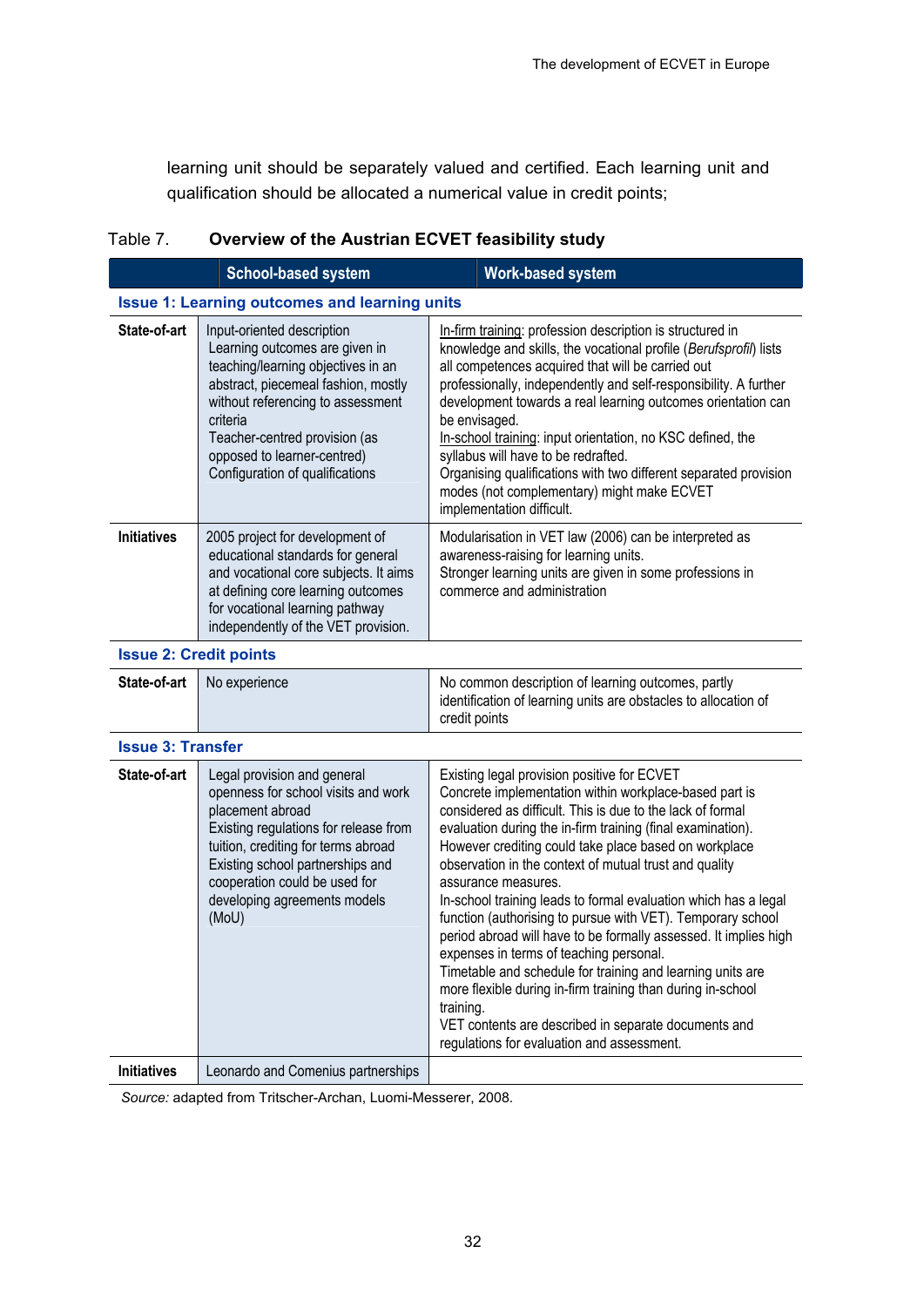(b) competent institution: this should be able to define learning units, formulate learning outcomes and allocate credit points for both subsystems. Coordination should be placed with an ECVET agency. Mobility and permeability should be given a legal framework in line with ECVET (time flexibility, and release from tuition during VET).

| <b>Objectives of ECVET</b>                                                              | <b>Implementation of ECVET</b>                                                                                                                                                   |                                                                                                                                                          |
|-----------------------------------------------------------------------------------------|----------------------------------------------------------------------------------------------------------------------------------------------------------------------------------|----------------------------------------------------------------------------------------------------------------------------------------------------------|
| 1) using ECVET as an<br>instrument for mobility                                         | 1.1) $\hat{A}$ la ECTS – in combination with<br>qualifying mobility (longer period<br>abroad, recognition by the sending<br>institution, no change in VET<br>programme duration) | Yes                                                                                                                                                      |
|                                                                                         | 1.2) As usual - without qualification-<br>oriented mobility                                                                                                                      | No.                                                                                                                                                      |
| 2) using ECVET as a<br>system for recognition<br>and validation of<br>learning outcomes |                                                                                                                                                                                  | ?<br>Need for extensive political<br>analysis and consultation with<br>stakeholders to examine the<br>question of permeability in<br><b>Austrian VET</b> |

#### Table 8. **Assessing effort and expense**

*Source:* adapted from Tritscher-Archan, Luomi-Messerer, 2008.

The policy recommendations formulated on the basis of the feasibility study call for:

- (a) clarifying the primary objective of ECVET implementation (qualifying transnational mobility, permeability within the qualification system);
- (b) testing ECVET in pilot projects in one or two areas to elaborate on learning outcomes, crediting and cooperation surveyed;
- (c) gathering and analysing practical experience with transnational mobility projects (including qualifying mobility);
- (d) coordinating the activities linked to NQF development and ECVET implementation to benefit from synergies, especially concerning the learning outcomes approach (Tritscher-Archan and Mayr, 2008).

The feasibility study fed into the decision on how to deal with ECVET at federal level. Besides the feasibility study, the decision is based on contributions of parallel initiatives such as NQF and EQF processes, the elaboration of educational standards for VET and general education, and quality initiatives in the school sector. The ministries in charge of VET-related matters (BMUKK and BMWA) support individual Leonardo da Vinci projects on ECVET, for example VQTS and VQTS II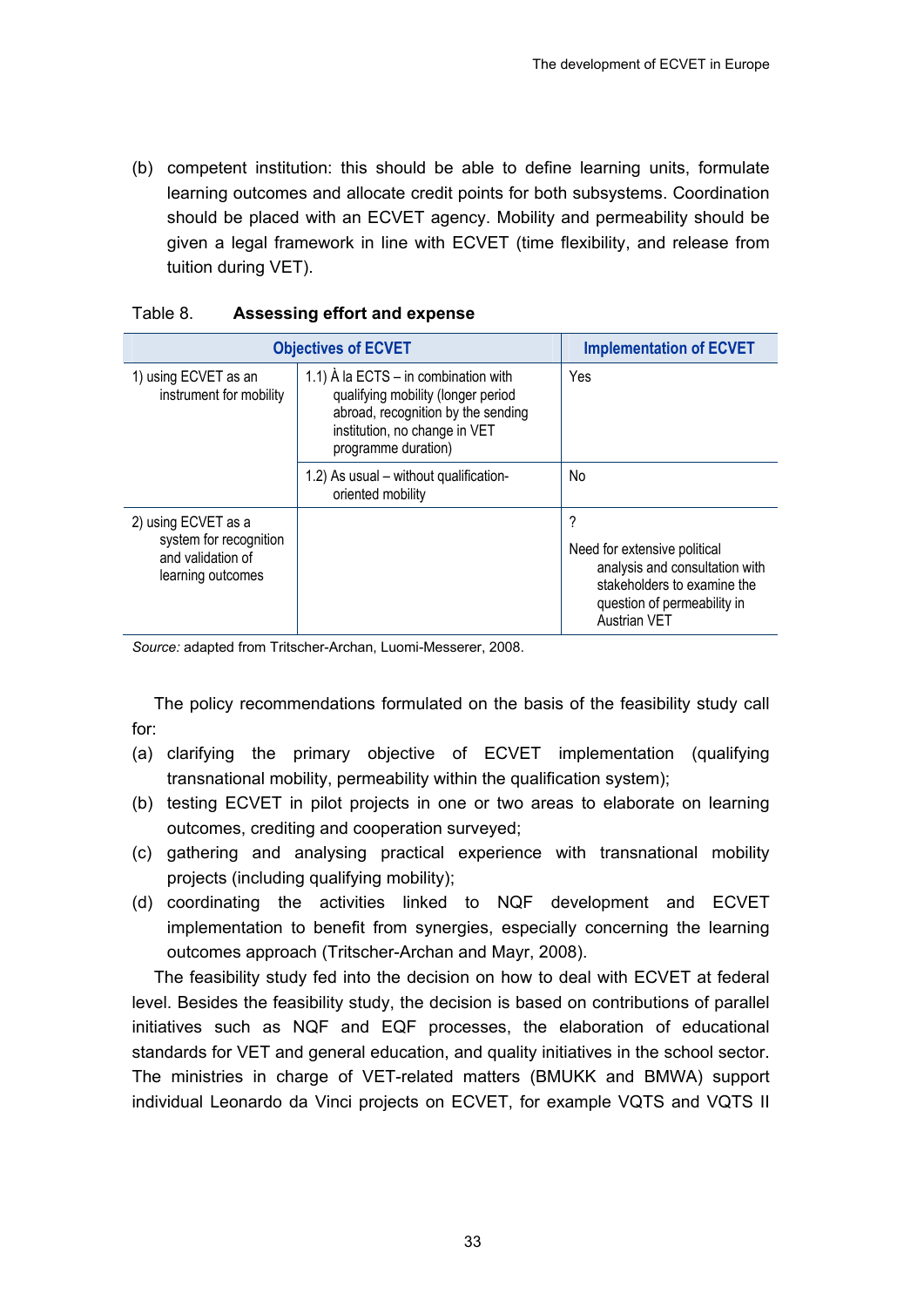(Vocational qualification transfer system) and SME-Master (Skilled mobile European master).

For the time being, the competent authorities have decided to apply ECVET in the context of transnational mobility (BMUKK/BMWF, 2009). The activities are shared by the stakeholders (ministries, authorities, VET providers and institutions).

| <b>Ministries and other federal institutions</b>                                                                                           | <b>VET schools and competent bodies</b>                                                         |
|--------------------------------------------------------------------------------------------------------------------------------------------|-------------------------------------------------------------------------------------------------|
| Support to learning outcomes based description (NQF,<br>standards, actualised/new training plans)                                          | Set up cooperation agreement and memoranda of<br>understanding                                  |
| Support to long-term mobility in VET                                                                                                       | Take care of definition of units, allocation of points to<br>the units following ECVET features |
| Linking ECVET and Europass                                                                                                                 | Implementation of mobility                                                                      |
| Development of guidelines and materials (together with<br>the European Commission) such as learning<br>agreement and transcript of records | Recognition of credits acquired abroad (mutual trust)                                           |

#### Table 9. **Sharing the tasks**

*Source:* adapted from Nöbauer, 2009.

### **3.3.4. Going for it (Belgium Wallonia)**

This initiative is fed by the work in different ECVET pilot projects, partly because of financial and time resource limitations and partly a deliberate choice to use available results and templates from diverse projects (Bultot, 2010). The French Community of Belgium is planning to experiment ECVET in three sectors: automobile, hospitality-catering, and aesthetics. This experimentation concerns qualifications at level 4 EQF which are awarded after completion of school-based alternance and dual training. After a period of fine-tuning and preparation, the initiative will go live in September 2011 for IVET entrants in the three sectors.

This initiative has specific features:

- (a) reform of VET; this initiative is embedded in the development of a unit-based qualifications system and a reform of IVET, which addresses the issues of drop-outs and early school-leavers, of sustaining motivation and ownerships of learning pathways, and of flexibility in education and training;
- (b) federal/regional governance structure; it is a governmental decision, following the remits definition, and regional governments and training providers are invited to join the initiative:
- (c) cooperation; the initiative relies on the coordination between federal and regional policy levels, but also on joint work with inspectorates and representatives of training centres.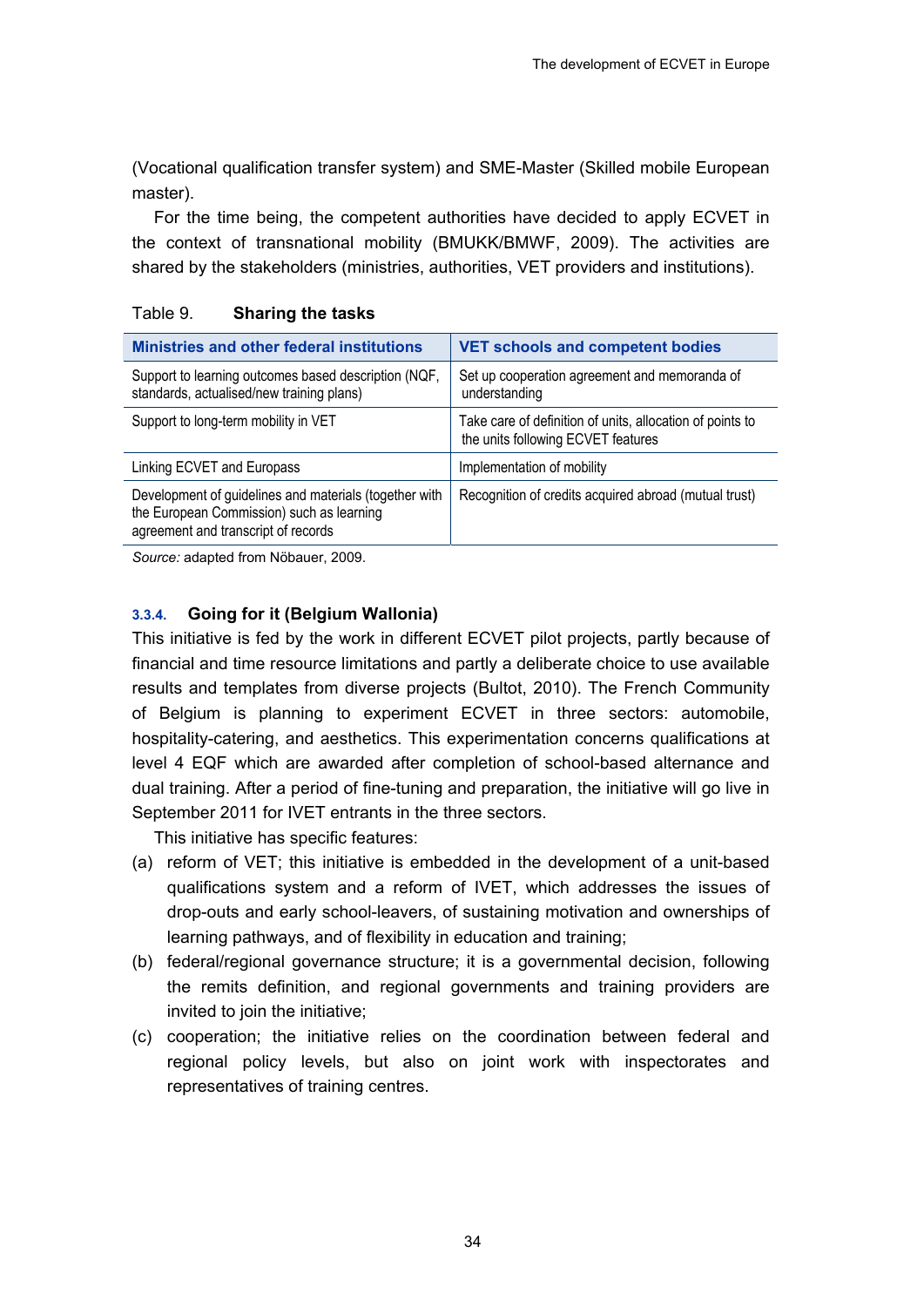This initiative follows the setting up of a French-speaking service for professions and qualifications [*Service francophone des Métiers et des Qualifications*] in 2009 (Lois 34461, 2009). The flexibility introduced into the education and training system includes the definition of learning pathways in units, corresponding to competences and anchored in different education and training programmes  $(^3)$  (n.n., 2010). This wider context also sets up a common vocabulary for stakeholders working in qualifying training and education, social promotion, and validation which reflects ECVET features. For instance it contains the term learning outcomes (*acquis d'apprentissage: l'énoncé de ce que l'apprenant sait, comprend et est capable de réaliser au terme d'un processus d'apprentissage*) and units of learning outcomes (*unité d'acquis d'apprentissage: l'ensemble cohérent d'acquis d'apprentissage qui peut être évalué ou validé*) (Lois 34255, 2009).

#### **3.3.5. Focus on regions**

-

Some VET systems are strongly regionalised. In Italy some regional administrations have taken direct action to define operational policies and strategies to encourage validation of informal and non-formal learning to recognise training credits in specific formal learning activities or to acquire official qualifications and certificates. In some cases, validation has taken place in higher VET (*Istruzione e Formazione Tecnica Superiore*) and adult education (adult learning pathways). In others, regional administrations have designed and implemented systems for validating and recognising training credits or official qualifications referring to specific learning contexts (national community service, specific economic sectors). Validation mechanisms have also been activated on an ad hoc basis and brought into play for all the vocational training pathways and supply chains involved (Ministry for Education et al., 2009).

The regional dimension of ECVET implementation is supported by associations such as the FREREF, as well as by the involvement of regional decision makers in different ECVET projects (ASSET, RECOMFOR, SME Master Plus for instance). VET mobility between regions has also been developed since the 1988 agreement between four European regions (Baden-Württemberg, Catalonia, Lombardy and Rhône-Alpes) – termed the Four motors for Europe – or within the Regio LLL scheme to promote exchange of experience and joint projects on professional training and lifelong career guidance (http://www.4motors.eu/-Projects-.html), or projects such as MOBIVET-REGIO.

The 2007-10 second general plan for vocational education and training in Catalonia addresses 'people's professional qualification all along their lives, also for

 $\binom{3}{1}$  Le parcours au sein de l'enseignement technique sera ensuite découpé en unités correspondant à ces compétences et valables dans différentes filières de formation.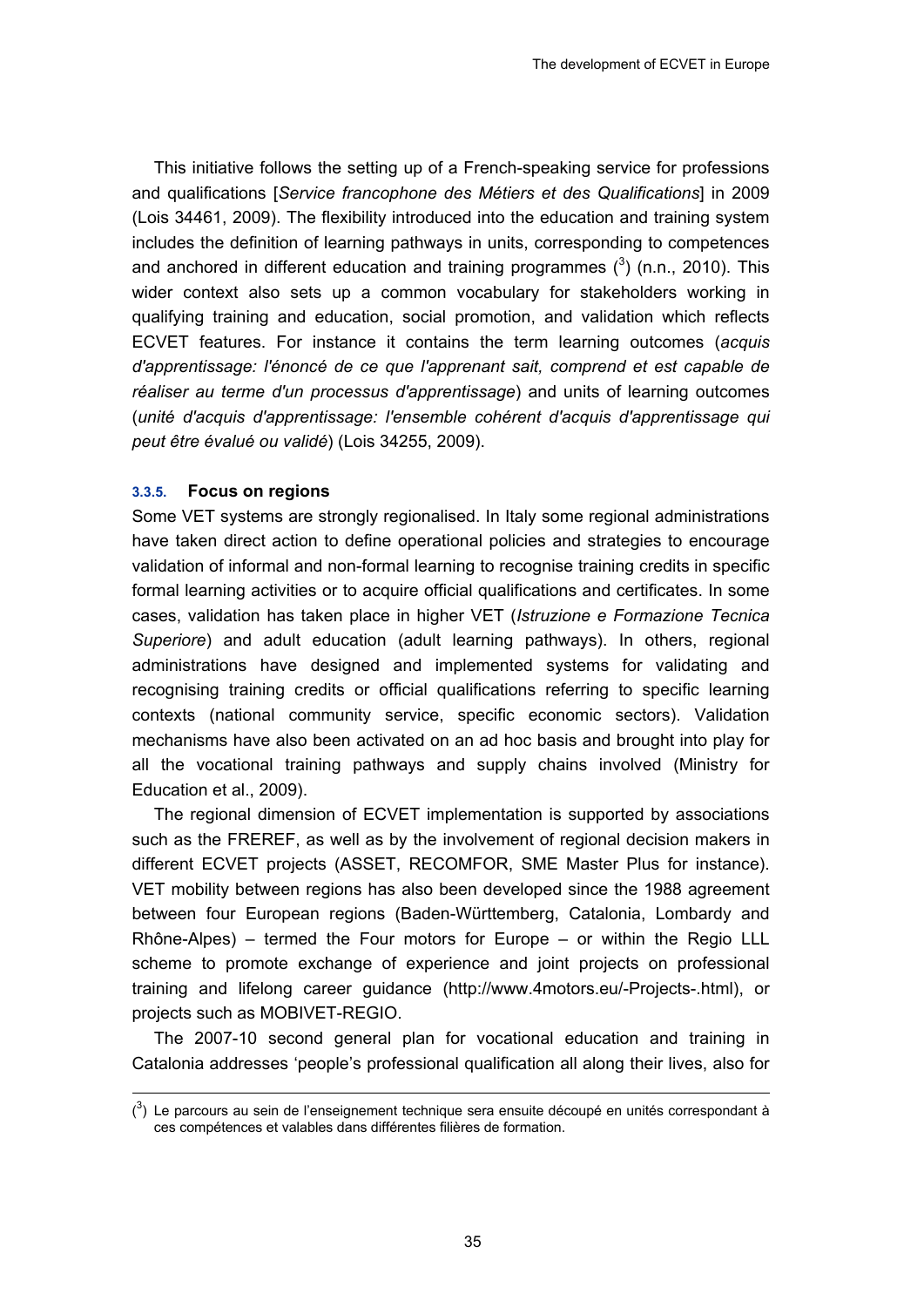those already in the labour market, giving a global and adapted answer to needs for economic fabric competitiveness and social and territorial cohesion' (Consell Català de Formació Professional, 2007, p. 13). It is driven by desire for equity between individuals from different groups, economic change and competitiveness. It addresses difficulties encountered in regional VET, such as number of entrants to VET programmes, lack of training offers for specific VET qualifications, need for better policy coordination and articulation between the different strands of the VET system.

The plan defines different objectives, two of which are strongly related to ECVET as they concern transnational mobility in VET within Europe and reforming VET. It includes integration into the regional VET system of a 'credit transfer system inspired by ECVET' (Consell Català de Formació Professional, 2007). The technical aspects of ECVET are to the fore: it is foreseen to adapt the degrees catalogue, the professional qualifications catalogue and the professional certificates list, to develop modularisation and training credits, to experiment new integrated and credit transfer systems with certain professional families in European VET (Consell Català de Formació Professional, 2007). A credit transfer system in ECVET mode will undergo experimentation with five vocational families based on research activities.

The second strand of relevant activities links to the regional level VET network, using the *Barcelona declaration on the contribution of the regions and territorial authorities regarding the organisation and promotion of training mobility of individuals in initial vocational education and training* (Government of Catalonia, 2009) as an example. This declaration involves European regions in promoting ECVET, together with Europass and EQF. Further, the plan promotes mobility of learners and trainers for internationalising qualifications and also for improving the recognition of qualifications abroad.

Over three years (2007-10) the foreseen budget in Catalonia reaches around four million Euro for the objective linked to internationalising VET and around eight million for the objective linked to updating qualifications; ECVET is subsumed under both objectives (Consell Català de Formació Professional, 2007).

## 3.4. Experimenting and testing overview

There is nothing anecdotal about the projects within the ECVET initiative. They are integrated at regional, national and European level in the schedule for implementing ECVET and they are an important part of the European ECVET agenda and governance. The projects support the bottom-up approach to ECVET implementation and its evaluation in 2014.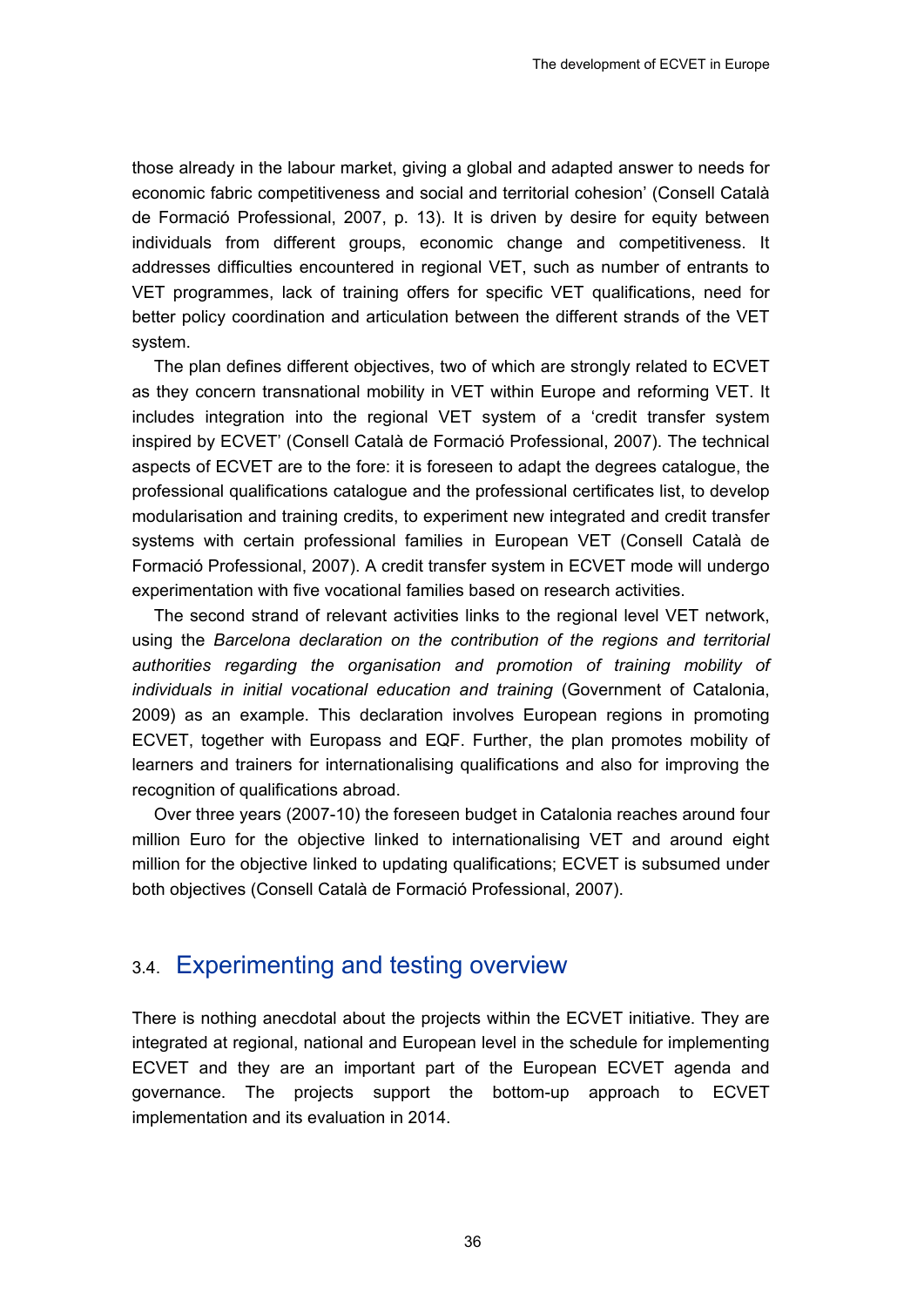Testing and piloting is part of the ECVET European process, especially as the Recommendation sets the date of 18 June 2014 for 'if necessary a review and adaptation of this ECVET recommendation' (European Parliament and Council of the European Union, 2009b) on the basis of the results of trials and testing. The ECVET testing phase (2009-12) can be seen as an effort to link European and the national levels, establishing a feedback loop between practice, research and policymaking, thus moving from meta-level European principles to concrete and operation practices at local level.

The following section briefly sets out the administrative and policy background of the projects with a focus on preliminary results in terms of implementing ECVET in partnerships, the capacity of partnerships, a nearly sine qua none condition for spillover, and transfer from experimentation to policy-making.

#### **3.4.1. European policy approach by projects**

The 2006 European call for award of grants for the promotion and coordination of projects to develop credit systems for vocational education and training focused on building sustainable partnerships with all stakeholders in VET system qualifications. In 2008 the Education, Audiovisual and Culture Executive Agency issued a call for projects for 12 parallel coordinated projects  $(^4)$ , each intended to set up or consolidate partnerships between competent institutions to test and experiment ECVET for the benefit of various groups (e.g. employed adults, jobseekers, young people leaving initial training without qualifications). Further specific objectives are to develop learning outcomes, units of learning outcomes and transfer processes, to conceive methods for assigning points to qualifications and units, for using points, linking ECTS-ECVET and to set up inter-institutional partnerships. Those projects are currently running and are referred to as the ECVET pilot projects. The 2010 call for proposals targets two main elements of ECVET implementation: the partnerships between competent institutions to establish an operational framework and the testing of ECVET technical features  $(5)$ . The general objectives of the call for proposals are aimed at the ECVET system being put into practice and the preparation of measures for its adoption by the Member States. Parallel to these calls the lifelong learning programme has included ECVET in its actions since 2003.

From 2003 to now, the scope of calls has changed in focus from partnerships and initiatives (2006) to including the development of experimental measures addressing specific learners groups (2008), and to supporting dissemination and marketing activities targeted to a wider public (2010).

-

<sup>(</sup> 4 ) http://eacea.ec.europa.eu/about/call\_tenders/2008/call\_tenders\_02\_2008\_en.php [cited 25.11.2010].

<sup>(</sup> 5 ) http://eacea.ec.europa.eu/llp/funding/2010/call\_ecvet\_en.php [cited 25.11.2010].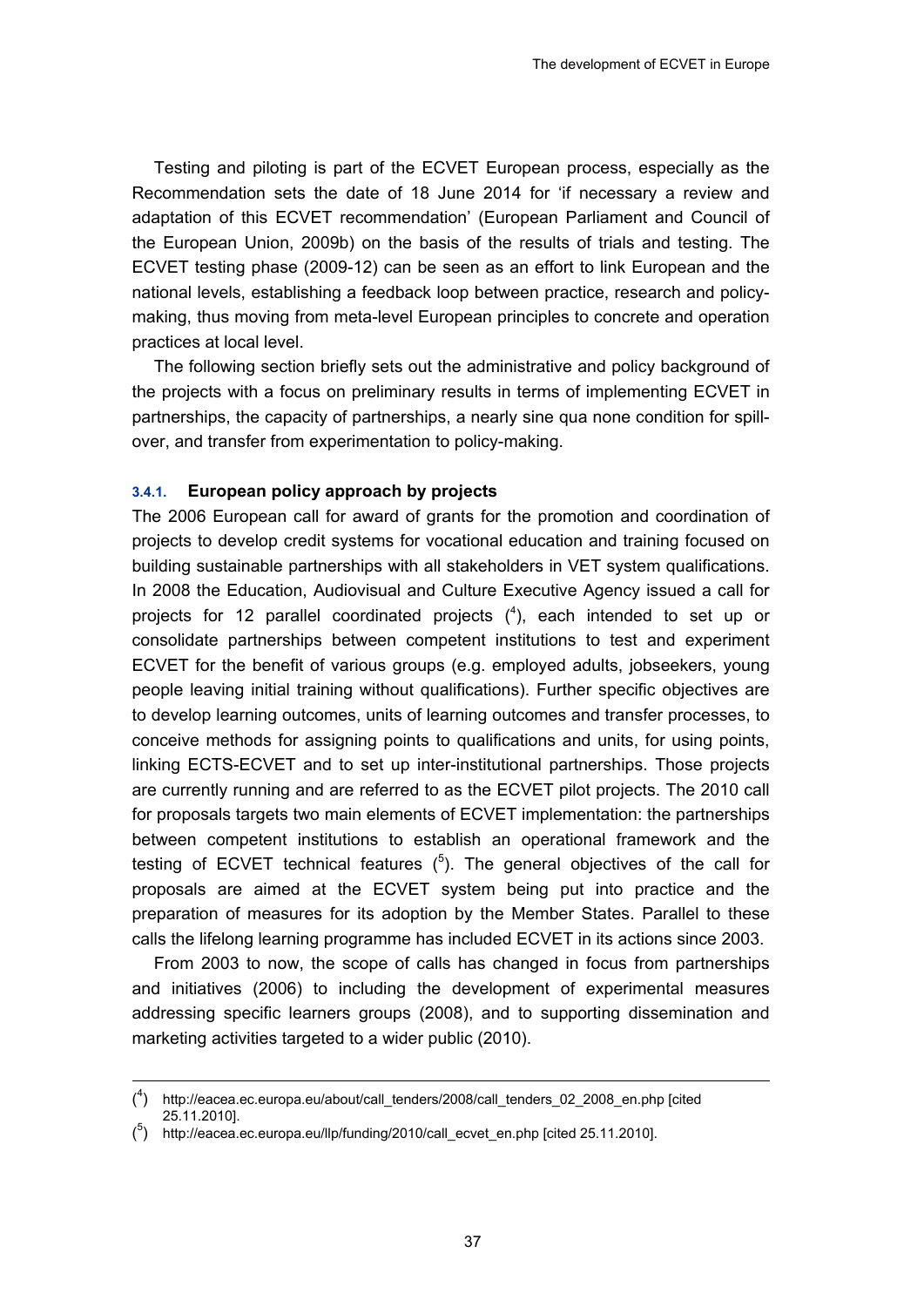Meanwhile ADAM (the project and product web portal for Leonardo da Vinci, http://www.adam-europe.eu/adam/homepageView.htm) has 111 projects related to ECVET, the earlier ones dating back to 2003. A review of the database by project coordinator organisation types, countries of origin and sectors revealed the following: 40% of the projects are coordinated by an organisation located in Germany, 10% in France and Italy. For Germany, Busse (2008) considered for the year 2009 48 projects linked to ECVET (either financed by European programmes, or by the Federal Ministry for Education and Research), few of which were directly financed and designed by enterprises. The projects registered in the ADAM database are coordinated 32% by VET providers, 19% by research institutes or higher education institutions, and 14% by public authorities. Some 23% of the projects deal with improving education and training (for instance, training of trainers, setting up specific assessment procedures compatible with ECVET), 10% with developing ECVET in management qualifications, 8% in the construction and building sector, 8% in the health sector and 6% in transport and logistics. Further projects deal with developing ECVET for qualifications in automotive sector, chemical industry, engineering, food industry, waste management, ICT, tourism, agriculture or finance.

In some projects the partnership developed accreditation procedures for VET providers. The projects developed common qualifications or occupational standards in their respective fields (European management, painter, master craftsperson qualification in bakery, or vocational fields such as fitness or cultural heritage). The qualifications were subsequently divided into units, with associated credit points. Two options can be observed: either the qualification is aimed at being implemented as such in the project partner countries, or the qualification is used as a reference to compare the design of qualifications in the partner countries (in terms of levels of abilities linked to the units).

Many expectations are linked with ECVET, such as further development of intra-European mobility, more significant development of individualised career and learning paths, better recognition of informal and non-formal learning, better transparency and mutual trust between education systems, increasing VET participation rates and motivation for lifelong learning (Bordeaux Communiqué, 2008; Cedefop, 2009c).

#### **3.4.2. Seeking equivalences, enabling mobility**

ECVET presents a unique feature in foreseeing testing and experimenting; the ECVET Recommendation includes a deadline and technical features. Anyone wishing to report on experiments cannot avoid going deeper into the details of ECVET technical features and checking on how those are being put into practice.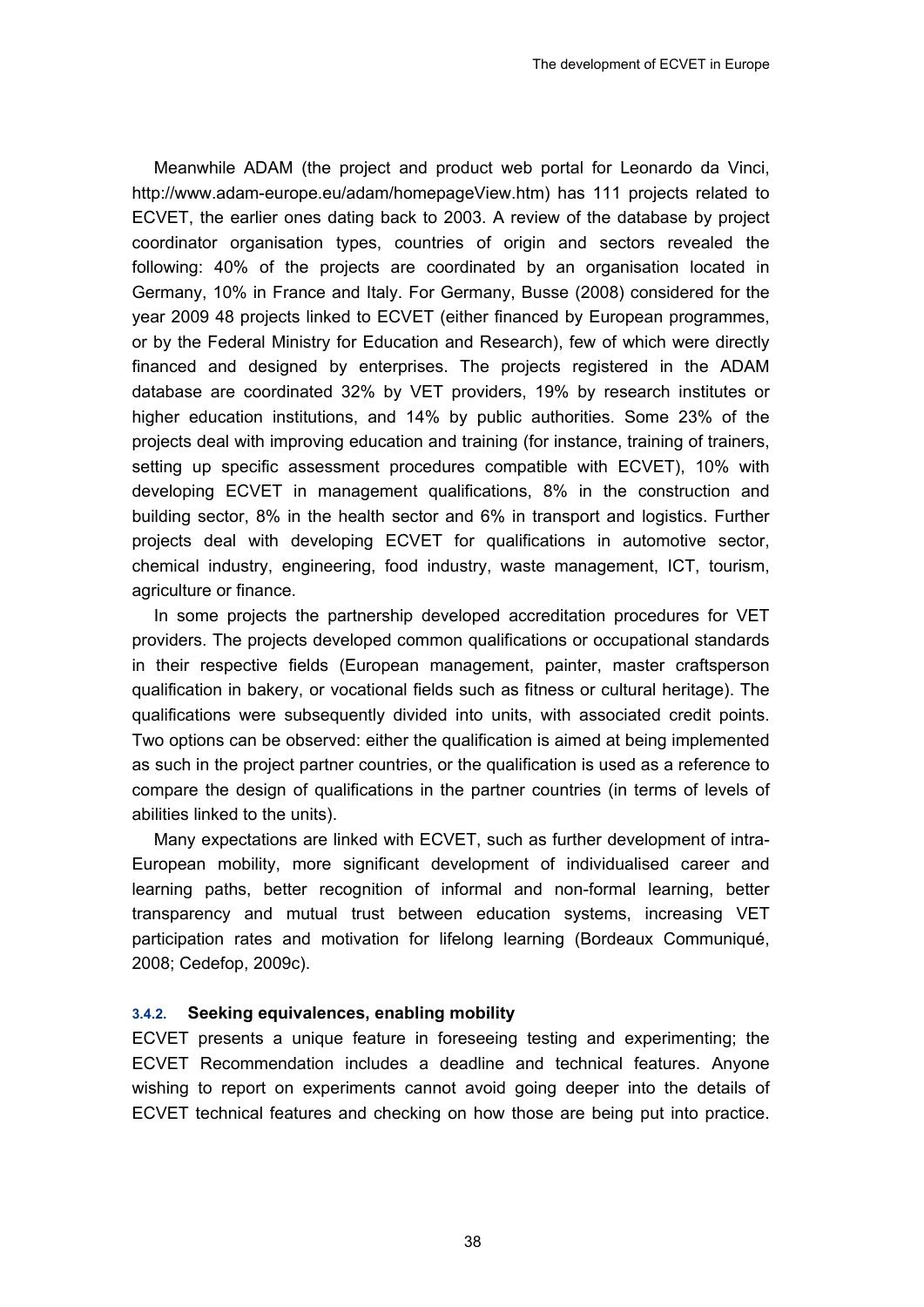This section examines pilot projects and ECVET projects for a better insight into ECVET technical challenges.

In looking at ways of establishing ECVET, projects concentrate on learning outcomes. Choosing the learning outcomes approach for a credit system is a logical step for VET as it links the occupational and the educational standards used to define occupations, job outlines, qualifications and curricula; it also links, at a macro level, education and the labour market (Cedefop, Le Mouillour, 2005; Cedefop, 2009b). Choosing learning outcomes sets up a community of practice among practitioners and policy-makers in specific professional fields, thus contributing to building up mutual trust for ECVET partnerships. It also establishes a common language across sectors and activities.

This section focuses on how projects establish transparency on qualifications and define learning outcomes within their partnerships. Different projects are considered, some of which are characterised by incremental development of approaches and widening partnerships – thus building clusters of projects  $(^6)$  – while others are more 'stand-alone' projects but often embedded in a sectoral approach to the European tools for lifelong learning. A third group are the European ECVET pilot projects from the 2008 award of grants by the European Commission. If not otherwise specified, this section is based on materials available under http://www.ecvet-projects.eu/ [cited 21.11.2010].

The 2008 ECVET pilot projects focus on European geographic mobility, though some mention horizontal/vertical mobility between different qualifications levels (such as the Be-TWIN project to enable education routes, in particular between VET and HE). Other projects work with 'mobility across VET providers within countries and regions' such as OPIR or 'professional mobility' such as CAPE-SV. Most projects have a similar number of participants that represent training providers, public bodies such as qualifications authorities, or bodies responsible for the supervision of training provider networks; few are private or semi-private bodies with responsibility for professional qualifications.

#### 3.4.2.1. *Learning outcomes in projects*

-

The AEROVET, O.P.I.R., RECOMFOR, CREDCHEM, M.O.T.O, CAPE-SV, ECVET ASSET projects express learning outcomes in terms of knowledge, skills, and competence (KSC). Projects write learning outcomes on various bases; for instance, AEROVET uses common core tasks, following a competence levels matrix. The M.O.T.O project develops an approach to learning outcomes starting from occupational tasks crossed with training contents as defined by training centres

 $(6)$  At least two clusters of projects can be identified: the ones following the VQTS approach, the ones following the Cominter/professionalisation durable approach.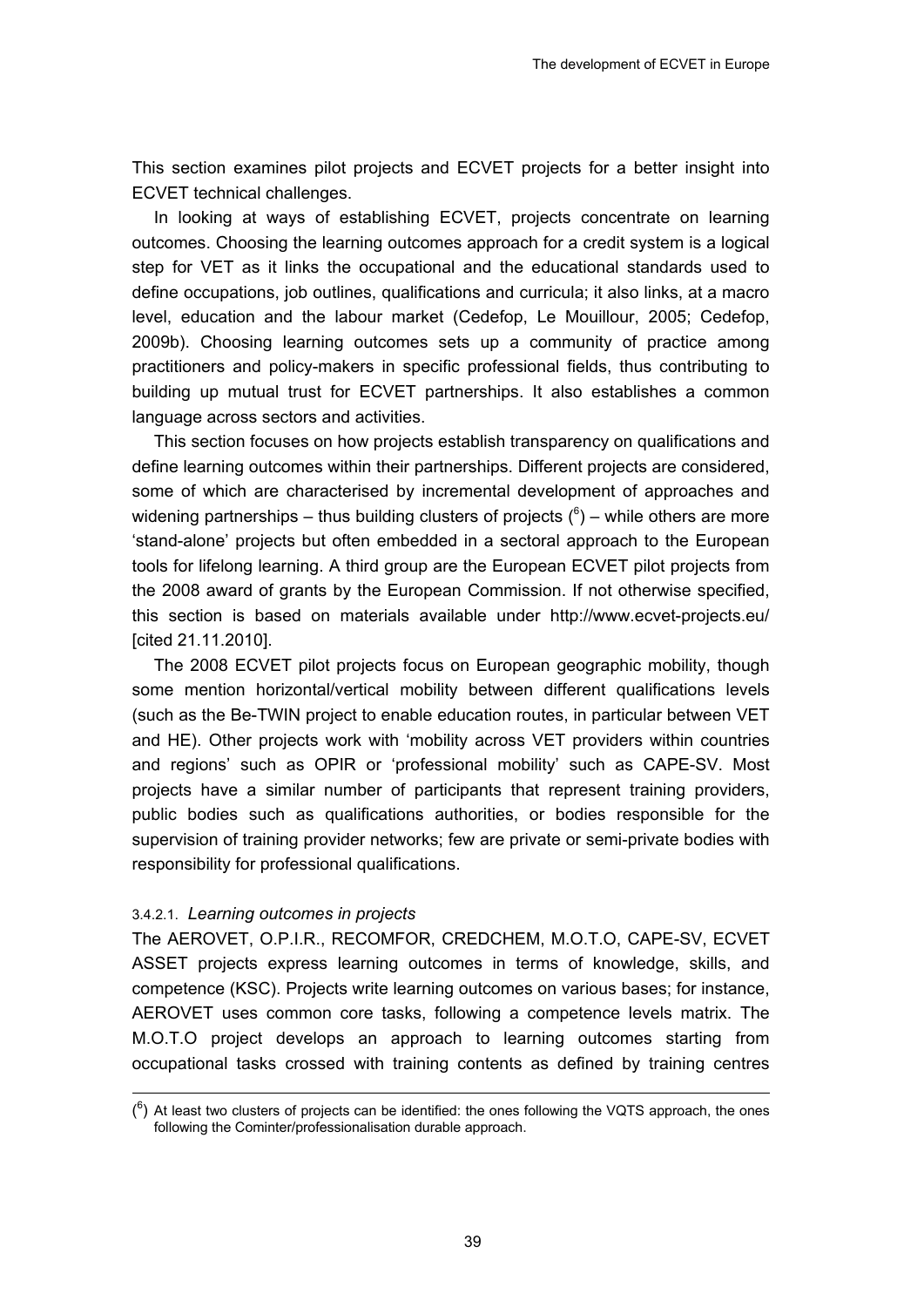involved in the field testing. They refer to occupational tasks in the job profile and these are reflected in terms of learning outcomes in the qualification. The SME MASTER Plus and VALOGReg projects are looking for alternative ways of identifying learning outcomes. They decided to abstain from differentiating learning outcomes into knowledge, skills and competence, as division of the learning outcomes would have been contrary to the project claims to reflect professional capacities in a comprehensive and transparent manner. The references used for identifying and agreeing on learning outcomes are presented in the following overview.

| Use of                               | <b>AEROVET</b> | Be-TWIN               | CAPE-SV | CREDCHEM                 | ECVET-ASSET | <b>M.O.T.O</b> | <b>N.E.T.WORK</b> | OPIR                         | <b>RECOMFOR</b> | SME MASTER Plus | VALOGReg |
|--------------------------------------|----------------|-----------------------|---------|--------------------------|-------------|----------------|-------------------|------------------------------|-----------------|-----------------|----------|
| <b>Occupational</b><br>standard      | Yes            | Yes                   | Yes     | Yes                      | Yes         | Yes            | $\overline{a}$    | Yes                          | Yes             | Yes             | Yes      |
| <b>Educational</b><br>standard       | No             | Yes                   | Yes     | $\overline{\phantom{a}}$ | Yes         | Yes            | Yes               | Yes                          | Yes             | Yes             | Yes      |
| <b>Assessment</b><br><b>standard</b> | <b>No</b>      | Yes                   | Yes     | $\overline{\phantom{a}}$ | Yes         |                |                   | Yes                          |                 | No              | No       |
| <b>Validation</b><br>standard        | No             | Continuing<br>process |         |                          |             |                |                   | $\qquad \qquad \blacksquare$ |                 | No              | No       |
| <b>Certification</b><br>standard     | No             | No                    |         |                          |             |                |                   |                              |                 | No              | No       |

#### Table 10. **Use of standards within the ECVET European pilot projects**

#### **Definitions**

Occupational standard: the activities and tasks related to a specific job and to its practice; educational standard: statements of learning objectives, content of curricula, entry requirements as well as resources required to meet the learning objectives; assessment standard: statements of the learning outcomes to be assessed and the methodology used; validation standard: statements of the level of achievement to be reached by the person assessed, and the methodology used; certification standard: statements of the rules applicable for obtaining a certificate or diploma as well as the rights conferred.

*Source:* Information collected by the pilot projects leaders.

#### 3.4.2.2. *Units and qualifications in projects*

ECVET ASSET, N.E.T.WORK, O.P.I.R., VaLOGReg projects do not create new qualifications but work with existing ones. ECVET ASSET, at the operational level, seeks to identify, in each of the national contexts, a qualification corresponding to the defined job profile. N.E.T.WORK and O.P.I.R. stress improving the transparency of the existing qualifications. The qualifications are already designed in most of the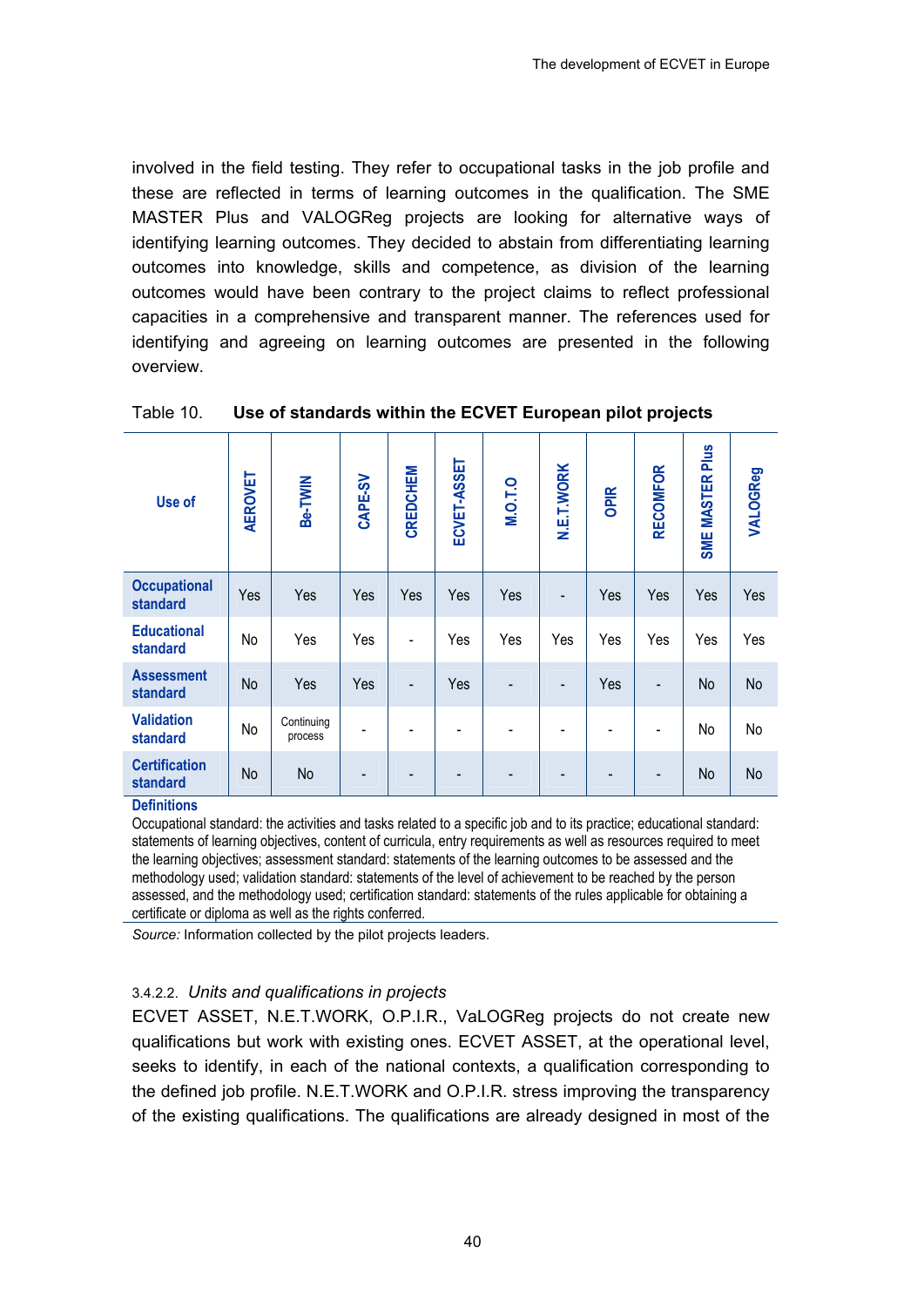regional areas concerned by the VaLOGReg project; it is foreseen that qualifications will be described based on a grid using the description of the activity and task and the learning outcomes. Recomfor and OPIR analyse professional activities and define units at the level of activities as those are understandable to employers and learners as well as suitable for validating all forms of learning (formal, non- formal and informal).

Be-TWIN, CREDCHEM, RECOMFOR, SME MASTER Plus projects work on designing new qualifications. They plan to produce descriptions of qualifications in units of learning outcomes and associated ECVET credit points. As projects work with different qualifications across countries, there are difficulties with these differences. The Be-TWIN approach to learning outcomes depends on the three different case studies running in the framework of the project. In two studies the learning outcomes are mainly identified through existing qualifications using knowledge, skills and competence; third study (training of trainers) more readily uses the occupational profile of the trainer.

There are difficulties in the different ways of describing learning outcomes and different assumptions of what units of learning outcomes are in various contexts (national, as well as VET and HE). Such aspects are key points for ECVET future success and will be kept under scrutiny for the further implementation stages

#### 3.4.2.3. *The approach by matrix*

The competence levels matrix approach has been incrementally developed since the VQTS I project (2003-06) for developing a structured description of work-related competences. It was further developed with the VQTS II project (2007-09) to include the electronics/electrical engineering sectors. Both SME Master (Skilled-Mobile-European-MASTER, 2007) and SME-Master plus (one of the 12 ECVET pilot projects) are building on the VQTS model. Further projects inspired by this approach are EASCMF (designing a sectoral competence framework for the automotive sector), the MAP:ECVET project (health professions), the VQTS-PH project (public health), the ECVET-Tour project (tourism and mobility) or the PERMEVET project.

The matrix approach includes different grounding statements by the experts engaged in the projects. Training programmes are different throughout Europe, even within the same trade (in the SME-Master case, master crafts person in bakery), though the job specifications of master crafts person are similar. Qualifications and training programmes follow different approaches: qualifications follow an outcomebased approach whereas the training programmes follow an input-oriented approach. Further, the training programmes incorporate learning contents and learning periods but not acquired decision-making skills and sense of responsibility (Luomi-Messerer, 2009).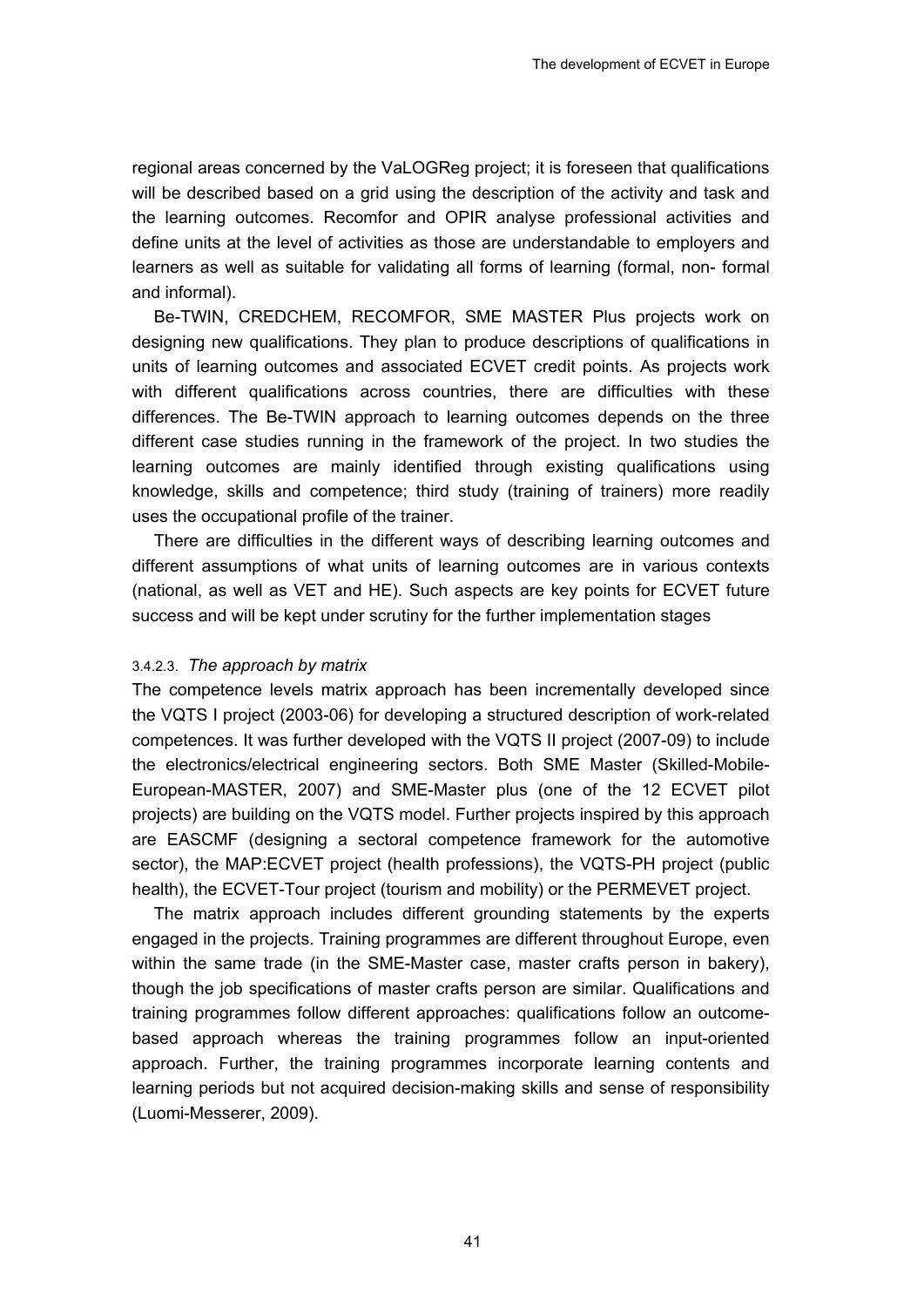Despite differences, several overlaps can be identified in the structure and contents of master craftsperson training. For a vocationally-specific area (identical for all the master craftsperson training programmes in a country), in which particular emphasis is placed on imparting business administration plus teaching and training skills, the training involves a technical area in which the trade-specific competences of a vocation or a sector are taught. As mentioned in the ECVET-Tour partnership, analysis of competence brings out differences in categories of learning outcomes and professional competences. These depend on the formal training model (schoolbased versus workplace based training) and impact on career development opportunities. The development of social skills varies with the age of the graduates entering the labour market for the first time (Thalmaier, 2010).

Within SME Master, the job specifications of master craftsperson are quite similar in all four partner countries: an entrepreneurial qualification for SMEs, combining commercial and personnel management skills as well as technical and vocationallyspecific know-how. From training regulation documents, job profiles/descriptions, curricula and consultation with trade experts, all projects in this group can set out typical core tasks. In the example of VQTS II (occupation: mechatronic), a list of nine core tasks is established, describing the work content of a given profession; context characteristics are not included at this stage.

#### Table 11. **Core tasks for mechatronic**

| 1.             | Maintaining and assuring the reliability of mechatronic systems                                                                                           |
|----------------|-----------------------------------------------------------------------------------------------------------------------------------------------------------|
| 2.             | Installing and dismantling mechatronic systems and facilities                                                                                             |
| 3.             | Installing and adjusting mechatronic components in systems and production lines                                                                           |
| 4.             | Designing adapting, and building mechatronic systems and facilities based on client<br>needs and site plans                                               |
| 5.             | Putting mechatronic systems into operation and providing clients with technical and<br>economic support                                                   |
| 6.             | Supervising and evaluating both the process sequences of mechatronic systems and<br>facilities and the operational sequence (including quality assurance) |
| 7 <sub>1</sub> | Installing, configuring, programming and testing hardware and software components<br>for control and regulation of mechatronic systems and facilities     |
| 8.             | Preparing and distributing the technical information for adjustment of each<br>enterprise's mechatronic systems                                           |
| 9.             | Diagnosing and repairing malfunctions, and modifying and expanding mechatronics<br>systems                                                                |

*Source:* Luomi-Messerer, 2009.

In the project MAP:ECVET the core tasks are further specified in work processes to which a mix of key competences, knowledge, hard and soft skills are allocated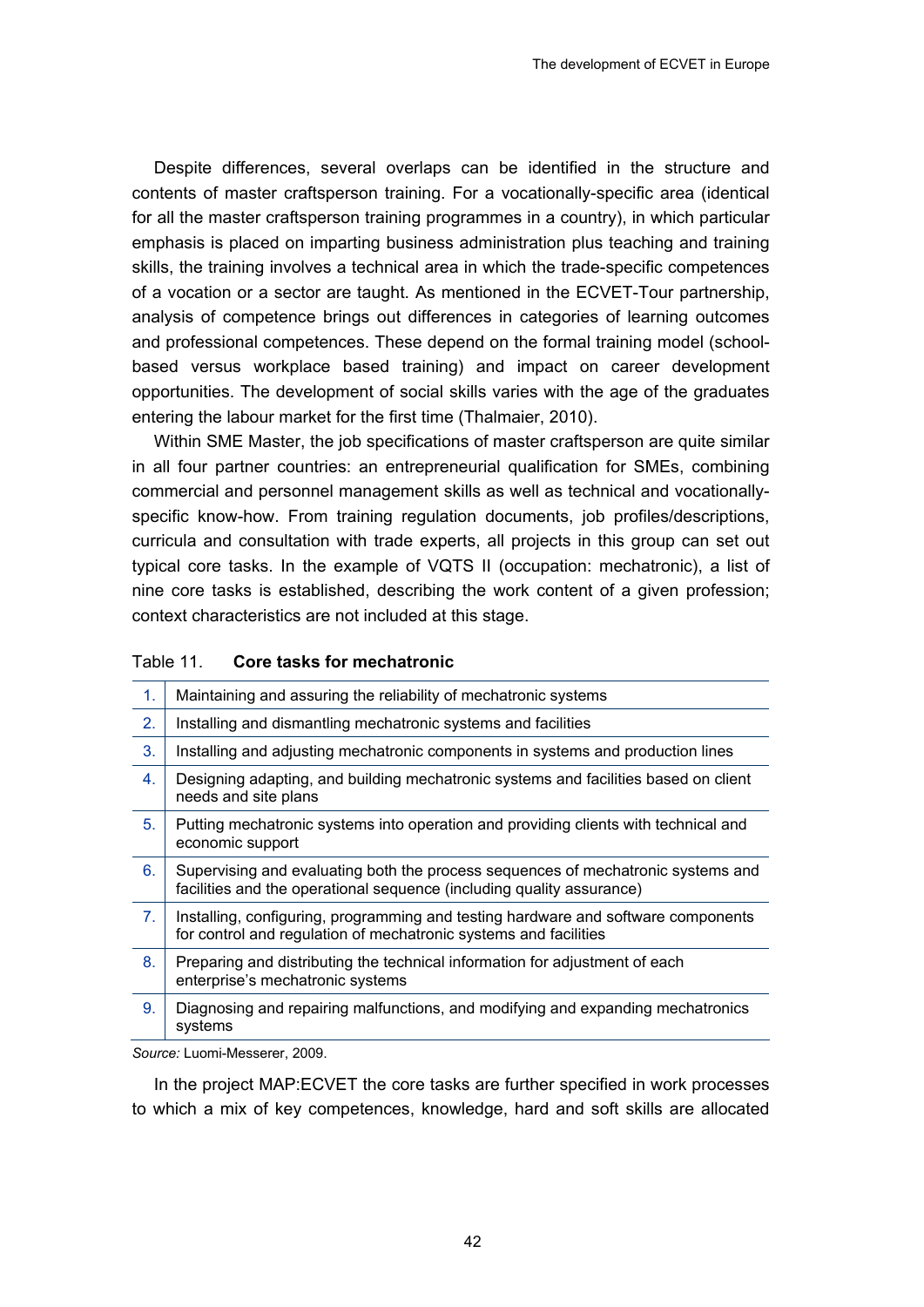(Mas, 2008). The project ECVET-Tour agrees within its partnership on three core tasks for cooks and four for hotel and restaurant commercial assistant.

The competence-levels matrix indicates in the first row a list of core tasks, and then vertically the levels of proficiency in terms of 'competence' that can be achieved by mastering the tasks. The matrix enables extrapolation of learning outcomes from the list of tasks following a project-own approach. As stressed by the project members, considering work processes does not allow learning outcomes to be split along the descriptors of knowledge, skills and competence. Consequently each task is described in expected competence levels. One given task can be carried out at different competence levels (from novice to expert levels).

| Table 12.<br><b>Example of task and related expected competence levels</b> |
|----------------------------------------------------------------------------|
|----------------------------------------------------------------------------|

| <b>Core tasks</b>                                          |                                                                                                               | <b>Expected competence levels</b>                                                                                                                                                                                                                                      |  |  |
|------------------------------------------------------------|---------------------------------------------------------------------------------------------------------------|------------------------------------------------------------------------------------------------------------------------------------------------------------------------------------------------------------------------------------------------------------------------|--|--|
| Inspecting and                                             |                                                                                                               | He/she can carry out basic and scheduled maintenance tasks, inspections and checks<br>on electrical equipment. Adjusting electronic appliances can be undertaken according<br>to predefined instructions.<br>He/she can use the necessary measuring and testing tools. |  |  |
| configuring<br>electrical and<br>electronic<br>systems and |                                                                                                               | He/she can carry out and document preventive maintenance works and setting tasks<br>on industrial electric appliances and systems according to established quality<br>assurance methods.                                                                               |  |  |
| machines in<br>industrial                                  | He/she can analyse and determine the availability and the condition of<br>3<br>electrical/electronic systems. |                                                                                                                                                                                                                                                                        |  |  |
| appliances                                                 | 4                                                                                                             | He/she can develop and document maintenance and inspection methods for<br>electrical/electronic systems on the basis of analyses of the production process as<br>well as develop maintenance, inspection and quality assurance plans from this                         |  |  |

*Source:* adapted from Becker, 2009.

The levels of competence refer both to content-related and context-related elements of tasks. One example of a context-related element is the description of tools used for tasks (e.g. in the full version of the matrix the electrical equipment is further detailed in terms of industrial plants, switching and control systems, electrical machinery).

The projects offer working assumptions on how to deal with learning outcomes, qualifications and units. Those assumptions could be refined as follows:

- (a) occupations can be described by a range of five to 25 core tasks, each in turn being assigned two to six competence levels (VQTS I; Luomi-Messerer and Markowitsch, 2006). The competence levels definition follows the Dreyfus model of skill acquisition, focusing on actual performance and outcomes (Dreyfus and Dreyfus, 1980);
- (b) the matrix contains tasks and learning outcomes corresponding to those in the qualification in the partner countries. Learning outcomes specific to existing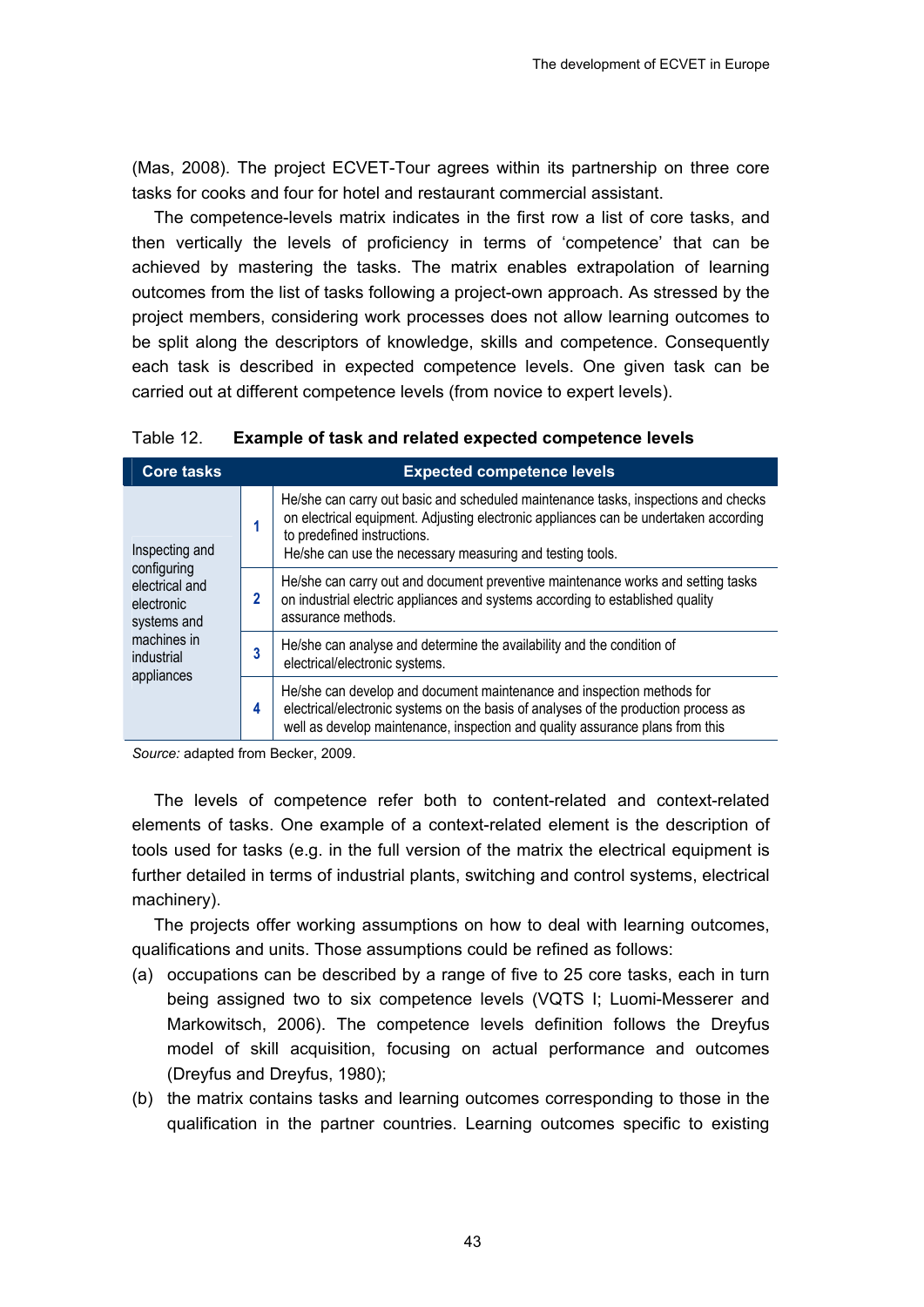qualification profiles (and not common to all countries) such as language skills in France are left outside the matrix. The result is definition of the smallest common denominator to all qualifications, a core occupation profile for each of the qualifications concerned, as in the baker master in SME-Master (Tritscher-Archan and Hafner, 2008). The qualification profile of the master baker also includes competences or learning outcomes that were acquired in initial vocational education and training and as a direct result of the working process, and are thus equally recognised and recorded;

- (c) the size of a unit depends on the complexity of the core task; the unit is weighted in comparison to the full qualification as existing in partner countries (see table 13);
- (d) the units are tools for developing transparency as they are built within the project partnership and correspond to the current state of the vocational profile for a master qualification. The units are designed to be updated to fit into labour market changes and to offer possibilities for integrating learner mobility (avoiding the redundant acquisition of learning outcomes that have already been acquired abroad);
- (e) national specific units do not belong to the common set of units, mainly concern soft skills and would be considered for qualification awarding in the systems where they are usually part of the qualification or can be integrated in additional or complementary examinations (Tritscher-Archan and Hafner 2008).

| <b>Title of the Qualification</b>                          | <b>Master Baker Craftsperson</b>                                                                                             |                                                                                                                                              |                                       |     |                                                                                                        |     |  |
|------------------------------------------------------------|------------------------------------------------------------------------------------------------------------------------------|----------------------------------------------------------------------------------------------------------------------------------------------|---------------------------------------|-----|--------------------------------------------------------------------------------------------------------|-----|--|
| <b>EQF Level</b>                                           | (a)                                                                                                                          |                                                                                                                                              |                                       | U6  |                                                                                                        |     |  |
| <b>Generic Title of the Unit</b>                           |                                                                                                                              |                                                                                                                                              | <b>Marketing and Sales Management</b> |     |                                                                                                        |     |  |
|                                                            |                                                                                                                              | AT                                                                                                                                           | DE                                    | FR  | NO.                                                                                                    | SI  |  |
| <b>ECVET points/Relative weight</b>                        |                                                                                                                              | (b)                                                                                                                                          | (c)                                   | (d) | (e)                                                                                                    | (f) |  |
| <b>Learning outcomes</b>                                   |                                                                                                                              |                                                                                                                                              |                                       |     |                                                                                                        |     |  |
| S/he is able to interpret<br>analyses and studies of       | S/he is able to perform a target group<br>specific market analysis considering, e.g.<br>clients, suppliers, competitors, etc |                                                                                                                                              |                                       |     | S/he is able to use marketing<br>instruments for price, conditions,<br>product, assortment and service |     |  |
| supply and selling<br>markets.                             |                                                                                                                              | policies, such as branding, etc. S/he is<br>able to assess the effects of marketing<br>S/he is able to draw up a marketing plan.<br>actions. |                                       |     |                                                                                                        |     |  |
| S/he is able to negotiate<br>and to handle<br>contracting. |                                                                                                                              | S/he is able to use sales and after-sales techniques.                                                                                        |                                       |     |                                                                                                        |     |  |

Table 13. **Unit 'Marketing and Sales Management'** 

*Source:* Sperle, 2010, (Project SME Master Plus).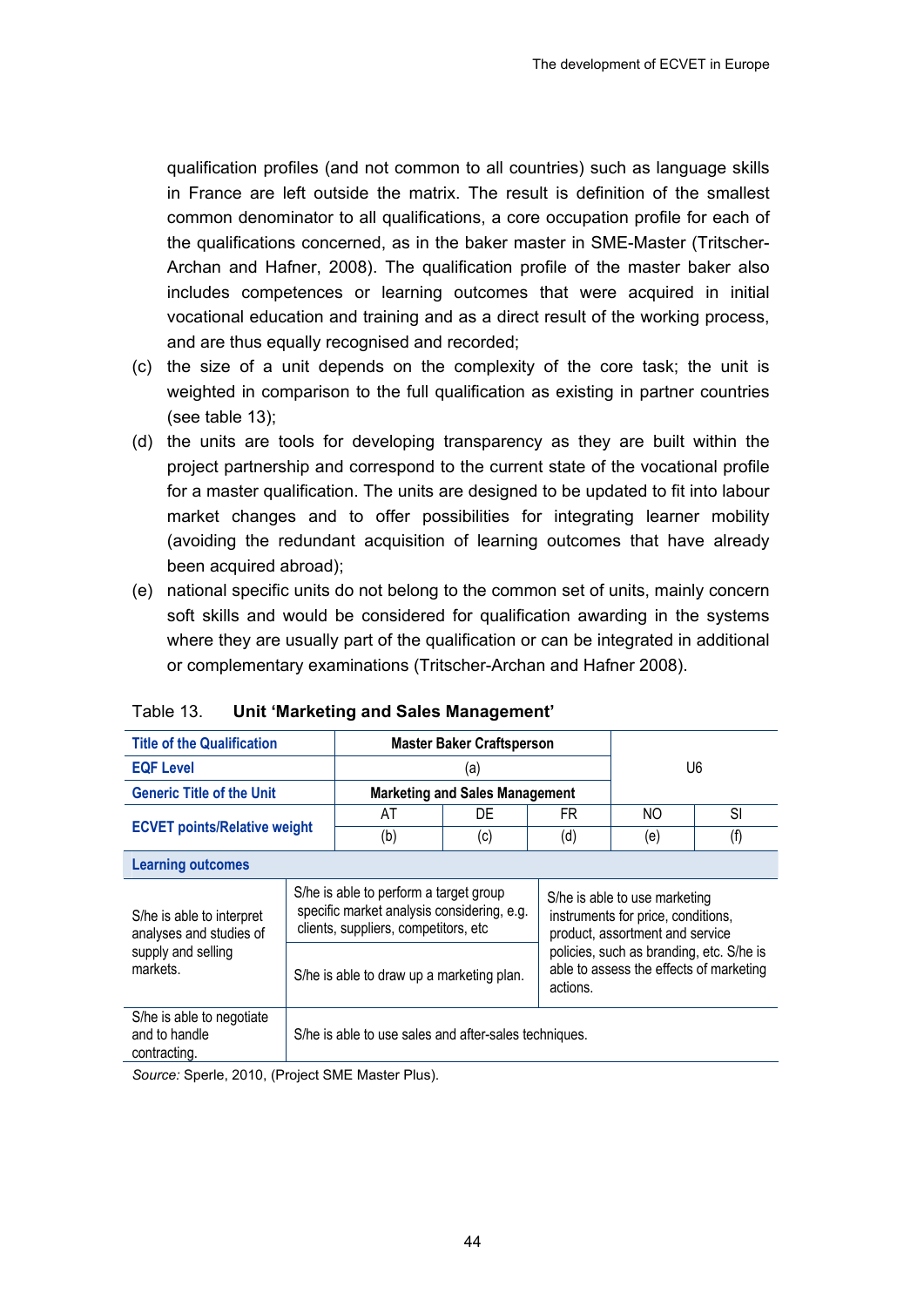#### 3.4.2.4. *The approach by common reference*

The second identified approach is the creation of common reference, as in the EQUIP project. This aimed at creating a European core qualification profile for home care qualifications in Europe to support labour mobility. It has the twin objectives of designing a sector-specific qualifications framework and developing conditions for applying ECVET.

The project developed a common understanding on how professional tasks should be carried out, providing a sociocultural context to the project work: 'good care is defined as care intended to give clients customised care, tailored to their needs, aimed at empowerment and keeping their autonomy, and characterised by an attitude of warm-hearted respect. Care workers want to be able to organise their work according their own professional view, well supported by a home care organisation' (Salonen, 2009, p. 23).

The next step was to define occupational requirements in care work. The project carried out a content analysis of national material (curricula and legal regulations) combined with inductive category formation, and defined different categories of learning outcomes. It uncovered differences due to learning locations: a collegebased formal learning would emphasise knowledge elements whereas a work-based learning environment would emphasise practical or experiential skills. Bundling the learning outcomes into units has been, according to the project promoters, a lengthy process. The project partners agreed on a compromise and defined units as 'themes into which all the learning outcomes of a chosen programme could be clustered'. The eight main units are given a weight expressed in points in their respective national contexts.

| 1. | Nursing and health care                |
|----|----------------------------------------|
| 2. | Communication and interaction          |
| 3. | Organisation and administration        |
| 4. | Promoting well-being and safe-guarding |
| 5. | Personal and professional development  |
| 6. | Health and safety in the workplace     |
| 7. | Values of care                         |
| 8. | Personal and domestic support          |
|    |                                        |

| Table 14. | The eight units for home care qualifications |  |  |
|-----------|----------------------------------------------|--|--|
|-----------|----------------------------------------------|--|--|

*Source:* Salonen, 2009.

The commonalities between existing qualifications were established using questionnaires and interviews, panels and testing with home care practitioners, teachers and students. Each of the seven steps for developing the units has been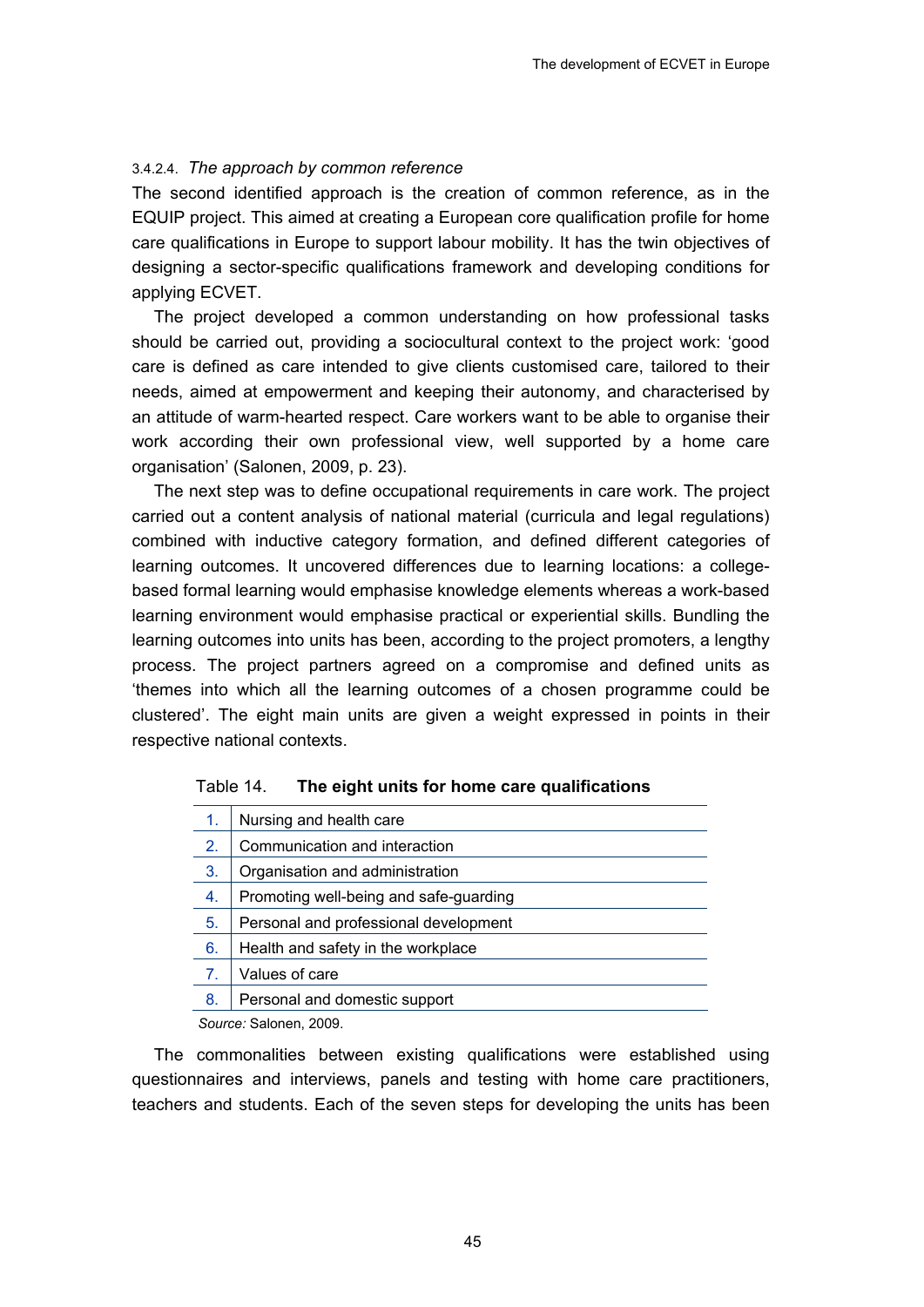accompanied by consulting experts in the field. The whole process includes six steps.

| 1. | Describing national qualifications in home care                                                                                         |
|----|-----------------------------------------------------------------------------------------------------------------------------------------|
| 2. | Choosing the most common and typical qualification in each<br>country (EQF level 3, 2 to 4 in practice, across the project<br>partners) |
| 3. | Describing the content of qualification in competences and tasks                                                                        |
| 4. | Translating the content, competences, and tasks to learning<br>outcomes (KSC)                                                           |
| 5. | Mixing all different national learning outcomes (units of analysis)<br>together                                                         |
| 6. | Clustering those units of analysis into main units on the basis of<br>similarities and differences                                      |

*Source:* Salonen, 2009.

The COMINTER project shares with EQUIP the objective of creating a common reference qualification for 'import/export sales assistant'. However, while in EQUIP the common core qualification should be used, for COMINTER this reference is a tacit one within the European project partnership but not necessarily implemented in one of the countries represented in the project. The project steps combine research activities on the occupational profile (in terms of activities and tasks) with defining knowledge, skills and competence attached to the qualification of 'import/export sales assistant'. Both data collection activities allow for grouping the learning outcomes into reference units (and later their crediting). The project is characterised by a concern to develop a sustainable methodology for updating qualifications and training programmes in the respective countries (Maniak, 2007).

The common reference trade/occupation profile includes elements common to the partners, not necessarily existing as such in any of the countries. The profile has been established within the partnership based on analysis of the professional context and the level of responsibility. It includes five main activities: carrying out studies and business monitoring, export selling, import buying, coordinating services for successful import buying and export selling, managing relations and contacts in different contexts and cultures). The common profile is consequently described in activities and tasks, and completed with the requirements in terms of knowledge, skills and competence for qualification award. The learning outcomes are then grouped into units capable of being used for mobility agreements and qualification awarding.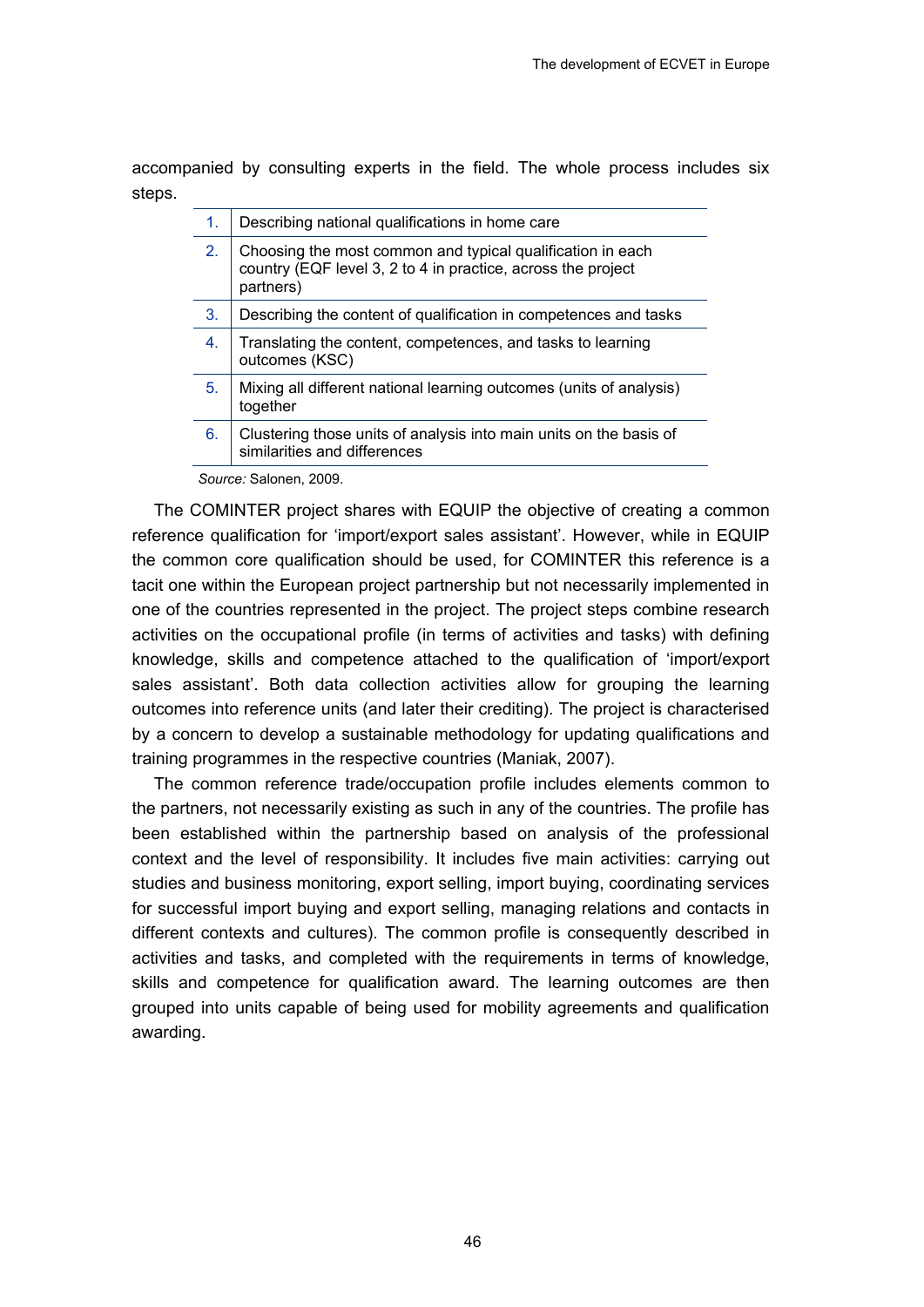| <b>Steps</b>   | <b>Focus</b>                                                                  |                                                                                                                                                                                                                                                                                                                                                                                                                                                                                                                                                                                                                                                                                                                                                                                                                                                                                                               |  |                       |                                 |
|----------------|-------------------------------------------------------------------------------|---------------------------------------------------------------------------------------------------------------------------------------------------------------------------------------------------------------------------------------------------------------------------------------------------------------------------------------------------------------------------------------------------------------------------------------------------------------------------------------------------------------------------------------------------------------------------------------------------------------------------------------------------------------------------------------------------------------------------------------------------------------------------------------------------------------------------------------------------------------------------------------------------------------|--|-----------------------|---------------------------------|
|                | Professional<br>activity                                                      | Carrying out studies and business monitoring                                                                                                                                                                                                                                                                                                                                                                                                                                                                                                                                                                                                                                                                                                                                                                                                                                                                  |  |                       |                                 |
| $\overline{2}$ | <b>Tasks</b>                                                                  | 1. Permanent market<br>2. Collecting information<br>abroad<br>making<br>monitoring                                                                                                                                                                                                                                                                                                                                                                                                                                                                                                                                                                                                                                                                                                                                                                                                                            |  | 3. Preparing decision |                                 |
| 3              | Qualifications<br>units                                                       | Q1. Market research and market<br>Q2. The business information system<br>planning on foreign markets                                                                                                                                                                                                                                                                                                                                                                                                                                                                                                                                                                                                                                                                                                                                                                                                          |  |                       |                                 |
| 4              | Credit points<br>allocated                                                    | 10%                                                                                                                                                                                                                                                                                                                                                                                                                                                                                                                                                                                                                                                                                                                                                                                                                                                                                                           |  | 10%                   |                                 |
| 5              | Learning<br>outcomes<br>attached to<br>qualifications unit<br>Nr <sub>1</sub> | <b>Skills</b><br>Collecting information through permanent market monitoring (desk research) and<br>field research abroad and checking reliability. Analysing and selecting relevant<br>commercial information and regulation on constraints about foreign markets.<br>Formulating requirements for the subcontracting of studies and following up on<br>the studies on foreign markets. Proposing a general outline for a concrete action<br>plan based on the commercial policy of the company and the SWOT analysis.<br>Making a summary and communicating to superiors to prepare decision making<br><b>Competence</b><br>Organising and planning work activities, being autonomous<br>Being alert to opportunities and threats<br>Applying commercial insight<br><b>Knowledge</b><br>International marketing., computing, economics, geopolitic, laws and regulations,<br>management tools, communication |  |                       |                                 |
| 6              | Training units                                                                | T1. International marketing                                                                                                                                                                                                                                                                                                                                                                                                                                                                                                                                                                                                                                                                                                                                                                                                                                                                                   |  |                       | T2. Managing information system |
| 7              | Number of hours                                                               | 112                                                                                                                                                                                                                                                                                                                                                                                                                                                                                                                                                                                                                                                                                                                                                                                                                                                                                                           |  |                       | 112                             |

#### Table 15. **From occupational profile to training unit**

*Source:* Maniak, 2007.

Envisaging transparency includes in that project setting up procedures to establish equivalence in the common reference units with units existing in national systems, adapting the common reference units to units existing in national systems, and actualising the common reference units along the changes in the national occupational and qualification standards. A further step, envisaged by some project members, is to transpose these units of learning outcomes in their qualifications systems, meaning that they would be part of a certification (if they exist as such in a given system, partial qualification), be transferred and recognised as part given qualifications, or be split into different existing qualifications. The results of the Cominter project have been further developed within the Recomfor project (one of the 2008 European pilot projects). Interestingly, the effort to secure transparency and recognition of learning outcomes led both projects to secure the involvement of key stakeholders in the design of reference qualification: ministries, national boards, sectoral organisations, employers' federations, chambers of commerce, industry professionals). The Recomfor project builds on Cominter as it takes over the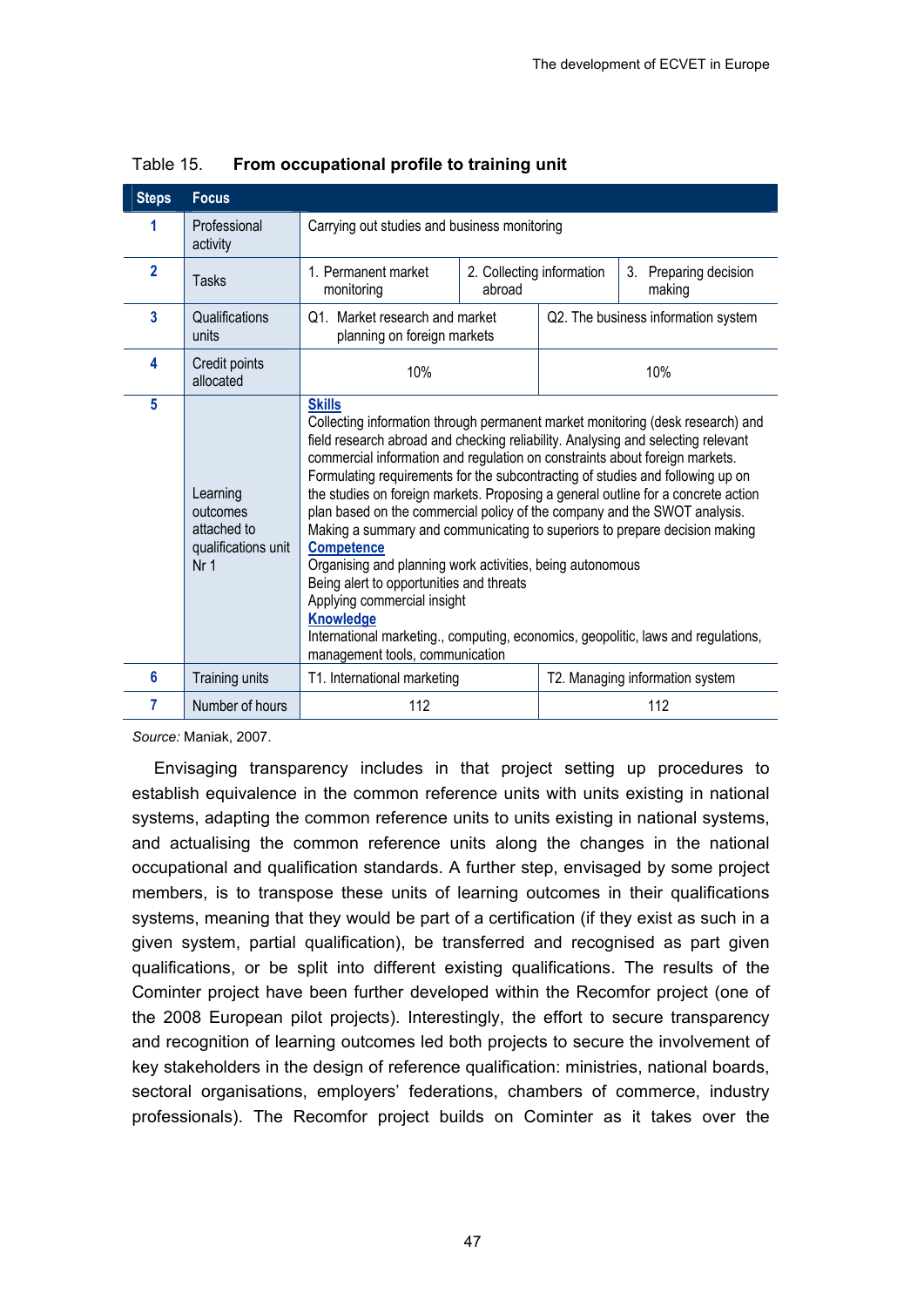stakeholder partnership to design training programmes and secure mutual recognition of the learning outcomes (Ciobanu, 2009). Efforts are invested in building up a European network of providers and competent bodies in that field

These projects echoed the methodology elaborated during the 2001 professionalisation durable project. Professionalisation durable aimed at identifying the common structure of (and for) vocational qualifications with a view to setting up a common qualification; access to qualification and delivery of certificates would remain a matter at Member State level. Credit transfer and validation are mentioned within this project, which set up definitions for key activities and key tasks:

- a logical and/or chronologically ordered group of tasks executed by a person, and which contributes to one or several functions within a company according to prescribed operating conditions;
- the 'work to be done', whether really done or not, in a given physical and social environment, according to certain expected standards of organisation and performance, regardless of persons involved. The focus is on the end result of the activity, not the way of going about it (Asseraf and Dossou, 2003).

#### **3.4.3. The potential of partnerships**

The projects are characterised by the involvement of institutions and stakeholders competent in VET and qualifications, and by a sectoral approach: hairdressing, automation, live performing arts, automobile services, floristry, tourism, chemistry, commerce, aeronautics, and fitness. There is also close articulation with associated mobility projects, including approaches focusing on regions with important crossborder mobility, adult education and training in sectors where mobility is important, economic sectors where internationalisation is present (e.g. automobile industry) and SMEs with strong requirements for transversal skills (European Commission, Cedefop, 2008).

The balance between top-down (from European Recommendation to national/regional context implementation) and bottom-up (from experiments to agenda and policy progress) is a challenge to ECVET implementation, and acknowledged as such in the Recommendation. The ECVET pilot projects are important in guiding the implementation work for the adoption of ECVET. Promoters and partners of these projects share their work and their results.

The capacity or potential for partnership builds from the remits and involvement of project partners with ECVET relevant characteristics. It feeds from their capacity to deal with setting up standards, designing qualifications, delivering training, and developing validation mechanisms. The capacity for partnership is well illustrated by the project CredChem (see table 16).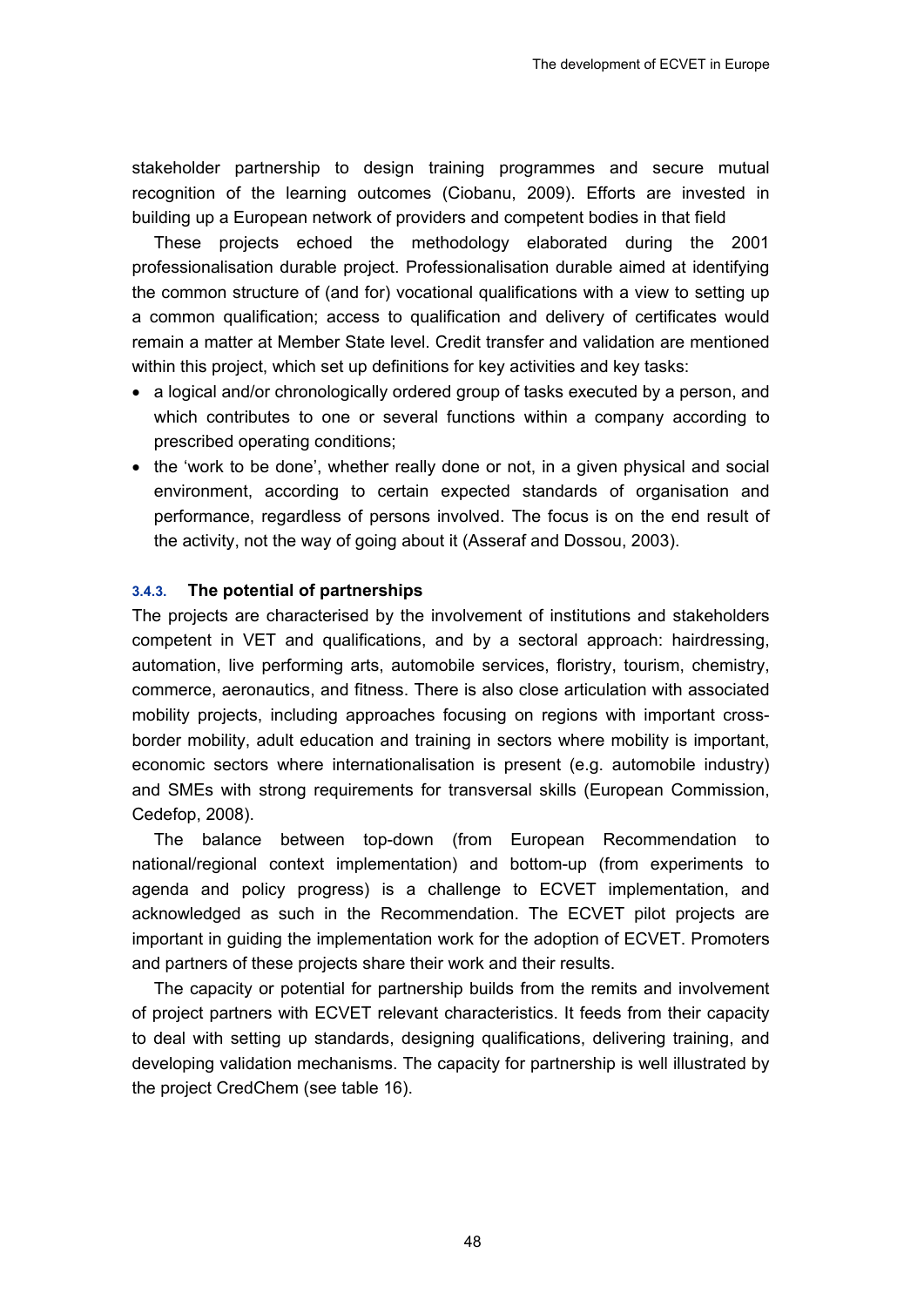|                                                  | <b>Partner countries</b>  |                           |                           |             |                           |
|--------------------------------------------------|---------------------------|---------------------------|---------------------------|-------------|---------------------------|
| <b>Remits in national context</b>                | <b>SK</b>                 | <b>BG</b>                 | IT                        | CZ          | <b>DE</b>                 |
| Designing qualifications                         | $\boldsymbol{\mathsf{x}}$ | ×                         |                           | ×           | $\boldsymbol{\mathsf{x}}$ |
| Delivering education and training                |                           |                           | $\boldsymbol{\mathsf{x}}$ |             | $\boldsymbol{\mathsf{x}}$ |
| Elaborating teacher training programmes          | $\boldsymbol{\mathsf{x}}$ |                           |                           |             | $\boldsymbol{\mathsf{x}}$ |
| Elaborating assessment procedures                | $(\mathbf{x})$            | $\boldsymbol{\mathsf{x}}$ |                           | ัx ∖        | (x)                       |
| Validation/recognition                           |                           |                           |                           |             |                           |
| Involvement of schools/enterprises               | $\mathbf x$               | $\mathbf x$               | $\mathbf x$               | $\mathbf x$ | $\mathbf x$               |
| Advisory activities (for instance to ministries) | $\boldsymbol{\mathsf{x}}$ | ×                         |                           | ×           | $\mathbf x$               |
|                                                  |                           |                           |                           |             |                           |

#### Table 16. **The CredChem partnership**

*Source:* Eberhardt, 2009.

Strategies for ECVET implementation build on involvement in national and international projects. The FINECVET initiative includes multi-level activities; it liaises with national and European projects and activities on mobility, recognition and credits. It also involves stakeholders from the higher education sector. It gathers a multiplicity of stakeholders and contributes to acculturating them to ECVET and having them act as multipliers of VET European policy and ECVET.

An important aspect of the project's work process is the involvement of stakeholders and creating partnerships. Agreements and debates with relevant stakeholders and partners stimulate and assist the design, understanding and adoption of the system. Partnerships are the cornerstone of credit transfer. The architecture of partnerships involved in testing ECVET varies a great deal, depending on the methodology and the objectives of each pilot project. While some projects involve training centres from the very beginning, others start with cooperation at the level of institutions competent in designing qualifications, such as ministries or chambers (see for more details the ECVET bulletin on partnerships, July 2009).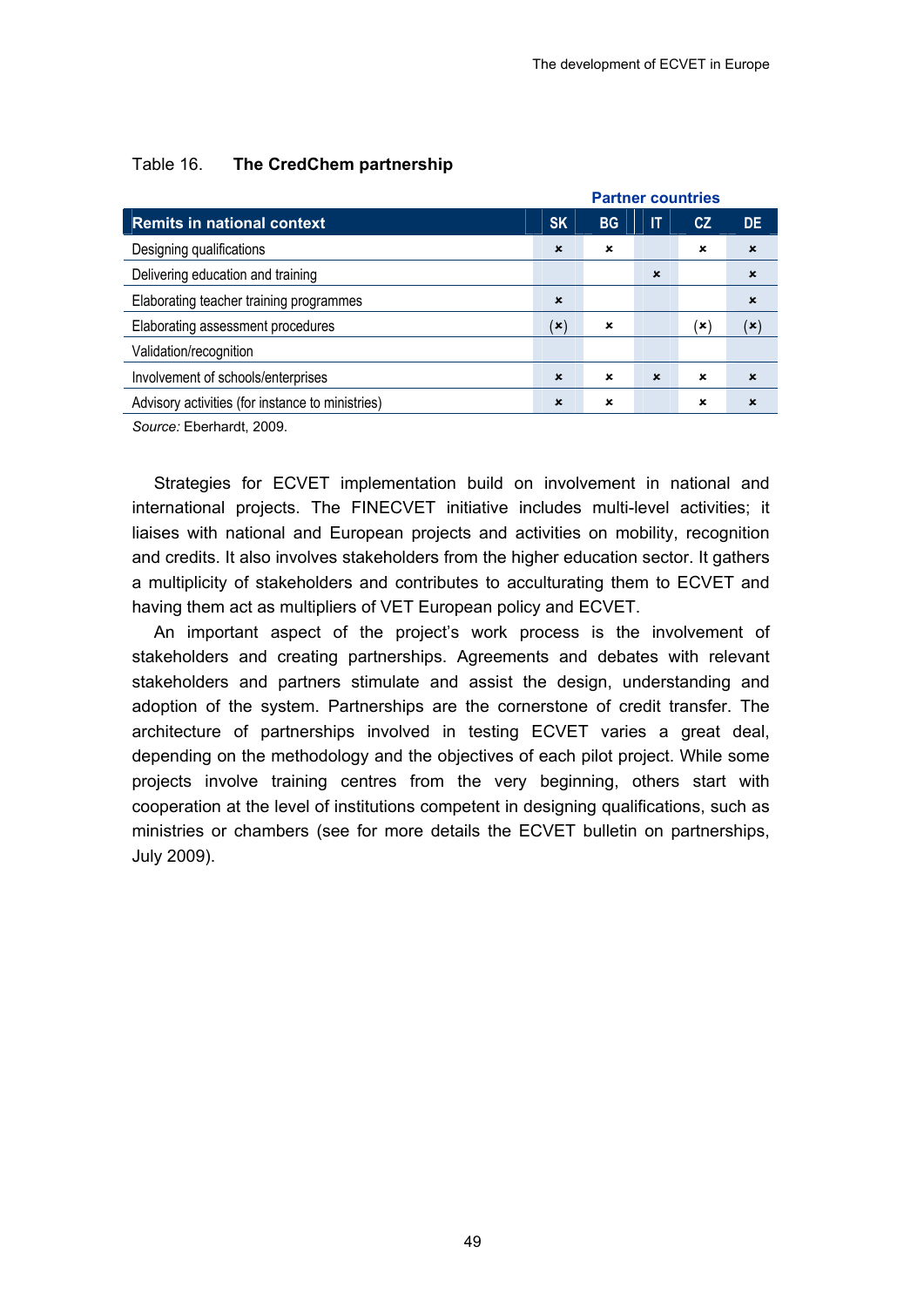## 4. CHAPTER 4 **Conclusions**

With the ECVET Recommendation the European Parliament and the Council of the European Union (2009b) recommend the Member States to 'create the necessary conditions and adopt measures so that as from 2012 it is possible for ECVET to be gradually applied to VET qualifications at all levels of the EQF and used for (...) transfer, recognition and accumulation of individuals' learning outcomes achieved in formal and (...) non-formal and informal contexts' at the same time it endorses the European Commission to support Member States (...) by facilitating testing, cooperation, mutual learning, promotion' (European Parliament and Council of the European Union, 2009b, p. 13-14). This paper offers evidence of ECVET developments within national education and training systems.

ECVET is developing across Member States; even though progress might appear modest it has continued since the 2003 mandate to the European ECVET working group. For implementation, ECVET needs technical support from other mechanisms such as validation, learning outcomes, level indicators which would support crediting and valuing learning across borders of systems and institutional limits; currently those are not all in place within VET. It also requires common quality criteria for describing the learning outcomes, defining units, etc.

Enabling transfer and progression of learners depends on drivers which might be external to qualifications systems, such as financial resources, level of bureaucracy, and the motivation of different stakeholders to cooperate. Designing and implementing pathways across education and training sectors, and especially allowing for credit transfer, requires regulatory statements from qualifications systems about the right to access and new forms of agreement between stakeholders (Cedefop, 2010a). This depends much upon the tradition of education and training systems and would lead to diverse grades of formal agreements. A second approach suggests that ECVET requires a specific social-cultural context including a language common to VET stakeholders.

The development of qualifications frameworks and the intake of the learning outcome approach at European level (Cedefop, 2009a) have led to the development of a set of definitions which allow communication on qualifications, on professions, and on study programmes. The foundations of that work have been set in the development of Europass. However, the difficulties encountered within European projects, as well as the technical input needed to bridge the divide between formulating for regulatory or legal documents and formulating to enable mobility or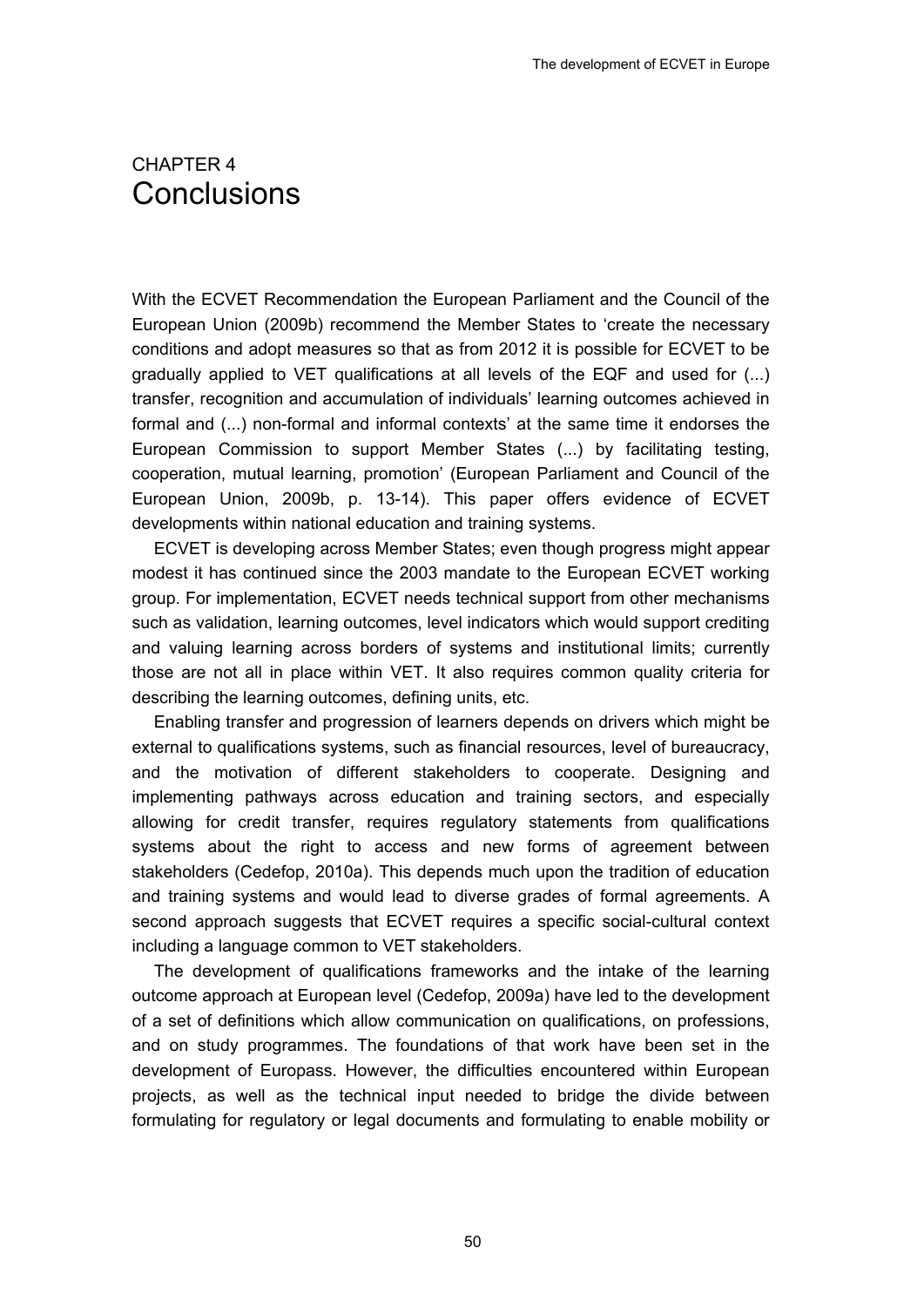assessment and validation, show that the terminology issue is essential. Language and terminology is definitively part of the learning culture of ECVET and should not be reduced to elaborating a terminology 'limited' to a group of administrators within a specific community; the scope of ECVET is wide and includes every stakeholder engaged in mobility and learning pathways. This is underlined by the Recommendation which suggests that Member States 'ensure that stakeholders and individuals in the area of VET have access to information and guidance for using ECVET (...) that the application of ECVET to qualifications is properly publicised by the competent authorities and that associated 'Europass' documents issued by the competent authorities contain explicit relevant information' (European Parliament and Council of the European Union, 2009b).

ECVET requires networking between VET stakeholders and a change in the cultural setting of VET systems opening up to mobility and permeability: from policy statement to practice. The implementation of ECVET involves a wide range of stakeholders operating in the VET and qualifications systems, such as competent authorities, awarding bodies, assessment board, training providers, as shown by ECVET initiatives and projects. These stakeholders fulfil different roles and assume different functions in the ECVET process: designing the qualifications in units of learning outcomes, allocating ECVET points, carrying out assessment of learning outcomes, awarding credits, validating the learning outcomes, and organising mobility and transfer of credit. The diversity of the VET and qualifications systems in Europe, the various stages of development of validation, and the difficulties of implementing mobility in VET, require one further important aspect of ECVET: partnerships or cooperative aspects. Strategies are further underpinned by resources. Setting-up working groups or initiatives is not always self-evident

The institutional environment in which ECVET operates is undergoing changes which lead to new definitions of responsibilities, of autonomy in decision making and practices, and decentralisation/regionalisation and mergers (Cedefop, 2009c). In some countries, institutional autonomy also involves funding (Bulgaria, Germany, Austria) where VET providers can increasingly take independent budgetary decisions. Estonia, Latvia, Lithuania, and Slovakia have merged state-owned VET schools to optimise financial and human resources as well as increasing quality of, and accessibility to, VET. To reduce large-scale fragmentation of the IVET structure, the government of Hungary offered financial support to voluntary emerging VET– development associations and societies. In Denmark vocational colleges and labour market training centres were encouraged to merge to improve interaction with local and regional business and to strengthen dialogue among training providers and end-users, including both VET learners and business. In Northern Ireland, further education colleges were consolidated to provide high quality customer focused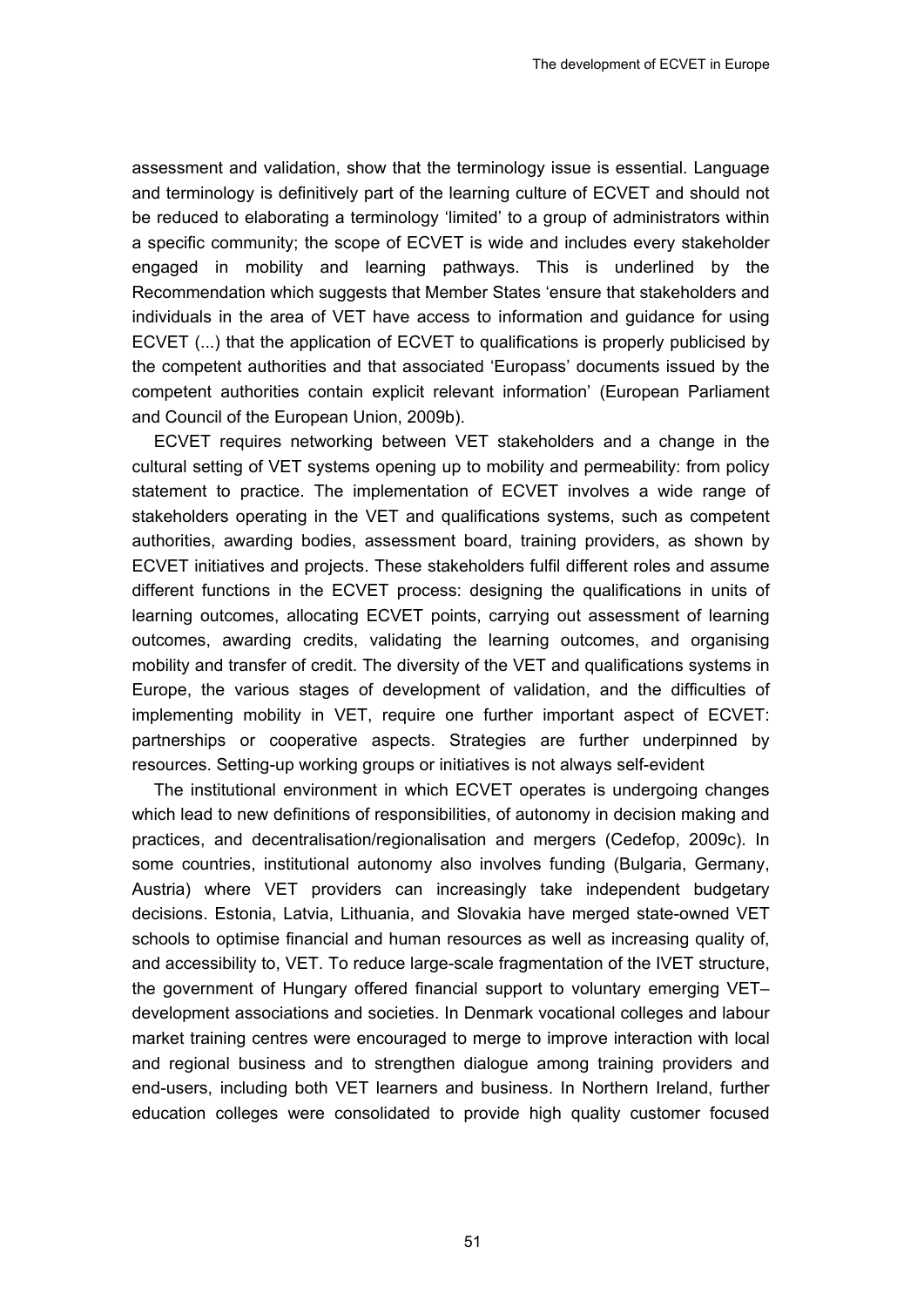education and training, able to meet the needs of individuals and employers. Finnish development plans (2003-08 and 2007-12) aim at strengthening VET provider networks, removing overlaps and supporting high-quality units. The economic crisis has placed constraints on public funding at European and national level, with potential impact for ECVET implementation.

ECVET foresees common convention and diverse levels of agreement between the stakeholders. European, national, regional, local and sector stakeholders, including learners, are parts of ECVET partnerships. These partnerships are formalised in a memorandum of understanding and a learning agreement; the latter directly concerns the learner and VET providers. These aspects have, since the European consultation on ECVET, raised fears of over-regulation and administrative burden on all stakeholders, especially mobility practitioners. This is still a major concern and requires a balancing act between ensuring quality and allowing for flexibility in ECVET implementation.

While it is interesting to examine the technical features of ECVET and map out how they could work out or to consider the drive for efficiency or competitiveness within globalised education and training, looking at both together is more difficult. Neither qualifications frameworks nor credit systems are neutral to education and training systems (Cedefop, 2010). They might even change the way we approach education; increasingly the term qualifications system is in use, further linking education and training to the labour market.

The different strategies and the creation of governance structures for ECVET implementation and testing demonstrate tacit endorsement. ECVET initiatives and projects allow for identifying factors supportive of ECVET implementation in terms of strategy:

- (a) a policy decision (agenda setting, initiative, etc.) fed by evidence (feasibility study, results from European projects);
- (b) establishment of legal basis (regulations, legislations, gentlemen agreements);
- (c) technical and practical features;
- (d) evaluation and feed-back loop.

These factors evolve according to the characteristics of VET systems and their governance patterns. Ownership and trust might not be traditional aspects of governance but they are essential in the context of European VET policy making. In the course of ECVET elaboration, mutual trust has been defined as an agreement between individuals, enterprises and other organisations on the delivery, recognition and evaluation of learning outcomes. It offers practical help with decisions about the value of qualifications and certifications, further learning and recruitment into employment (Cedefop, Coles and Oates, 2005). However, ECVET implementation cannot occur ex cathedra due to the complexity and interconnectivity of VET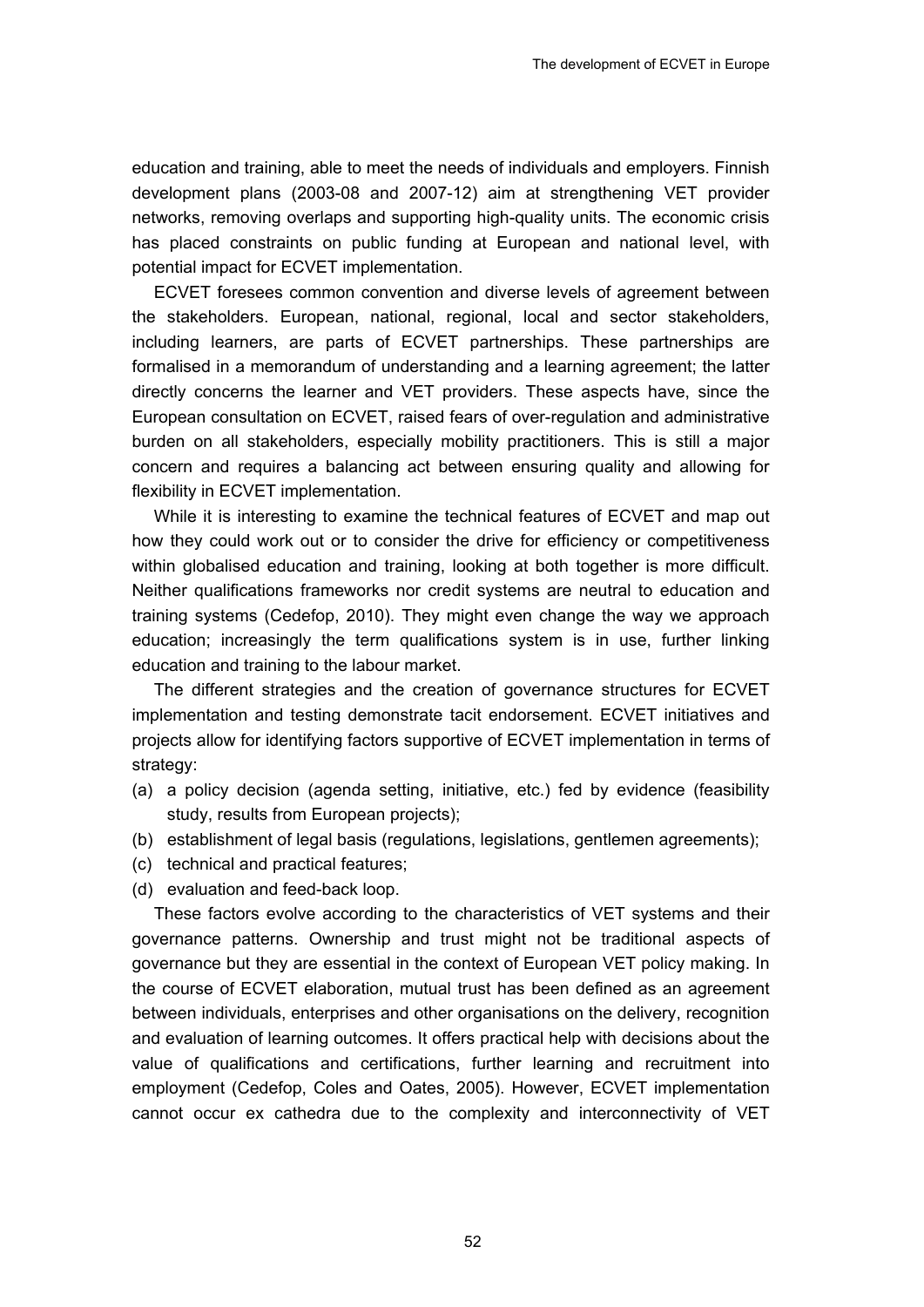processes and stakeholder remits. We need to focus more on the contexts for implementation and the attributed role of ECVET for geographic and/or professional mobility and progression in education and training to draw best possible support to European and national policy making and practices.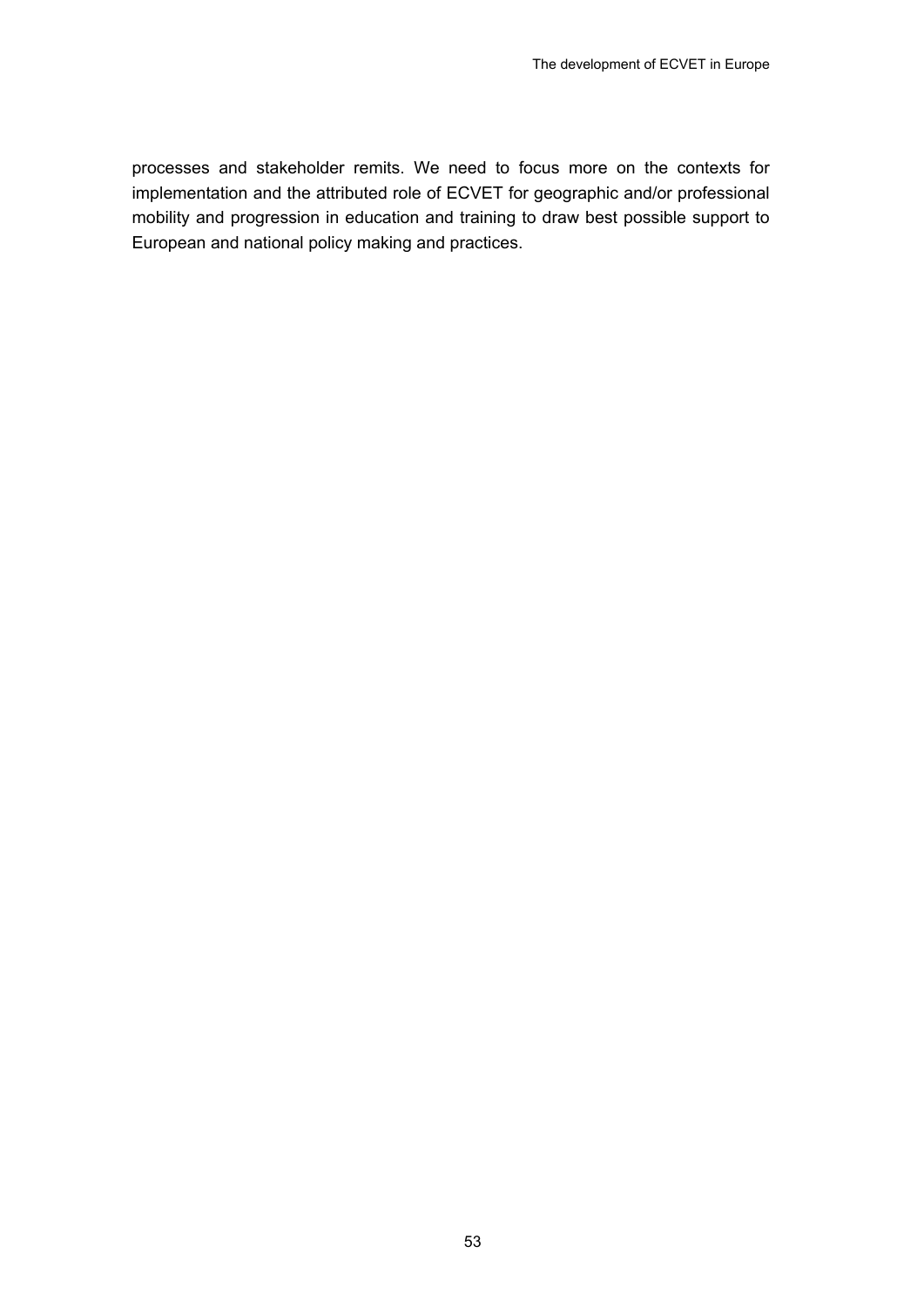# List of abbreviations

| <b>ACVT</b>     | Advisory Committee on Vocational Training                                                                                                                                                                                                         |
|-----------------|---------------------------------------------------------------------------------------------------------------------------------------------------------------------------------------------------------------------------------------------------|
| <b>ADAM</b>     | Project and product portal for Leonardo da Vinci                                                                                                                                                                                                  |
| <b>AEROVET</b>  | Project under EU lifelong learning programme:<br>Identification of sector-related qualifications according to<br>common demands of being employed by enterprises of the<br>European aeronautic and space industry                                 |
| <b>ANKOM</b>    | Accreditation of vocational skills in higher education<br>courses<br>Anrechnung beruflicher Kompetenzen auf<br>Hochschulstudiengänge                                                                                                              |
| <b>AT</b>       | Austria                                                                                                                                                                                                                                           |
| <b>Be-TWIN</b>  | Project under EU lifelong learning programme: Testing a<br>joint ECVET-ECTS implementation                                                                                                                                                        |
| <b>BIBB</b>     | Federal Institute for Vocational Education and Training<br>(Germany)<br>Bundesinstitut für Berufsbildung                                                                                                                                          |
| <b>BMBF</b>     | Federal Ministry of Education and research (Germany)<br>Bundesministerium für Bildung und Forschung                                                                                                                                               |
| <b>BMUKK</b>    | Federal Ministry for Education, Art and Culture (Austria)<br>Bundesministerium für Unterricht, Kunst und Kultur                                                                                                                                   |
| <b>BMWA</b>     | Federal Ministry for Economic Affairs and Labour (Austria)<br>Bundesministerium für Wirtschaft und Arbeit                                                                                                                                         |
| <b>BMWF</b>     | Federal Ministry for Science and Research (Austria)<br>Bundesministerium für Wissenschaft und Forschung                                                                                                                                           |
| CAPE-SV         | Project under EU lifelong learning programme:<br>Capitalisation des Acquis Professionnels dans l'Europe du<br>Spectacle Vivant (Capitalisation of learning outcomes in<br>Europe's live performing art)                                           |
| <b>CIMO</b>     | Centre for International Mobility (Finland)                                                                                                                                                                                                       |
| <b>COMINTER</b> | Project under EU Leonardo da Vinci Programme: Création<br>et mise en oeuvre d'un diplôme professionnel européen<br>commun en commerce international (Creation and<br>implementation of a common European qualification in<br>international trade) |
| <b>CREDCHEM</b> | Project under EU lifelong learning programme: Developing<br>and testing a credit transfer system to improve mobility in<br>the chemical sector                                                                                                    |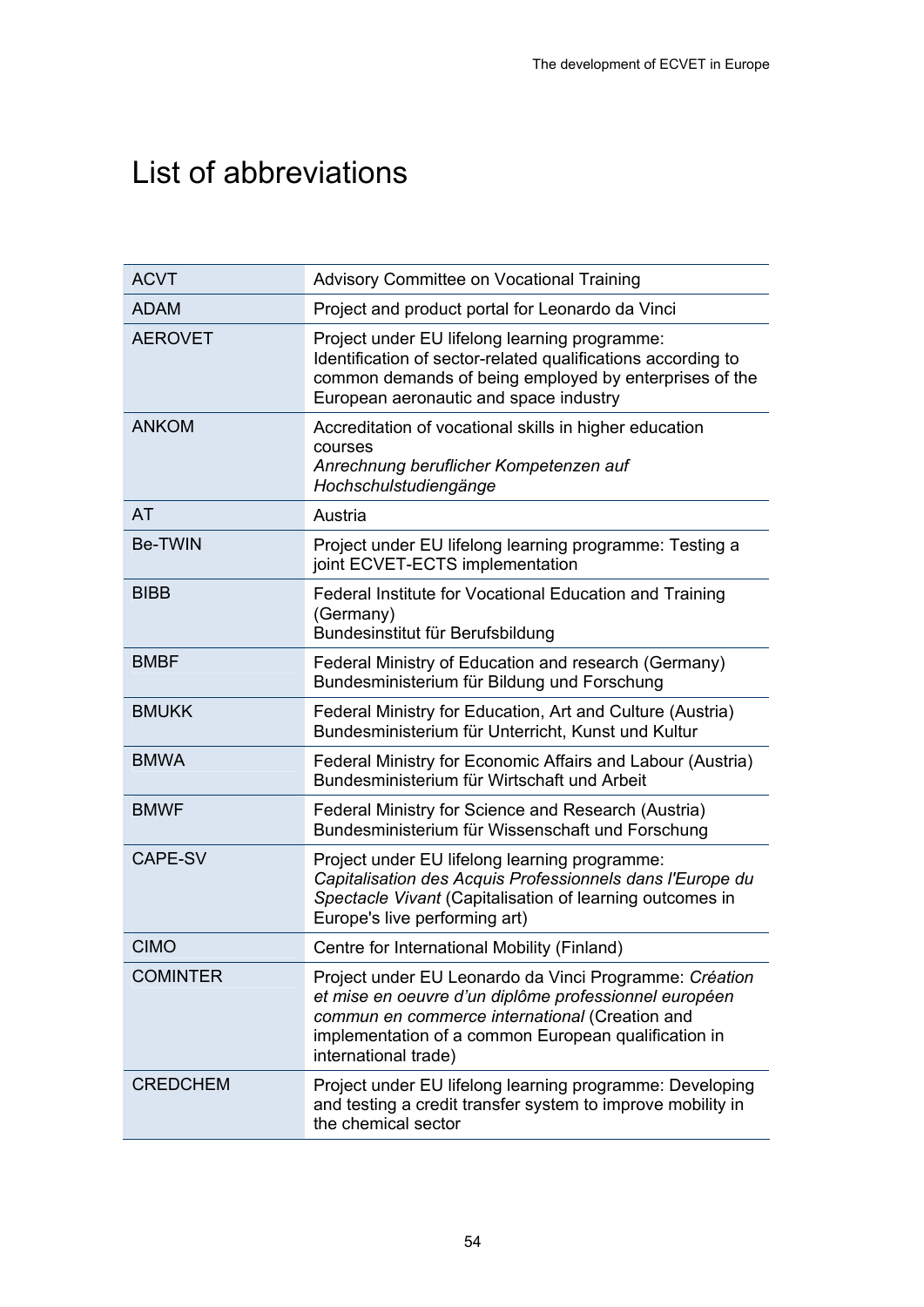| <b>CVET</b>        | Continuing vocational education and training                                                                                                                         |
|--------------------|----------------------------------------------------------------------------------------------------------------------------------------------------------------------|
| DE                 | Germany                                                                                                                                                              |
| <b>DECVET</b>      | German pilot initiative: Development of a credit system for<br>vocational education and training in Germany<br>(Leistungspunktesystem für die berufliche Bildung)    |
| <b>DGVT</b>        | Directors General for Vocational Training                                                                                                                            |
| <b>EASCMF</b>      | Project under EU Leonardo da Vinci Programme:<br>European automotive sector competence meta-framework                                                                |
| <b>ECCTIS</b>      | <b>Education Counselling and Credit Transfer Information</b><br>Service (United Kingdom)                                                                             |
| <b>ECTS</b>        | European credit transfer and accumulation system                                                                                                                     |
| <b>ECVET</b>       | European credit system for vocational education and<br>training                                                                                                      |
| <b>ECVET-ASSET</b> | Project under EU lifelong learning programme: ECVET<br>automobile service sector ECVET testing                                                                       |
| <b>EQARF</b>       | European quality assurance reference framework                                                                                                                       |
| <b>EQAVET</b>      | European quality assurance reference framework for<br>vocational education and training                                                                              |
| <b>EQCM</b>        | European quality charter for mobility                                                                                                                                |
| <b>EQF</b>         | European qualifications framework                                                                                                                                    |
| <b>EQUIP</b>       | Project under EU lifelong learning programme: European<br>Framework for qualifications in home care services for<br>older people                                     |
| <b>ERASMUS</b>     | EU programme for mobility of higher education students                                                                                                               |
| <b>ESF</b>         | European Social Fund                                                                                                                                                 |
| <b>EWNI-UK/QCF</b> | Qualifications and credit framework for England, Wales<br>and Northern Ireland                                                                                       |
| <b>FETAC</b>       | Further Education and Training Awards Council (Ireland)                                                                                                              |
| <b>FINECVET</b>    | Development of a credit system for vocational education<br>and training in Finland                                                                                   |
| <b>FNBE</b>        | <b>Finnish National Board of Education</b>                                                                                                                           |
| <b>FQ-EHEA</b>     | Framework of qualifications for the European higher<br>education area                                                                                                |
| FR                 | France                                                                                                                                                               |
| <b>FREREF</b>      | Fondation des Régions Européennes pour la Recherche<br>en Education et en Formation (Network of Interregional<br>Cooperation in the Field of Education and Training) |
| <b>HE</b>          | <b>Higher education</b>                                                                                                                                              |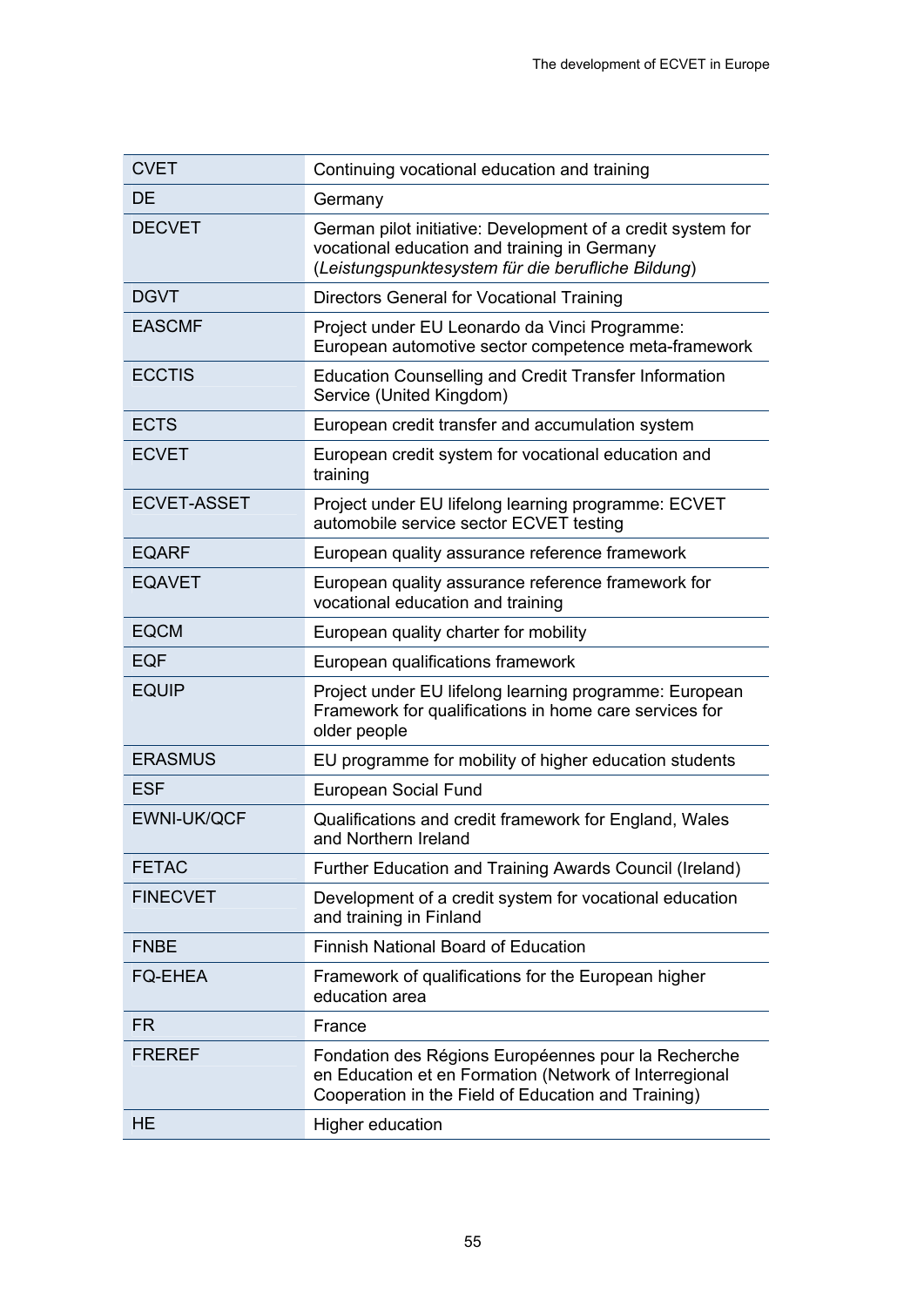| <b>IFTS</b>            | Istruzione e Formazione Tecnica Superiore (Higher VET in<br>Italy)                                                                                                                                                                                      |
|------------------------|---------------------------------------------------------------------------------------------------------------------------------------------------------------------------------------------------------------------------------------------------------|
| <b>IVET</b>            | Initial vocational education and training                                                                                                                                                                                                               |
| <b>KSC</b>             | Knowledge, skills and competence                                                                                                                                                                                                                        |
| M.O.T.O                | Project under EU lifelong learning programme: Model of<br>transferability of learning outcome units                                                                                                                                                     |
| <b>MAP:ECVET</b>       | Project under EU lifelong learning programme: Medical<br>assistance professions : ECVET                                                                                                                                                                 |
| <b>MOBIVET-REGIO</b>   | Project under EU lifelong learning programme: Mobility of<br>apprentices and the young in initial vocational education<br>and training (Forum Interregional pour la mobilité<br>européenne des jeunes en formation professionnelle<br><i>initiale</i> ) |
| MoU                    | Memorandum of understanding                                                                                                                                                                                                                             |
| N.E.T.WORK             | Project under EU lifelong learning programme: ECVET<br>system for 'No borders in tourism hospitality' European<br>training and work                                                                                                                     |
| <b>NCP</b>             | National coordination point                                                                                                                                                                                                                             |
| <b>NEC</b>             | <b>National Europass centre</b>                                                                                                                                                                                                                         |
| <b>NO</b>              | Norway                                                                                                                                                                                                                                                  |
| <b>NQF</b>             | National qualifications framework                                                                                                                                                                                                                       |
| O.P.I.R.               | Project under EU lifelong learning programme: Outils<br>Pratiques InterRégionaux pour ECVET (Practical and<br>interregional tools for ECVET)                                                                                                            |
| <b>PERMEVET</b>        | Project title: Permeability in post-secondary VET                                                                                                                                                                                                       |
| QCF                    | Qualifications and credit framework                                                                                                                                                                                                                     |
| <b>RECOMFOR</b>        | Project under EU lifelong learning programme: European<br>network for mobility in import/export sales vocational<br>training                                                                                                                            |
| <b>ReferNet</b>        | Cedefop network for VET in Europe                                                                                                                                                                                                                       |
| <b>SCQF</b>            | Scottish credit and qualifications framework                                                                                                                                                                                                            |
| <b>SL</b>              | Slovenia                                                                                                                                                                                                                                                |
| <b>SME</b>             | Small and medium-sized enterprise                                                                                                                                                                                                                       |
| <b>SME Master</b>      | Project under EU lifelong learning programme: Skilled<br>mobile-European                                                                                                                                                                                |
| <b>SME MASTER Plus</b> | Project under EU lifelong learning programme: Skilled<br>mobile-European master plus                                                                                                                                                                    |
| <b>SWOT</b>            | Strengths, weaknesses, opportunities, and threats                                                                                                                                                                                                       |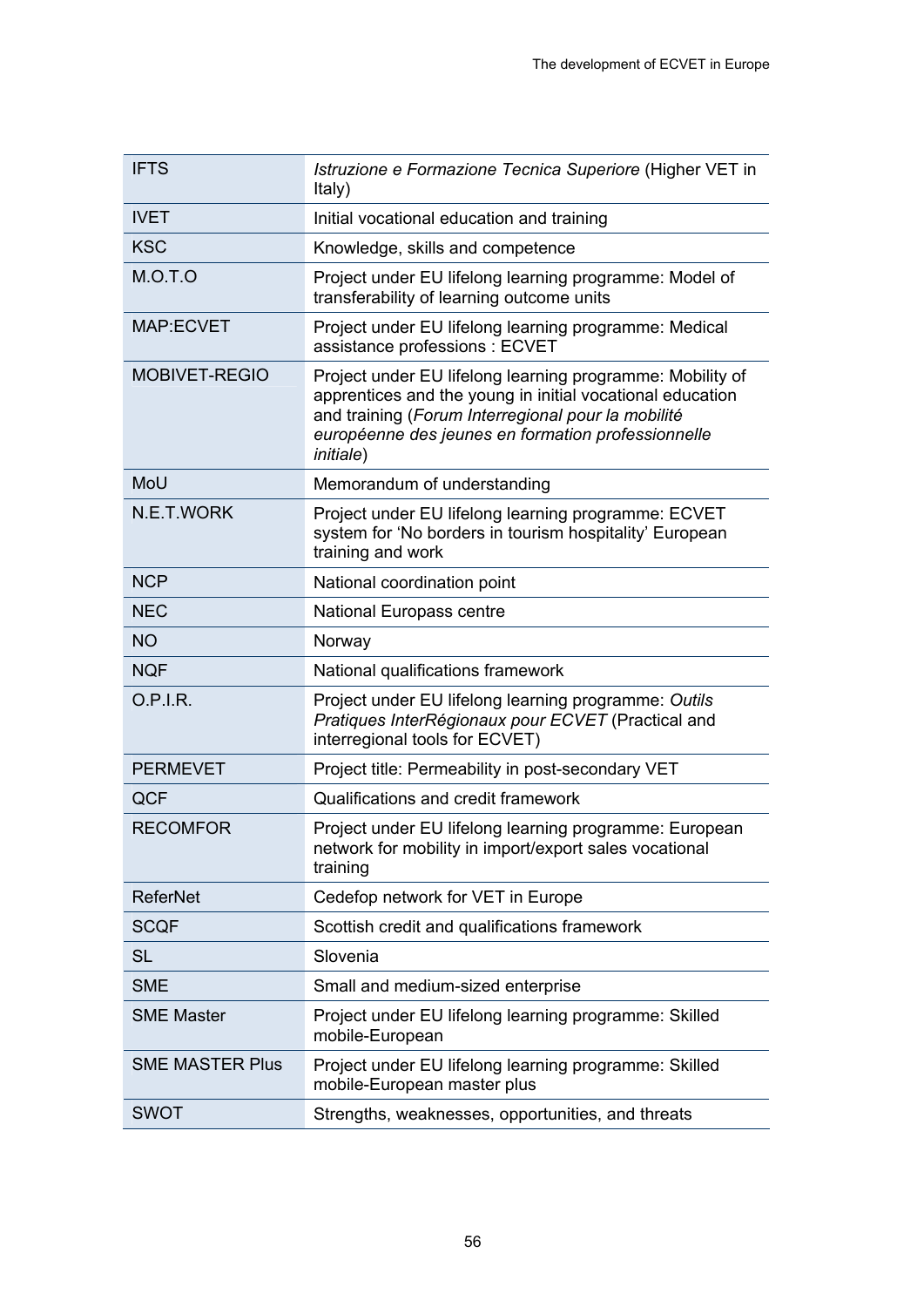| <b>UK</b>       | United Kingdom                                                                                              |
|-----------------|-------------------------------------------------------------------------------------------------------------|
| <b>UK NARIC</b> | National Academic Recognition Information Centre (United<br>Kingdom)                                        |
| <b>UK-EWNI</b>  | United Kingdom-England, Wales and Northern Ireland                                                          |
| VALOGReg        | Project under EU lifelong learning programme: Value the<br>learning outcomes in the 'Grande Région'         |
| <b>VET</b>      | Vocational education and training                                                                           |
| <b>VQTS</b>     | Project under EU Leonardo da Vinci Programme:<br>Vocational qualification transfer system                   |
| <b>VQTS-PH</b>  | Project under EU lifelong learning programme: Vocational<br>qualifications transfer system in public health |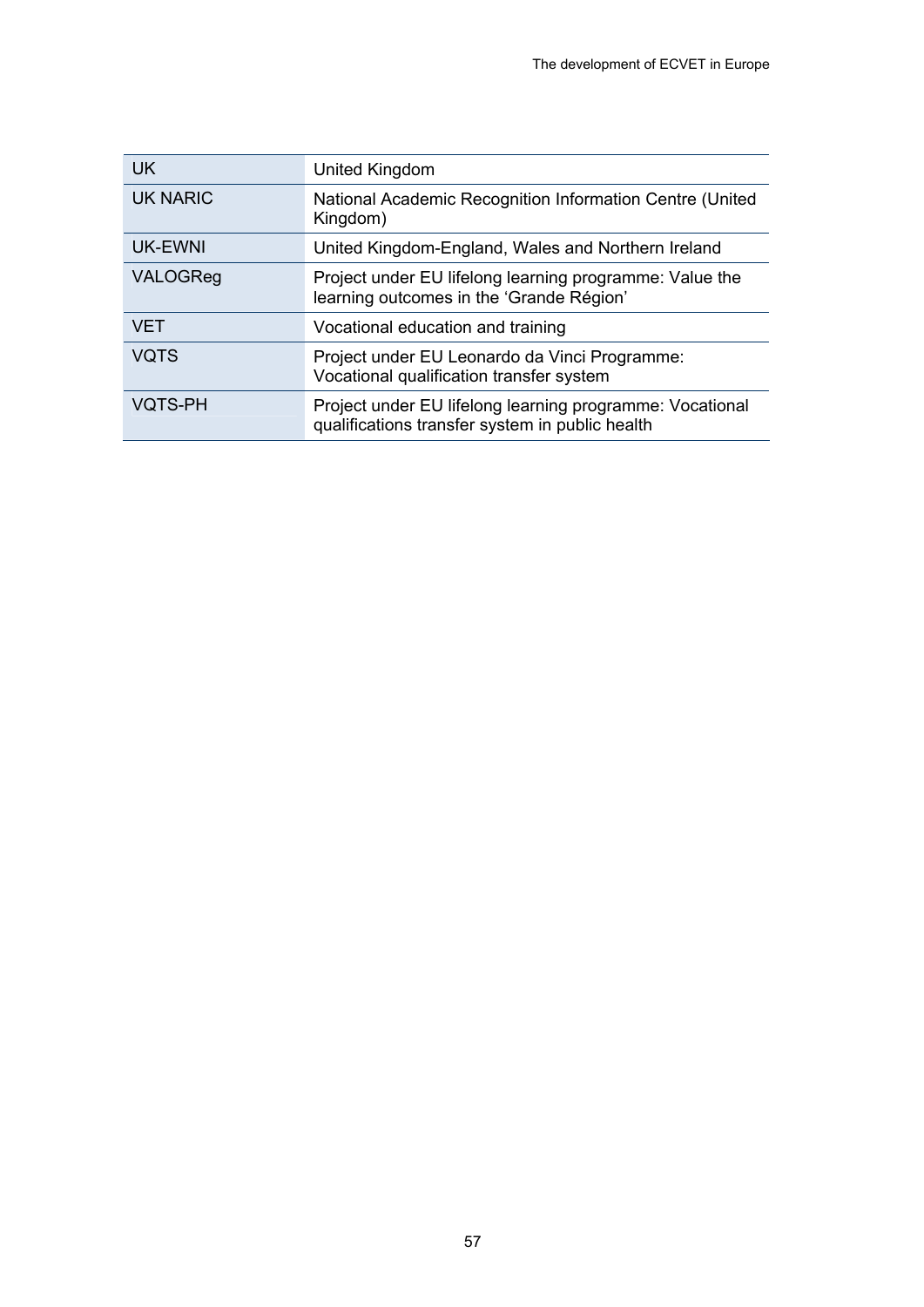## References

- Asseraf, G.; Dossou, F. (2003). *Guidelines for the development of common certificates and other reference tools. Sustainable professionalisation: European pilot project*.
- Autere, Hanna (2009). Finnish approach on ECVET National Qualifications System and ECVET procedures in Finland. In: *M.O.T.O. Launch meeting*, Roma, 31.3.2009.
- Autere, Hanna (2010). *Introduction to FINECVET Project, Phase 3*. Finnish National Board of Education.
- Azuelos, M. (2010). Be-TWIN, testing a joint ECVET-ECTS implementation. ECVET pilot projects. *4th Seminar: One year on – Progress to date*. CCIP. Rome, 18/19 February 2010.
- Becker, M. (2009). *Competence matrix for the sector electronics/electrical engineering*. For the project VQTS II project partnership. Flensburg.
- Berlin Communiqué (2003). *Realising the European Higher Education Area*. Communiqué of the Conference of Ministers responsible for Higher Education in Berlin on 19 September 2003. Available from Internet: http://www.bolognaberlin2003.de/pdf/Communique1.pdf [cited 30.10.2010].
- BM:UK/BM.WF Bundesministerium für Unterricht, Kunst und Kultur; Bundesministerium für Wissenschaft und Forschung (2009). Österreichischer Fortschrittsbericht 2009 über die Umsetzung des EU-Arbeitsprogramms 'allgemeine und berufliche Bildung 2010'. Vienna, May 2009.
- BMBF (Federal Ministry of Education and Research) (2010). *DECVET Development of a credit system for vocational education and training in Germany*. Available from Internet: http://www.decvet.net/en/Home/site\_\_2/ [cited 6.9.2010].
- Bordeaux Communiqué (2008). The Bordeaux Communiqué on enhanced European cooperation in vocational education and training. Communiqué of the European Ministers for vocational education and training, the European social partners and the European Commission, meeting in Bordeaux on 26 November 2008 to review the priorities and strategies of the Copenhagen process. Available from Internet: http://ec.europa.eu/education/lifelong-learningpolicy/doc/bordeaux\_en.pdf [cited 6.9.2010].
- Bultot, A. (2010). ECVET and the French Community of Belgium reform of vocational education and training. *ECVET magazine*, July 2010, No 1, p.13-14. Available from Internet: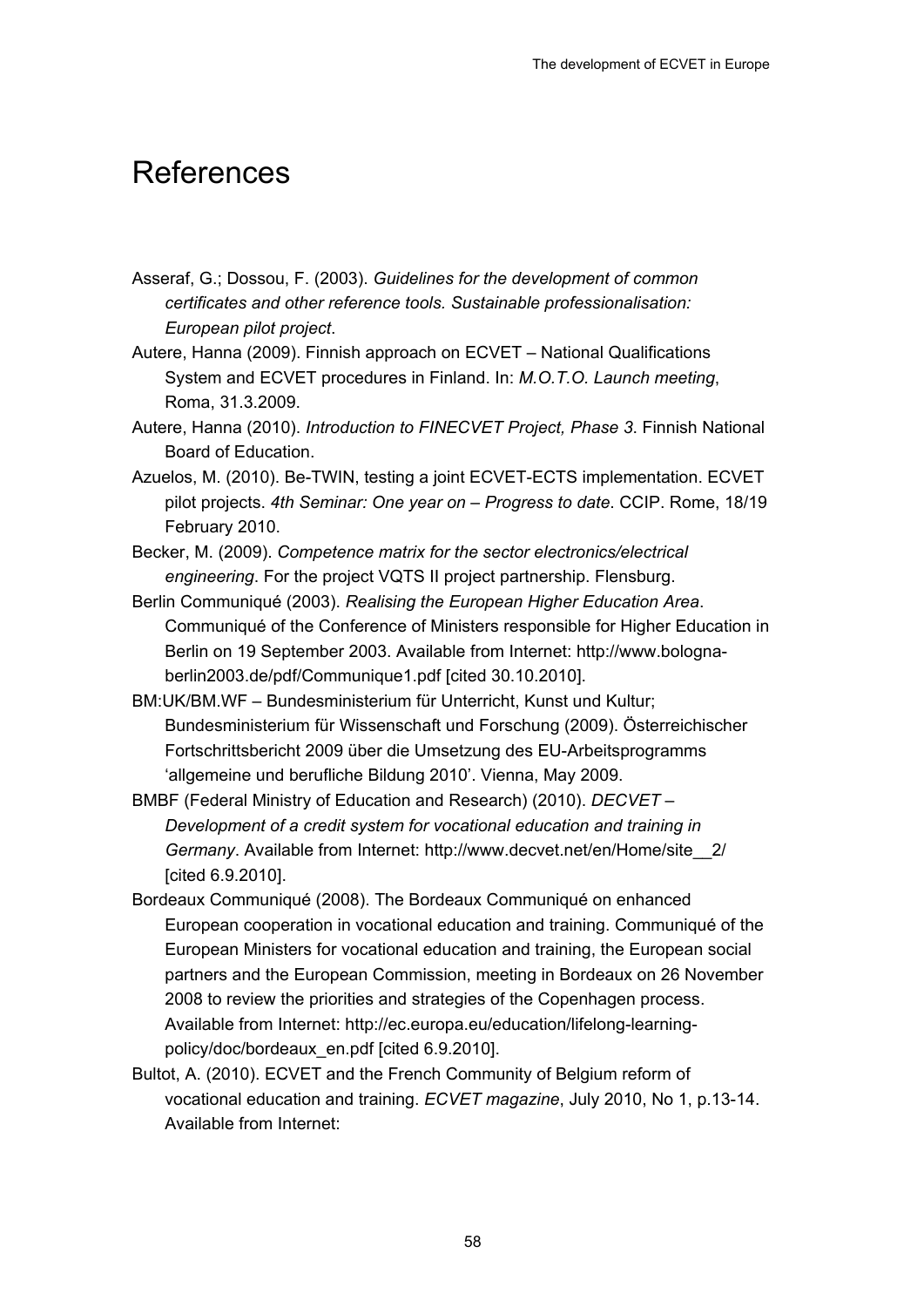http://www.cedefop.europa.eu/EN/Files/DONWLOAD\_ID\_16369\_ecvet\_magazi ne\_01\_web\_22\_06.pdf [cited 6.9.2010].

- Busse, G. (2008). ECVET European Credit System for Vocational Training. Ein Überblick über aktuelle Projekte zur Entwicklung und Umsetzung eines europäischen Leistungspunktesystems in der Berufsbildung in Deutschland. Stand: January 2009. http://www.boeckler.de/forum/viewtopic.php?t=136 [cited 6.9.2010].
- Cedefop (2008a). *The shift to learning outcomes: conceptual, political and practical developments in Europe*. Luxembourg: Publications Office. Available from Internet: http://www.cedefop.europa.eu/EN/Files/4079\_en.pdf [cited 30.10.2010].
- Cedefop (2008b). *Validation of non-formal and informal learning in Europe: a snapshot 2007*. Luxembourg: Publications Office. Available from Internet: http://www.cedefop.europa.eu/EN/Files/4073\_en.pdf [cited 30.10.2010].
- Cedefop (2009a). *The shift to learning outcomes: policies and practices in Europe*. Luxembourg: Publications Office. (Cedefop Reference series, 72). Available from Internet: http://www.cedefop.europa.eu/EN/Files/3054\_en.pdf [cited 16.7.2010].
- Cedefop (2009b). *The dynamics of qualifications: defining and renewing occupational and educational standards*. Luxembourg: Publications Office. (Cedefop Panorama series). Available from Internet: http://www.cedefop.europa.eu/EN/Files/5195\_en.pdf [cited 30.10.2010].
- Cedefop (2009c). *Continuity, consolidation and change: towards a European era of vocational education and training*. Luxembourg: Publications Office. (Cedefop Reference series; 73). Available from Internet:

http://www.cedefop.europa.eu/EN/Files/3055\_en.pdf [cited 30.10.2010].

- Cedefop (2009d). *The development of national qualification frameworks in Europe (September 2009).* Luxembourg: Publications Office. (Working paper; 4). Available from Internet: http://www.cedefop.europa.eu/EN/Files/6104\_en.pdf [cited 30.10.2010].
- Cedefop (2010a). *Linking credit systems and qualifications frameworks: an international comparative analysis*. Luxembourg: Publications Office. (Research paper; 5). Available from Internet:

http://www.cedefop.europa.eu/EN/Files/5505\_en.pdf [cited 30.10.2010].

Cedefop (2010b). *Learning outcomes approaches in VET curricula: a comparative analysis of nine European countries*. Luxembourg: Publications Office. (Research paper; 6). Available from Internet: http://www.cedefop.europa.eu/EN/Files/5506\_en.pdf [cited 30.10.2010].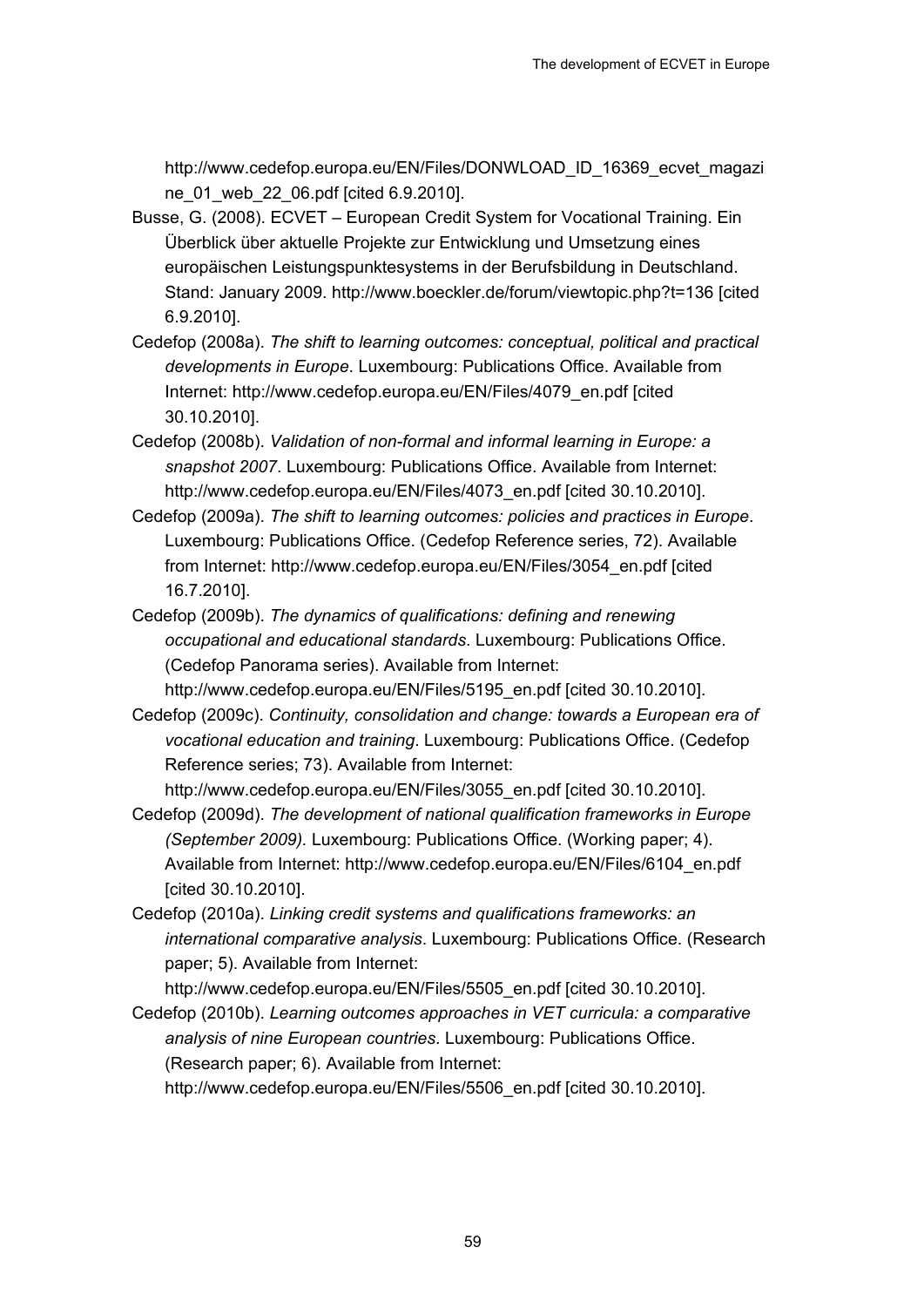- Cedefop (2010c). *The development of national qualifications frameworks in Europe*: *August 2010*. Luxembourg: Publications Office. (Working paper; 8). Available from Internet: http://www.cedefop.europa.eu/EN/Files/6108\_en.pdf [cited 30.10.2010].
- Cedefop ReferNet Austria (2010). A bridge to the future: European VET policy 2002- 10: national policy report – Austria 2010.
- Cedefop ReferNet Germany (2010). A bridge to the future: European VET policy 2002-10: national policy report – Germany 2010.
- Cedefop ReferNet UK, (2010). A bridge to the future: European VET policy 2002-10: national policy report – UK 2010.
- Cedefop ReferNet Denmark (2010). A bridge to the future: European VET policy 2002-10: national policy report – Denmark 2010.
- Cedefop ReferNet Netherlands (2010). A bridge to the future: European VET policy 2002-10: national policy report – Netherlands 2010.
- Cedefop; Coles, Mike; Oates, Tim (2005). European reference levels for education and training promoting credit transfer and mutual trust. Study commissioned to the Qualifications and Curriculum Authority, England. Luxembourg: Publications Office. (Cedefop Panorama series; 109). Available from Internet: http://www.cedefop.europa.eu/EN/Files/5146\_en.pdf [cited 30.10.2010].
- Cedefop; Le Mouillour, Isabelle (2005). *European approaches to credit (transfer) systems in VET: an assessment of the applicability of existing credit systems to a European credit (transfer) system for vocational education and training (ECVET).* (Cedefop Dossier series; 12). Luxembourg: Publications Office. Available from Internet: http://www.cedefop.europa.eu/EN/Files/6014\_en.pdf [cited 13.4.2010].
- Cedefop; Winterton, J. et al. (2006). *Typology of knowledge, skills and competences: clarification of the concept and prototype*. Luxembourg: Publications Office. (Cedefop Reference series; 64). Available from Internet: http://www.cedefop.europa.eu/EN/Files/3048\_en.pdf [cited 30.10.2010].
- Ciobanu, Gabriela (2009). Partnerships and involvement of competent institutions. COMINTER/RECOMFOR projects approach. In: *EQARF/ECVET Moving from principles to implementation: launching conference*, Brussels, 17-18 November 2009.
- Consell Català de Formació Professional (2007). II General Plan for Vocational Education and Training in Catalonia (2007-2010). November 2007. Barcelona. Available from Internet:

http://www20.gencat.cat/docs/Educacio/Home/Consell%20català%20de%20FP/ 00%20Documents/ARXIUS/II\_Pla\_FP.pdf [cited 23.11.2010].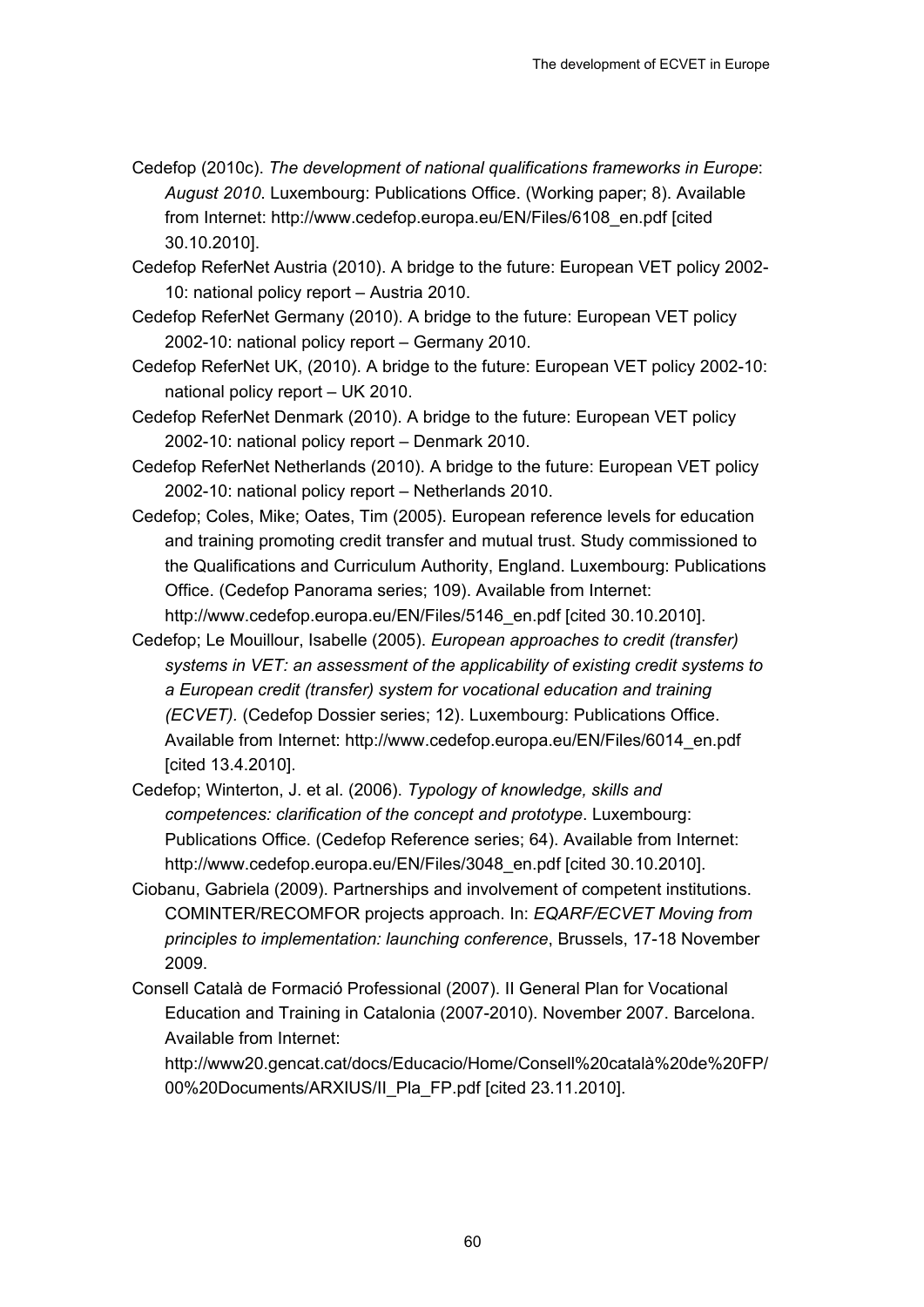- Council of the European Union (2004). Draft Conclusions of the Council and of the representatives of the Governments of the Member States meeting within the Council on Common European Principles for the identification and validation of non-formal and informal learning. Brussels, 18 May 2004. Available from Internet: http://libserver.cedefop.eu.int/vetelib/eu/pub/council/2004\_0003\_en.pdf [cited 30.10.2010].
- Dreyfus, Stuart E.; Dreyfus, Hubert L. (1980). *A five-stage model of the mental activities involved in directed skill acquisition*. Berkerley: University of California. Available from Internet: http://www.dtic.mil/cgibin/GetTRDoc?AD=ADA084551&Location=U2&doc=GetTRDoc.pdf [cited 27.7.2010].
- Dunkel, Torsten; Le Mouillour, Isabelle (2007). Qualifications frameworks and credit systems: a toolkit for education in Europe. *European journal of vocational training*, 2007/3, 2008/1, No 42-43, p. 184-202. Available from Internet: http://www.cedefop.europa.eu/EN/Files/42-en.pdf [cited 30.10.2010].
- Eberhardt, Christiane (2009). CREDCHEM Developing and testing a Credit System enhancing mobility in the chemistry sector. In: *ECVET Pilot Projects meeting: Designing partnerships and understanding other learning contexts using learning outcomes*. Paris, 2-3 July 2009. Available on Internet: http://www.ecvet-projects.eu/Admin/Documents/credchem\_paris\_0709.pdf [cited 15.9.2010].
- European Commission (2002). Declaration of the European Ministers of Vocational Education and Training, and the European Commission, convened in Copenhagen on 29 and 30 November 2002, on enhanced European cooperation in vocational education and training 'The Copenhagen Declaration'. Available from Internet: http://ec.europa.eu/education/pdf/doc125\_en.pdf [cited 13.4.2010].
- European Commission (2004). Maastricht Communiqué on the future priorities of enhanced European cooperation in vocational education and training (VET): review of the Copenhagen declaration of 30 November 2002. Available from Internet: http://ec.europa.eu/education/news/ip/docs/maastricht\_com\_en.pdf [cited 5.7.2010].
- European Commission (2005). *European Credit System for VET (ECVET): technical specifications (report of the credit transfer technical working group)*. Available from Internet: http://ec.europa.eu/education/policies/2010/doc/ecvt2005\_en.pdf [cited 6.9.2010].
- European Commission (2006a). European Credit system for Vocational Education and Training (ECVET). A system for the transfer, accumulation and recognition of learning outcomes in Europe. Commission Staff Working Document.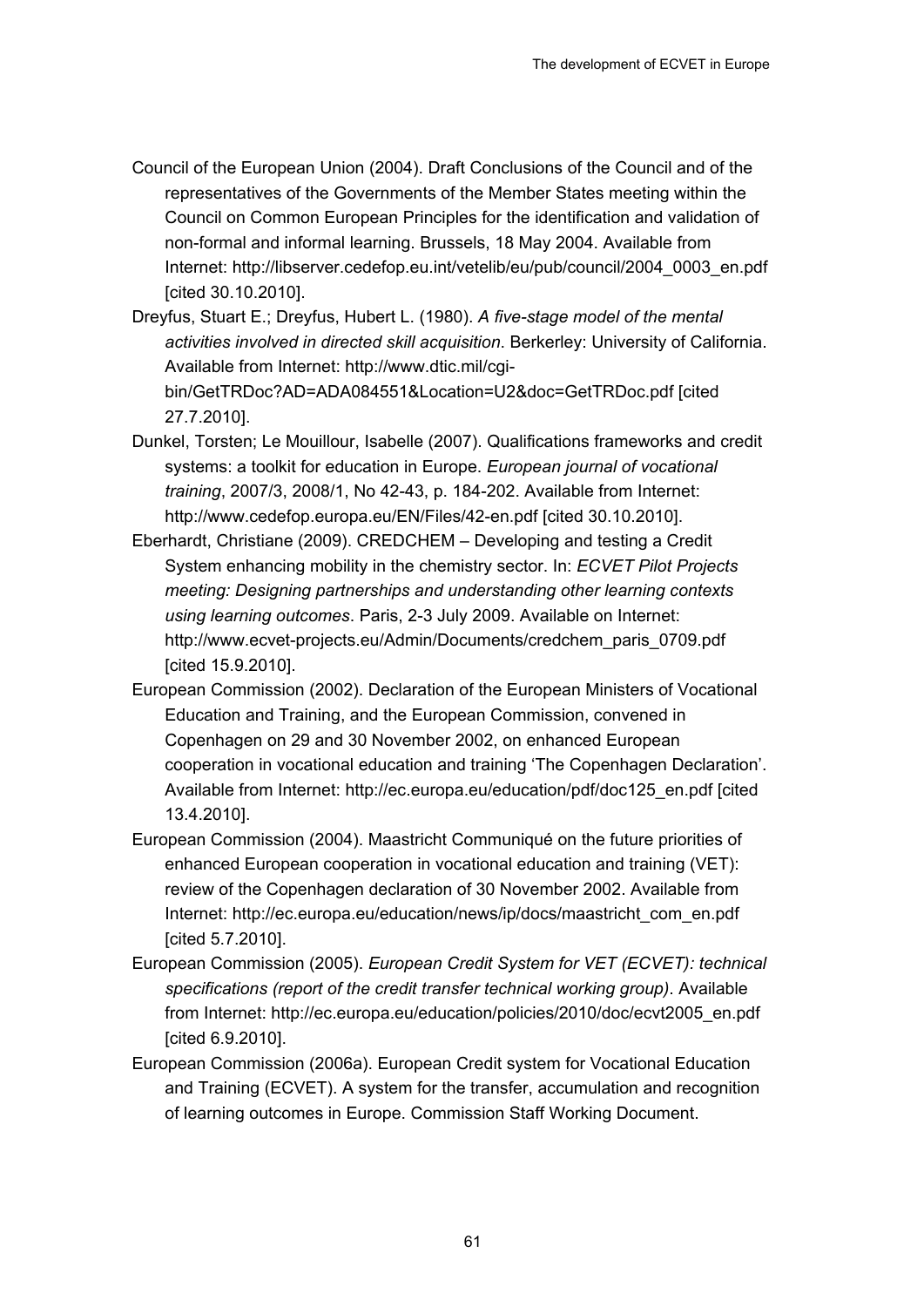SEC(2006) 1431, 31.10.2006. Available from Internet:

http://ec.europa.eu/education/ecvt/work\_en.pdf [cited 6.9.2010].

European Commission (2006b). The Helsinki Communiqué on enhanced European Cooperation in Vocational Education and Training: communiqué of the European Ministers of Vocational Education and Training, the European Social partners and the European Commission convened in Helsinki on 5 December 2006 to review the priorities and strategies of the Copenhagen Process. Available from Internet:

http://ec.europa.eu/education/policies/2010/doc/helsinkicom\_en.pdf [cited 6.9.2010].

European Commission (2007). *Contributions to the ECVET consultation*. Available from Internet: http://ec.europa.eu/education/ecvt/results\_en.html [cited 7.9.2010].

- European Commission (2008). Commission staff working document accompanying the Communication from the Commission to the European Parliament, the Council, the European Economic and Social Committee and the Committee of the Regions 'An updated strategic framework for European cooperation in education and training'. SEC(2008) 3047. Available from Internet: http://eurlex.europa.eu/LexUriServ/LexUriServ.do?uri=SEC:2008:3047:FIN:EN:PDF [cited 6.9.2010].
- European Commission (2009a). *ECTS Users' Guide*. Luxembourg: Publications Office. Available from Internet: http://ec.europa.eu/education/lifelong-learningpolicy/doc/ects/guide\_en.pdf [cited 30.10.2010].
- European Commission (2009b). *The European Credit System for vocational education and training: ECVET: get to know ECVET better: questions and answers*. Available from Internet: http://cedefop.europa.eu/en/Files/4900-ATT1- 1-ECVET\_QA\_FINAL.pdf [cited 13.4.2010].
- European Commission; Cedefop (2008). *Criteria and procedures for referencing national qualifications levels to the EQF*. Available from Internet: http://ec.europa.eu/education/lifelong-learning-policy/doc/eqf/criteria\_en.pdf [cited 30.10.2010].
- European Parliament; Council of the European Union (2004). Decision No 2241/2004/EC of the European Parliament and of the Council of 15 December 2004 on a single Community framework for the transparency of qualifications and competences (Europass). *Official Journal of the European Union*, L 390, 31.12.2004, p. 6-20. Available from Internet:

http://europass.cedefop.europa.eu/img/dynamic/c1399/type.FileContent.file/Eur opassDecision\_en\_US.PDF [cited 30.10.2010].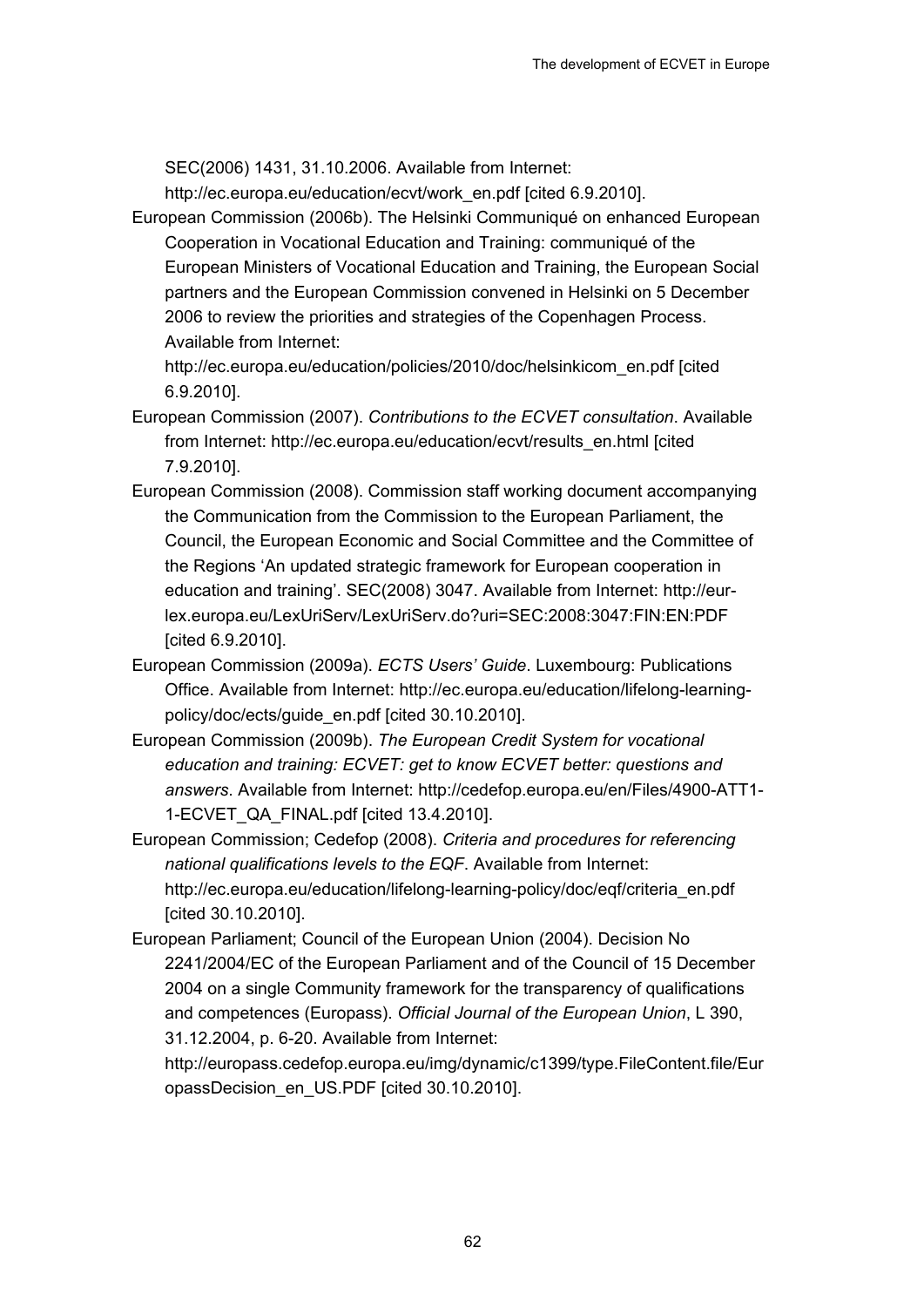- European Parliament; Council of the European Union (2006). Recommendation of the European Parliament and of the Council of 18 December 2006 on transnational mobility within the Community for education and training purposes: European Quality Charter for Mobility. *Official Journal of the European Union*, L 394, 30.12.2006, p. 5-9. Available from Internet: http://eurlex.europa.eu/LexUriServ/site/en/oj/2006/l\_394/l\_39420061230en00050009.pdf [cited 30.10.2010].
- European Parliament; Council of the European Union (2008). Recommendation of the European Parliament and the Council of 23 April 2008 on the establishment of the European Qualifications Framework for lifelong learning. *Official Journal of the European Union*, C 111, 6.5.2008, p. 1-7. Available from Internet: http://eur-

lex.europa.eu/LexUriServ/LexUriServ.do?uri=oj:c:2008:111:0001:0007:en:pdf [cited 30.10.2010].

- European Parliament; Council of the European Union (2009a). Recommendation of the European Parliament and of the Council of 18 June 2009 on the establishment of a European Quality Assurance Reference Framework for Vocational Education and Training. *Official Journal of the European Union*, C 155, 8.7.2010, p.1-10. Available from Internet: http://eurlex.europa.eu/LexUriServ/LexUriServ.do?uri=OJ:C:2009:155:0001:0010:EN:PD F [cited 30.10.2010].
- European Parliament; Council of the European Union (2009b). Recommendation of the European Parliament and of the Council of 18 June 2009 on the establishment of a European Credit System for Vocational Education and Training (ECVET). *Official Journal of the European Union*, C 155, 8.7.2009, p.11-18. Available from Internet: http://eurlex.europa.eu/LexUriServ/LexUriServ.do?uri=OJ:C:2009:155:0011:0018:EN:PD F [cited 30.10.2010].
- Fietz, G.; Le Mouillour, I.; Reglin, T. (2007). *ECVET Reflector: study on the implementation and development of an ECVET system for apprenticeship*. Bonn: BIBB. Available from Internet:

http://ec.europa.eu/education/doc/reports/doc/ecvetref\_en.pdf [cited 30.10.2010].

- Gelibert, Didier; Maniak, Richard (2007). *Study on the feasibility of an ECVET system for apprentices (test phase)*. ECVET Connexion. Paris. Available from Internet: http://ec.europa.eu/education/pdf/doc171\_en.pdf [cited 6.9.2010].
- Government of Catalonia (2009). Barcelona declaration on the contribution of the regions and territorial authorities regarding the organization and promotion of training mobility of individuals in initial vocational education and training. In: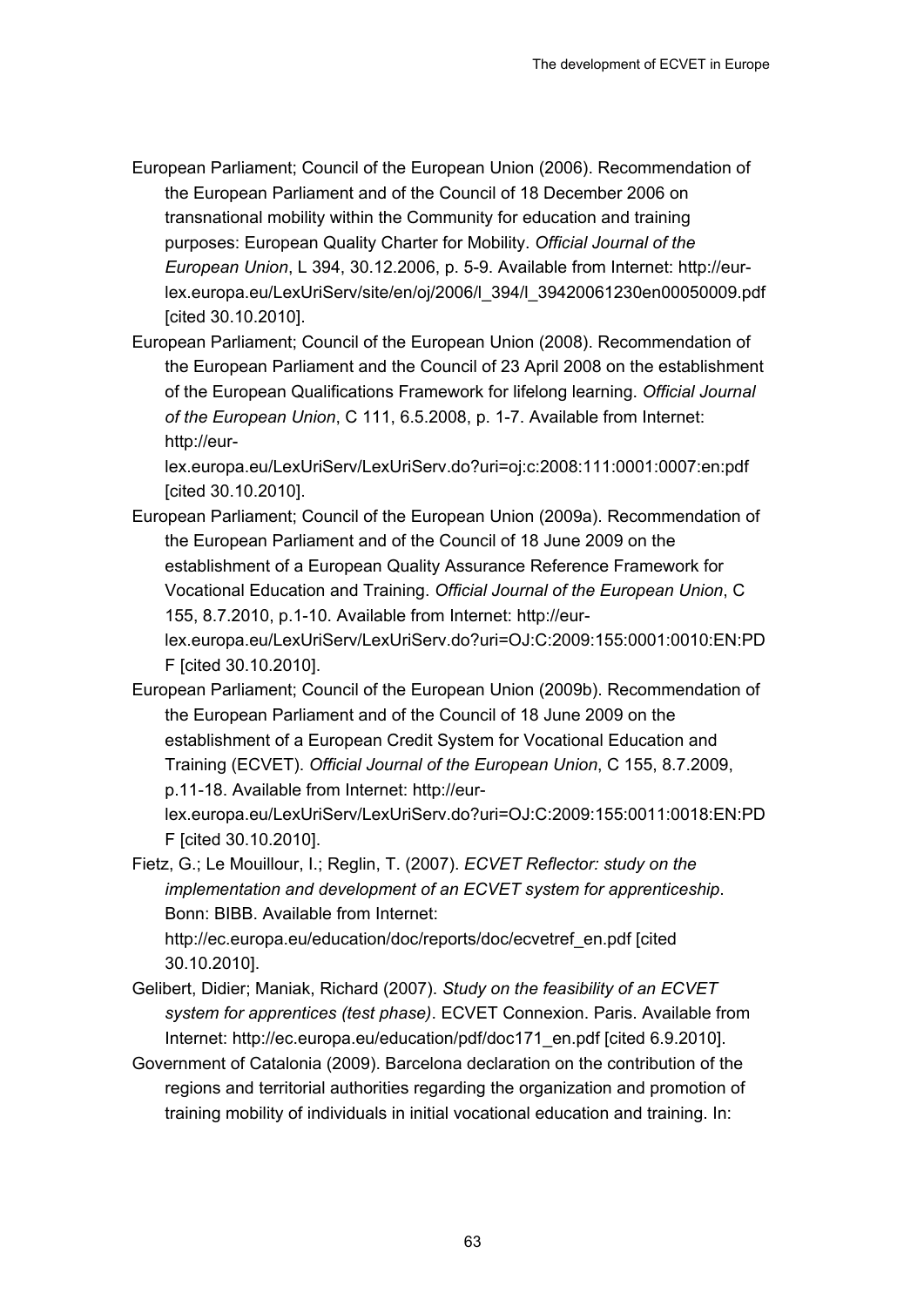*European Conference of the Regions for the promotion of mobility in Initial Vocational Educational and Training*. Barcelona, Spain, 26-27 May 2009. Available from Internet:

http://www20.gencat.cat/docs/Educacio/Documents/ARXIUS/declaracio\_angles. pdf [cited 22.11.2010].

Le Mouillour, Isabelle; Sellin, Burkart, Jones, Simon (2003). *First Report of the Technical Working Group on Credit Transfer in VET: October 2003*. Enhanced European Cooperation in Vocational Education and Training. The Copenhagen Process. Available from Internet:

http://ec.europa.eu/education/policies/2010/doc/twg\_on\_credit\_transfer\_progres s\_en.pdf [cited 22.11.2010].

Lois 34255 (2009). Décret portant assentiment à l'Accord de coopération conclu à Bruxelles le 27 mars 2009 entre la Communauté française, la Région wallonne et la Commission communautaire française concernant la création du Service francophone des métiers et des qualifications, en abrégé « S.F.M.Q. ». D. 30- 04-2009 M.B. 02-07-2009. Available from Internet:

http://www.gallilex.cfwb.be/document/pdf/34255\_000.pdf [cited 8.9.2010].

- Lois 34461 (2009). *Arrêté conjoint fixant l'entrée en vigueur du Service francophone des Métiers et des Qualifications*. Bruxelles, 27 mai 2009. Available from Internet: http://www.gallilex.cfwb.be/document/pdf/34461\_000.pdf [cited 8.9.2010].
- Luomi-Messerer, K. (2009). Using the VQTS model for mobility and permeability. Results of the Lifelong Learning project VQTS II. Vienna: 3s.
- Luomi-Messerer, Karin; Markowitsch, Jörg (2006). VQTS model. A proposal for a structured description of work- related competences and their acquisition. Vienna: 3s.
- Maguire, B. (2010). Issues arising from qualifications frameworks in Europe. In: Irish Bologna Expert Conference: National Qualifications Frameworks and the European Overarching Frameworks: Supporting Lifelong Learning in European Education and Training. Dublin, 15 April 2010. Available from Internet: http://www.nqai.ie/documents/QualificationsFrameworksConf-April2010.pdf [cited 30.10.2010].
- Maniak, Richard (2007). Cominter: presentation of the «import export sales assistant» common certification. French Ministry of Education.
- Markowitsch, J.; Becker, M.; Spöttl, G. (2006). Zur Problematik eines European Credit Transfer System in Vocational Education and Training (ECVET). In: Philipp Grollmann, Georg Spöttl, Felix Rauner (Hg.). *Europäisierung Beruflicher Bildung – eine Gestaltungsaufgabe*. Hamburg: Lit, p. 173-1998.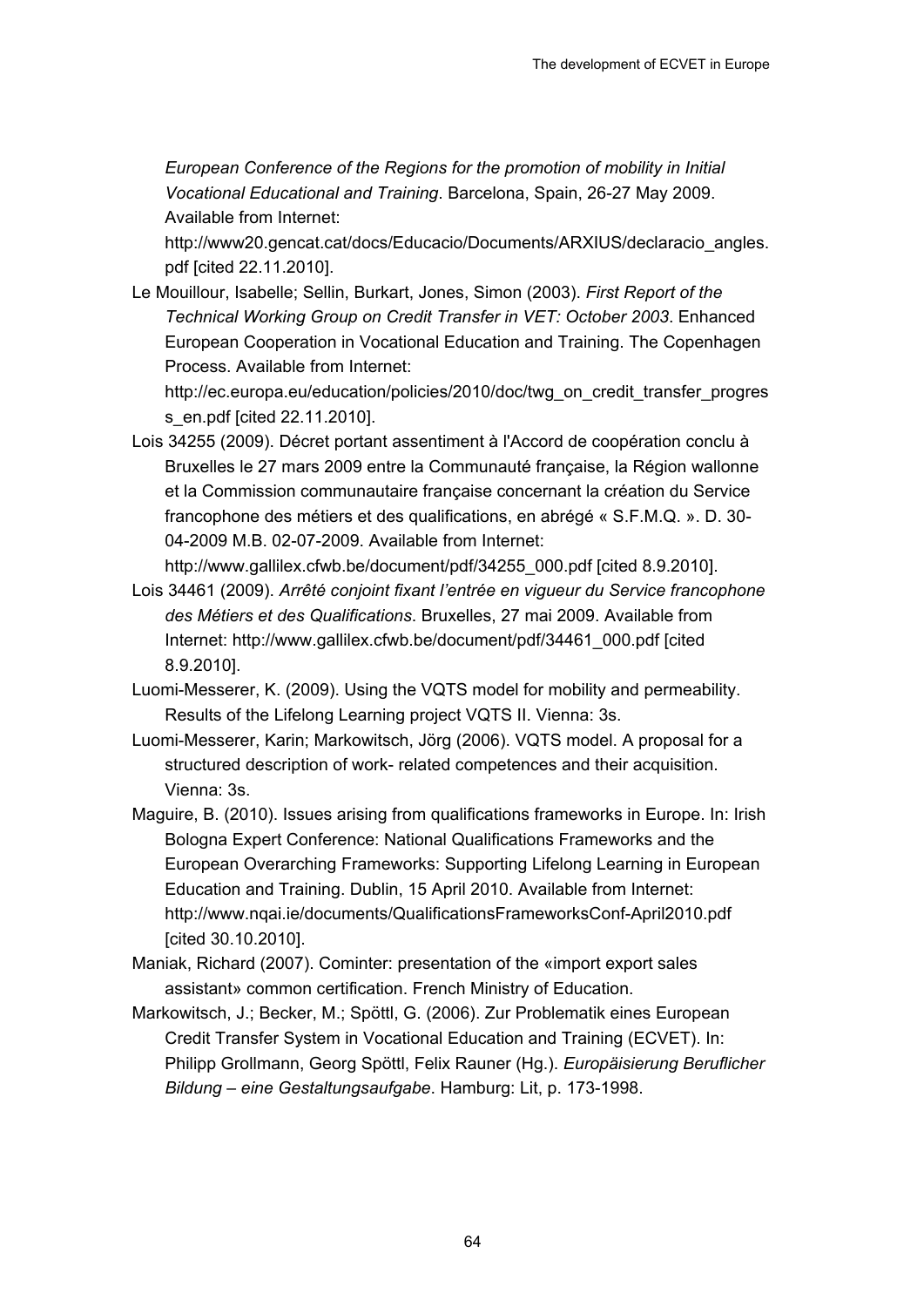- Mas, P. H. (2008). *Competence-based framework for medical assistance professions*. Projekt MAP: ECVET LL-LdV-TOI-2007-AT-0029.
- Meerten, E. (2010). DECVET a pilot initiative to encourage permeability and transparency in vocational education and training in Germany. Available from Internet: http://www.bibb.de/en/54830.htm [cited 15.9.2010].
- Ministry for Education; Ministry for Labour and Social Security; Ministry for Universities and Research (2009). National progress report on the implementation of the European Union Work Programme. 'Education and Training 2010'. Rome, Italy. Available from Internet: http://ec.europa.eu/education/lifelong-learningpolicy/doc/natreport09/italy\_en.pdf [cited 30.10.2010].
- n. n. (2010). Simonet réforme et instaure un système d'unités. *La Libre*. 12 January 2010. Available from Internet: http://www.lalibre.be/actu/belgique/article/554980/simonet-reforme-et-instaureun-systeme-d-unites.html [cited 8.8.2010].
- Nöbauer, R. (2009). *ECVET in Österreich*. Vienna: Arbeitkammer.
- Reichert, S. (2010). The intended and unintended effects of the Bologna reforms. In: *Higher Education Management and Policy*. Paris: OECD, Vol. 22/1.
- Salonen, K. (ed.) (2009). Home care for older people: good practices and education in six European countries. EQUIP project 2007-2009. Turku.
- Sperle, C. (2010). Testing ECVET in master craftsperson education. SME Master Plus. Rome.
- Stamm-Riemer, I.; Loroff, C.; Minks, K.H.; Freitag, W. (2008). Die Entwicklung von Anrechnungsmodellen. Zu Äquivalenzpotentialen von beruflicher und hochschulischer Bildung. HIS: Forum Hochschule 13.
- Thalmaier, Maria (2010). International comparison of spheres of competence Key competences in tourism for the professions cook, hotel and gastronomy assistant, state certified hotel administrator and receptionist. Available from Internet: http://www.ecvet-tour.eu/pdfs/ECVET-
	- TOUR\_IC\_final%20report\_en2.pdf [cited 30.10.2010].
- The N.E.T.WORK project ECVET System for 'No borders in tourism hospitality' European Training and WORK (2009). *ECVET Bulletin*, 2009/01, p.14.
- Tritscher-Archan, S.; Mayr, T. (2008). *Austrian VET policy report: progress report on developments 2002-2008*. Vienna: abf austria. Availale from Internet: http://libserver.cedefop.europa.eu/vetelib/eu/pub/cedefop/policyreport/2008\_PR \_AT.pdf [cited 26.11.2010].
- Tritscher-Archan, S.; Hafner, H. (2008). AMOR und SME-Master zwei Projekte aus den Bereichen EQF und ECVET. *ibw-Mitteilungen*, 1. Quartal 2008.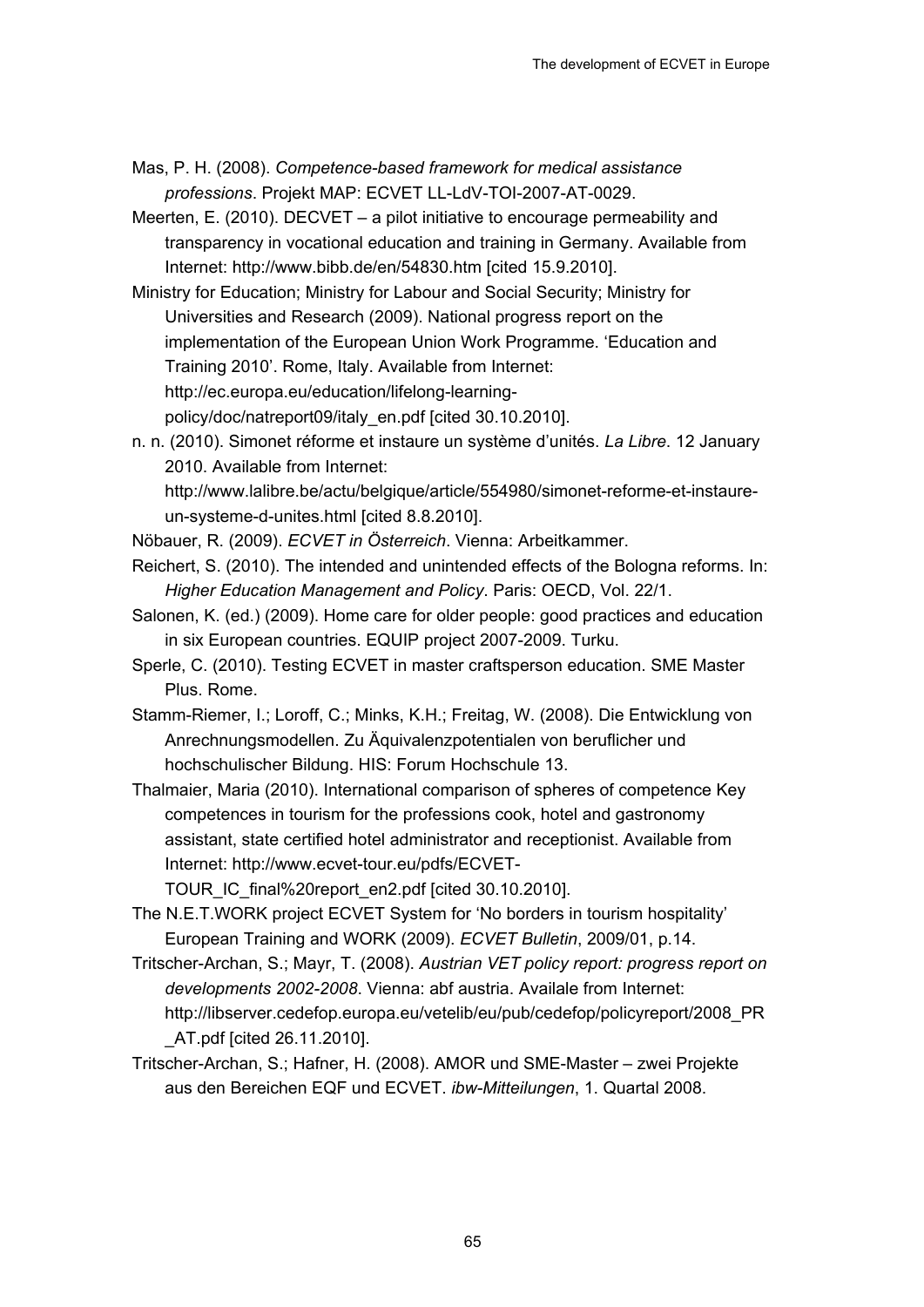- Tritscher-Archan, Sabine; Luomi-Messerer, Karin (2008). *Umsetzung von ECVET in der beruflichen Erstausbildung in Österreich*. Vienna: ibw. (ibw-SchriftenreiheNo 137/2008). Available from Internet: http://www.ibw.at/html/fb/fb137.pdf [cited 30.10.2010].
- Young, Michael (2007). Qualifications frameworks: Some conceptual issues. In: *European Journal of Education*, Vol. 42, No 4, 2007, p. 445-457.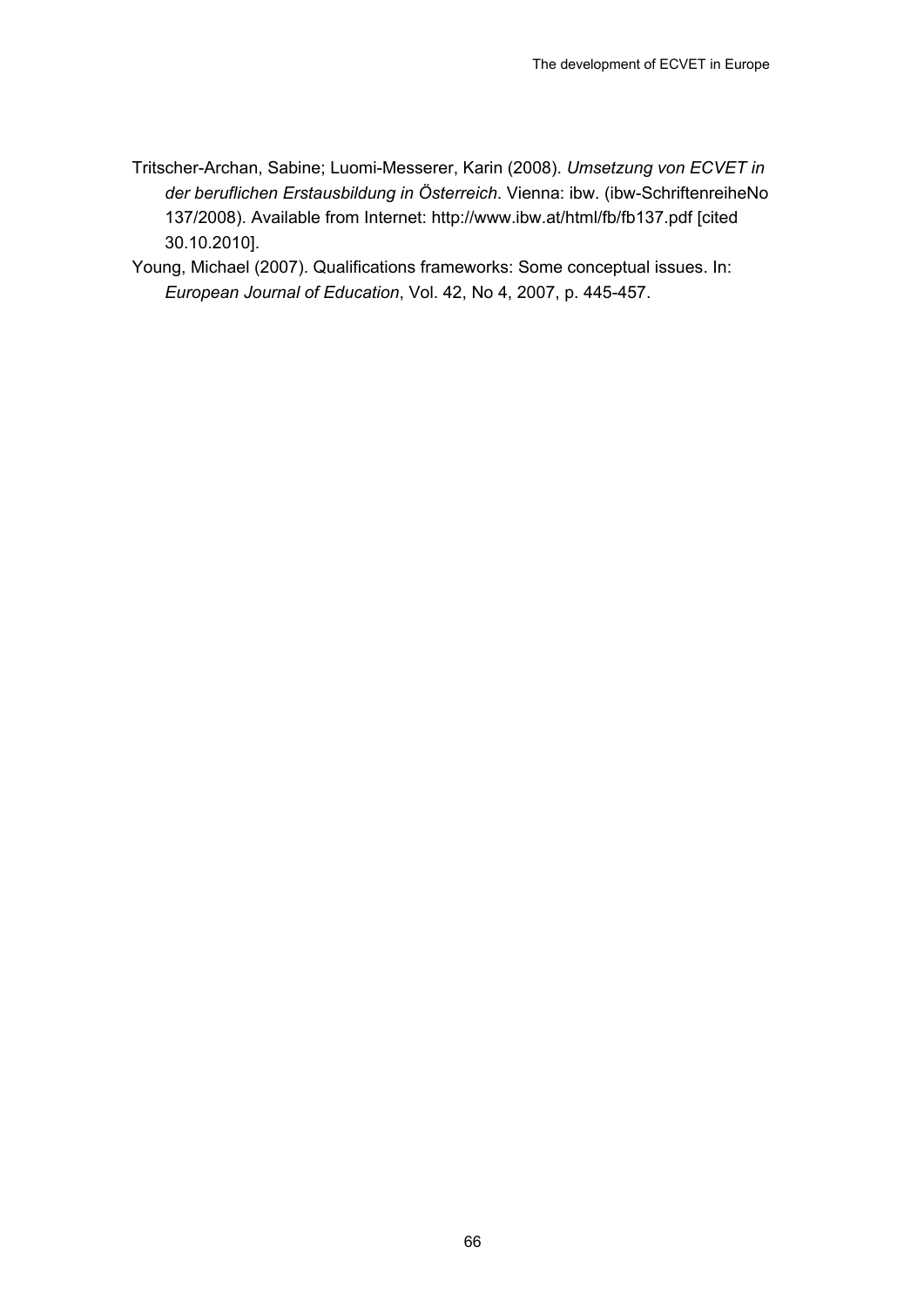

European Centre for the Development

## The development of ECVET in Europe

Luxembourg: Publications Office of the European Union

2010 – VI, 66 p. – 21 x 29.7 cm

ISBN 978-92-896-0682-0 ISSN 1831-2403 Cat. No: TI-BA-10-005-EN-N doi:10.2801/ 38157

Free download at: http://www.cedefop.europa.eu/EN/Files/6110\_en.pdf

Free of charge – 6110 EN –